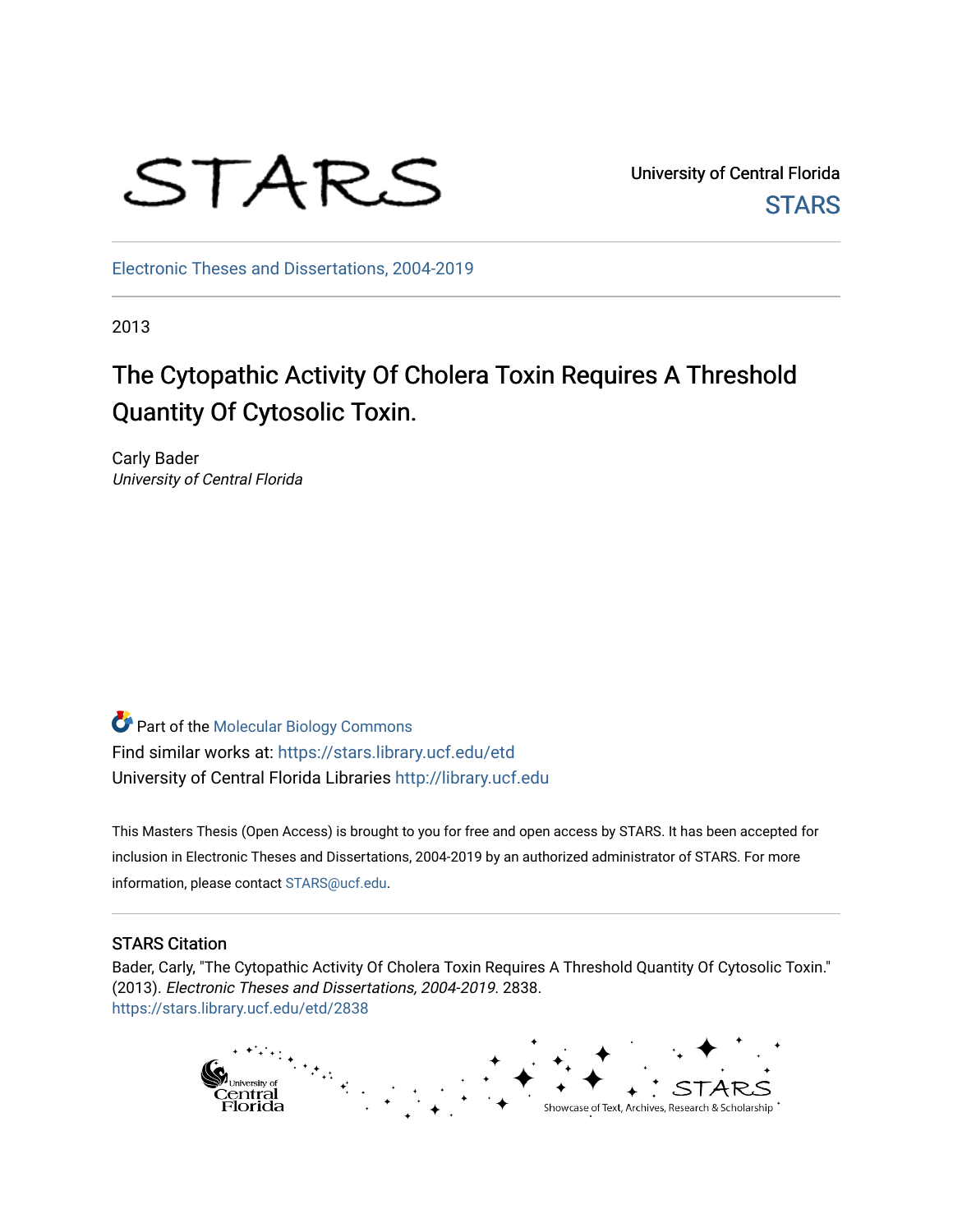### THE CYTOPATHIC ACTIVITY OF CHOLERA TOXIN REQUIRES A THRESHOLD QUANTITY OF CYTOSOLIC TOXIN

by

CARLY BADER B.S. University of Central Florida, 2011

A thesis submitted in partial fulfillment of the requirements for the degree of Master of Science in the Department of Microbiology and Molecular Biology in the Burnett School of Biomedical Sciences in the College of Medicine at the University of Central Florida Orlando, Florida

> Summer Term 2013

Major Professor: Kenneth Teter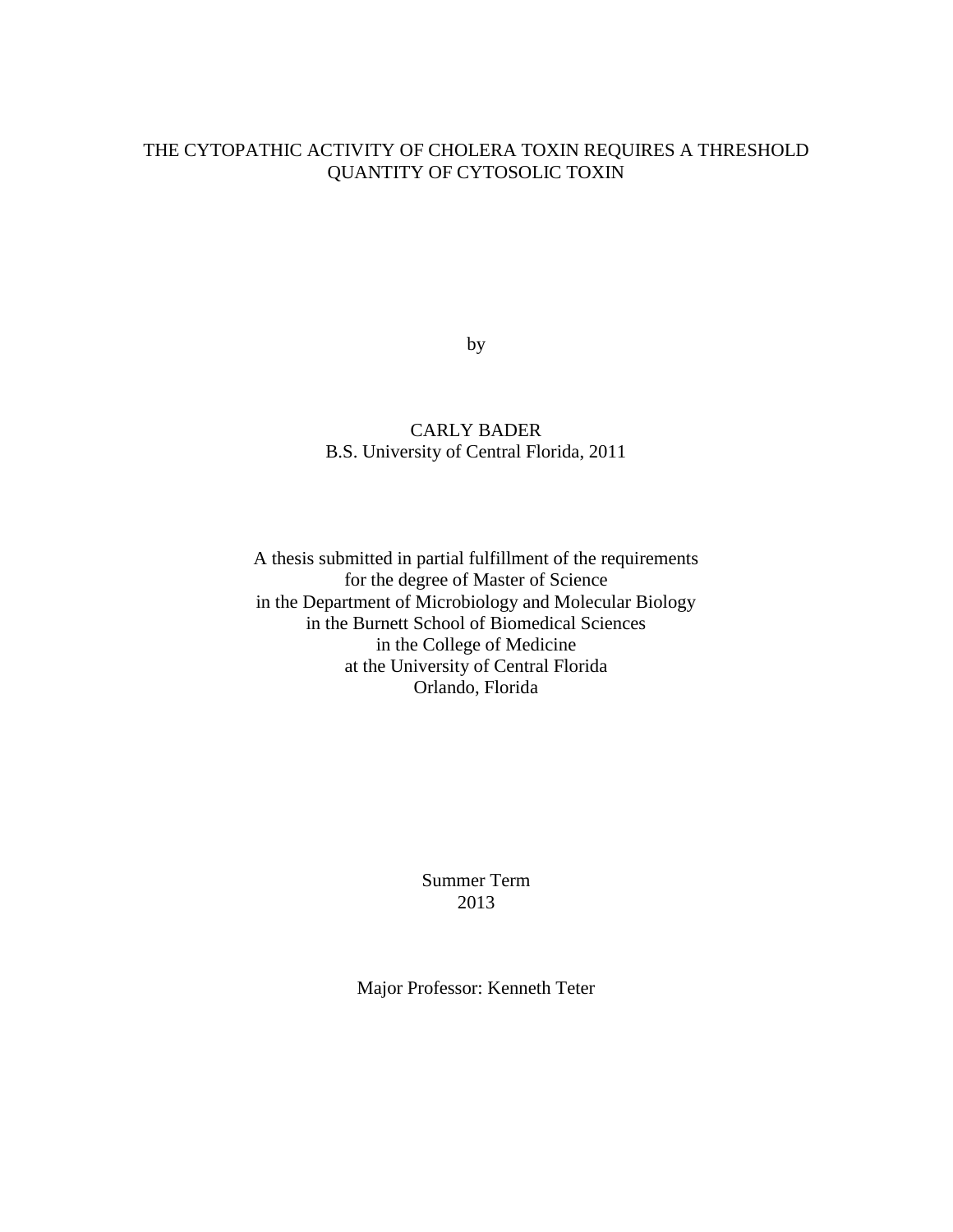© 2013 Carly Bader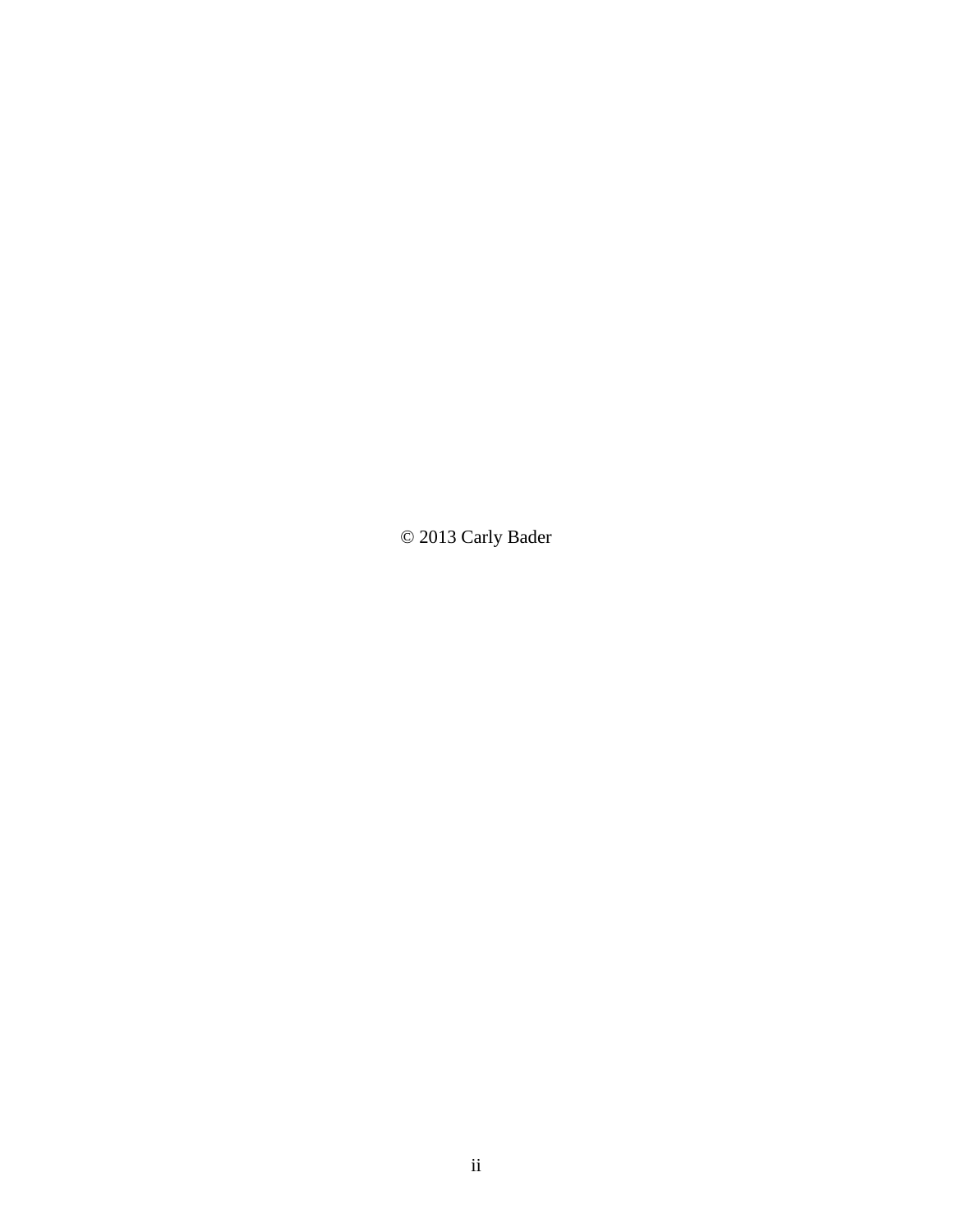#### **ABSTRACT**

Cholera toxin (CT), secreted from *Vibrio cholerae*, causes a massive fluid and electrolyte efflux in the small intestine that results in life-threatening diarrhea and dehydration which impacts 3-5 million people per year. CT is secreted into the intestinal lumen but acts within the cytosol of intestinal epithelial cells. CT is an  $AB_5$  toxin that has a catalytic A1 subunit and a cell binding B subunit. CT moves from the cell surface to the endoplasmic reticulum (ER) by retrograde transport. Much of the toxin is transported to the lysosomes for degradation, but a secondary pool of toxin is diverted to the Golgi apparatus and then to the ER. Here the A1 subunit detaches from the rest of the toxin and enters the cytosol. The disordered conformation of free CTA1 facilitates toxin export to the cytosol by activating a quality control mechanism known as ER-associated degradation. The return to a folded structure in the cytosol allows CTA1 to attain an active conformation for modification of its Gsα target through ADP-ribosylation. This modification locks the protein in an active state which stimulates adenylate cyclase and leads to elevated levels of cAMP. A chloride channel located in the apical enterocyte membrane opens in response to signaling events induced by these elevated cAMP levels. The osmotic movement of water into the intestinal lumen that results from the chloride efflux produces the characteristic profuse watery diarrhea that is seen in intoxicated individuals.

The current model of intoxication proposes only one molecule of cytosolic toxin is required to affect host cells, making therapeutic treatment nearly impossible. However, based on emerging evidence, we hypothesize a threshold quantity of toxin must be present within the cytosol of the target cell in order to elicit a cytopathic effect. Using the method of surface plasmon resonance along with toxicity assays, I have, for the first time, directly measured the efficiency of toxin delivery to the cytosol and correlated the levels of cytosolic toxin to toxin

iii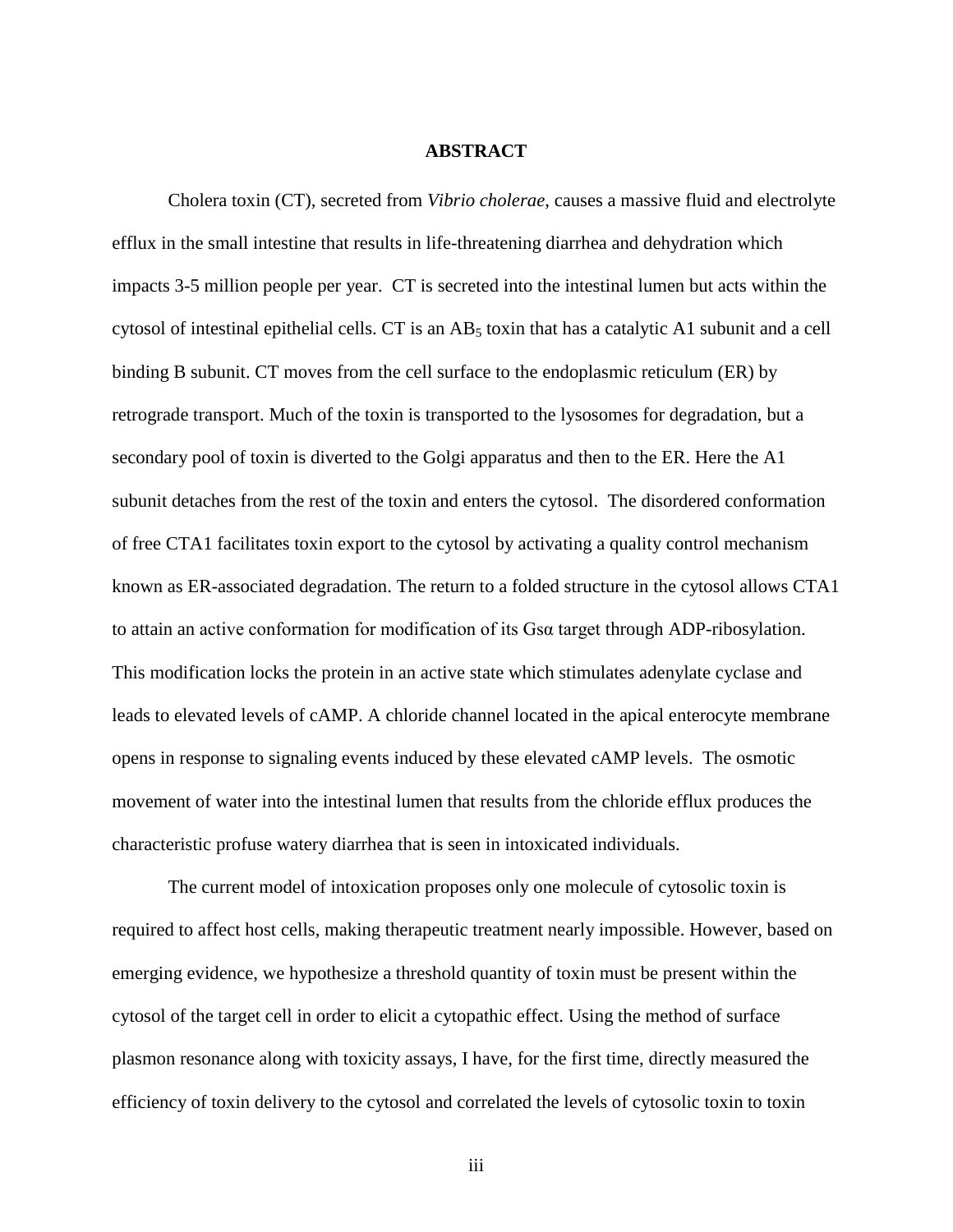activity. I have shown CTA1 delivery from the cell surface to the cytosol is an inefficient process with only 2.3 % of the surface bound CTA1 appearing in the cytosol after 2 hours of intoxication. I have also determined and a cytosolic quantity of more than approximately .05ng of cytosolic CTA1 must be reached in order to elicit a cytopathic effect. Furthermore, CTA1 must be continually delivered from the cell surface to the cytosol in order to overcome the constant proteasome-mediated clearance of cytosolic toxin. When toxin delivery to the cytosol was blocked, this allowed the host cell to de-activate  $Gs\alpha$ , lower cAMP levels, and recover from intoxication. Our work thus indicates it is possible to treat cholera even after the onset of disease. These findings challenge the idea of irreversible cellular toxicity and open the possibility of postintoxication treatment options.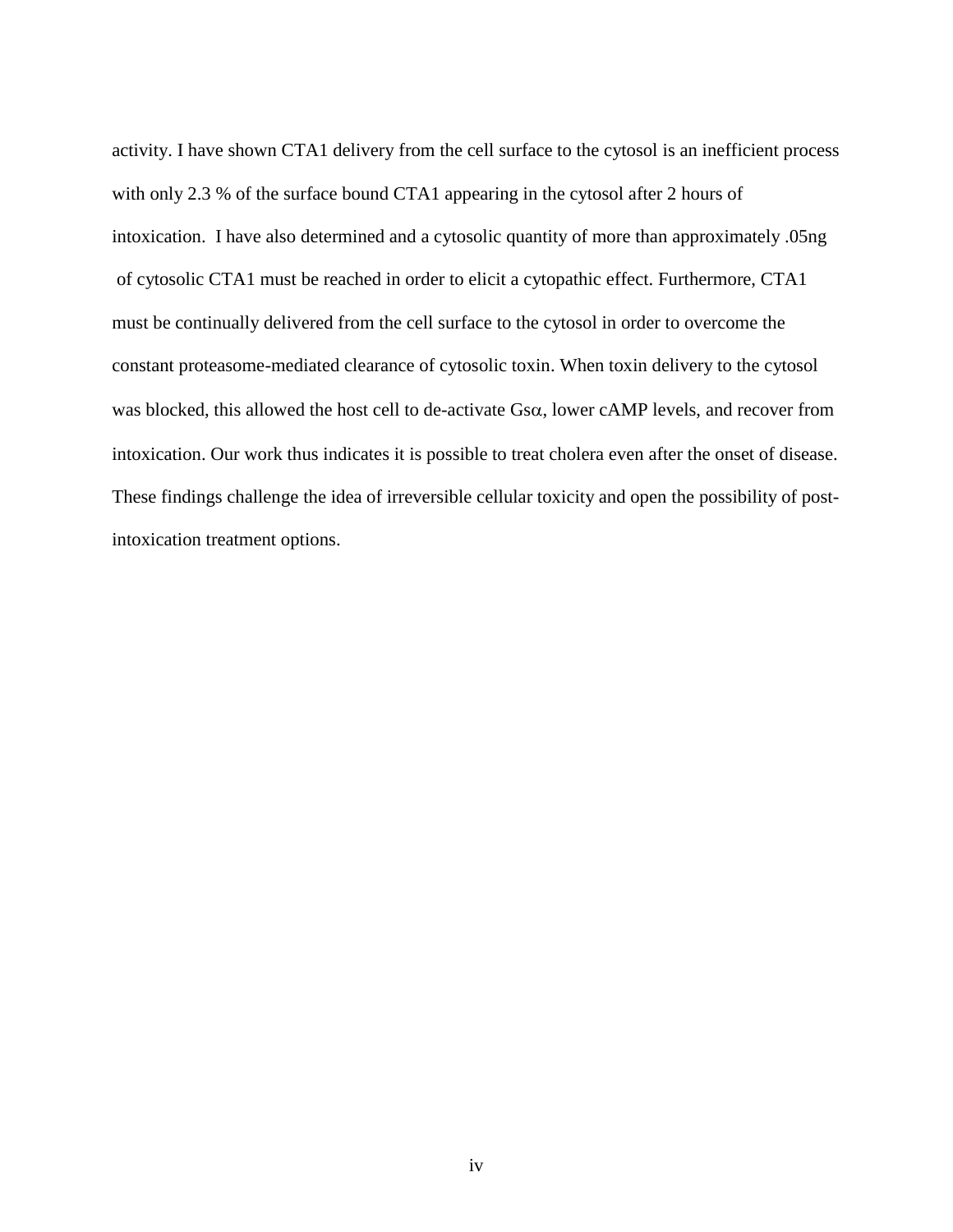I would like to dedicate this thesis to my Mom and Dad for believing in me each step of the way and supporting me whole heartedly; even though they still can only tell their friends I am trying to cure cholera.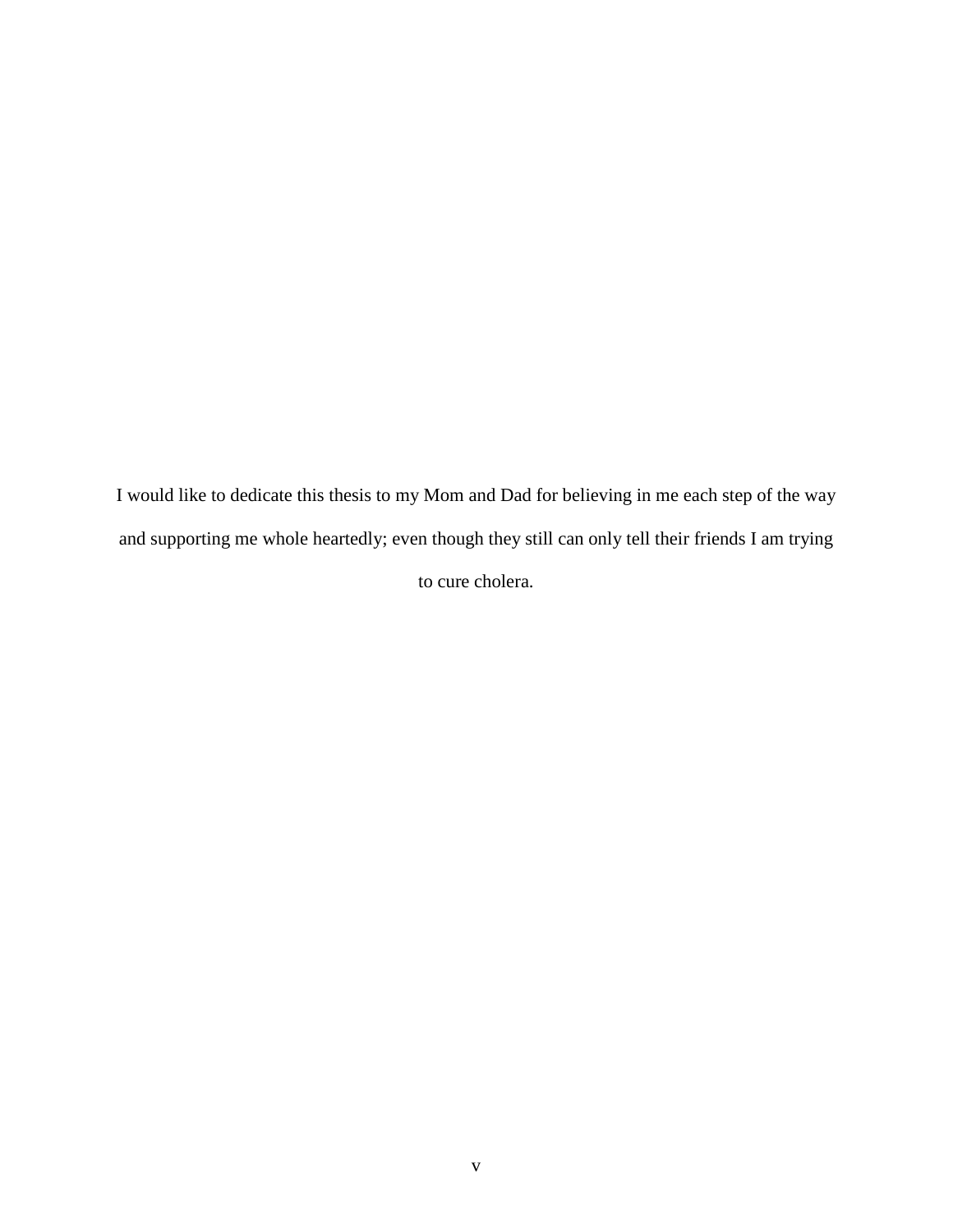#### **ACKNOWLEDGMENTS**

I would like to thank first and foremost Dr. Teter for giving me the chance to do research as a scared sophomore and accepting me into his lab. I would not be the driven researcher I am without his mentoring me through my growth from that day. I think of the story of Sisyphus very often and know that research is truly an uphill battle with many failures, but it's a climb that I have enjoyed and will enjoy through the extent of my research career.

I would also like to thank Helen for giving me guidance both in and outside the lab. She has had unprecedented patience in training me day in and day out. I truly owe my lab skills to her. Next I would like to thank Mike for sharing all of his SPR expertise with me having great patience with training me and analyzing data. I would like to thank Tuhina for keeping my spirits up and the food spicy. Lastly I would like to thank Neyda for supporting me through the ups and downs of the program. Without all of these invaluable people I now consider my dysfunctional family and the nontraditional lab environment we have created I would not have been able to complete this work and stay sane at the same time.

I would also like to thank the rest of my committee members: Suren Tatulian, Ph.D., Travis Jewett, Ph.D., and Antonis Zervos, Ph.D. for their continual advice and support in the completion of my thesis.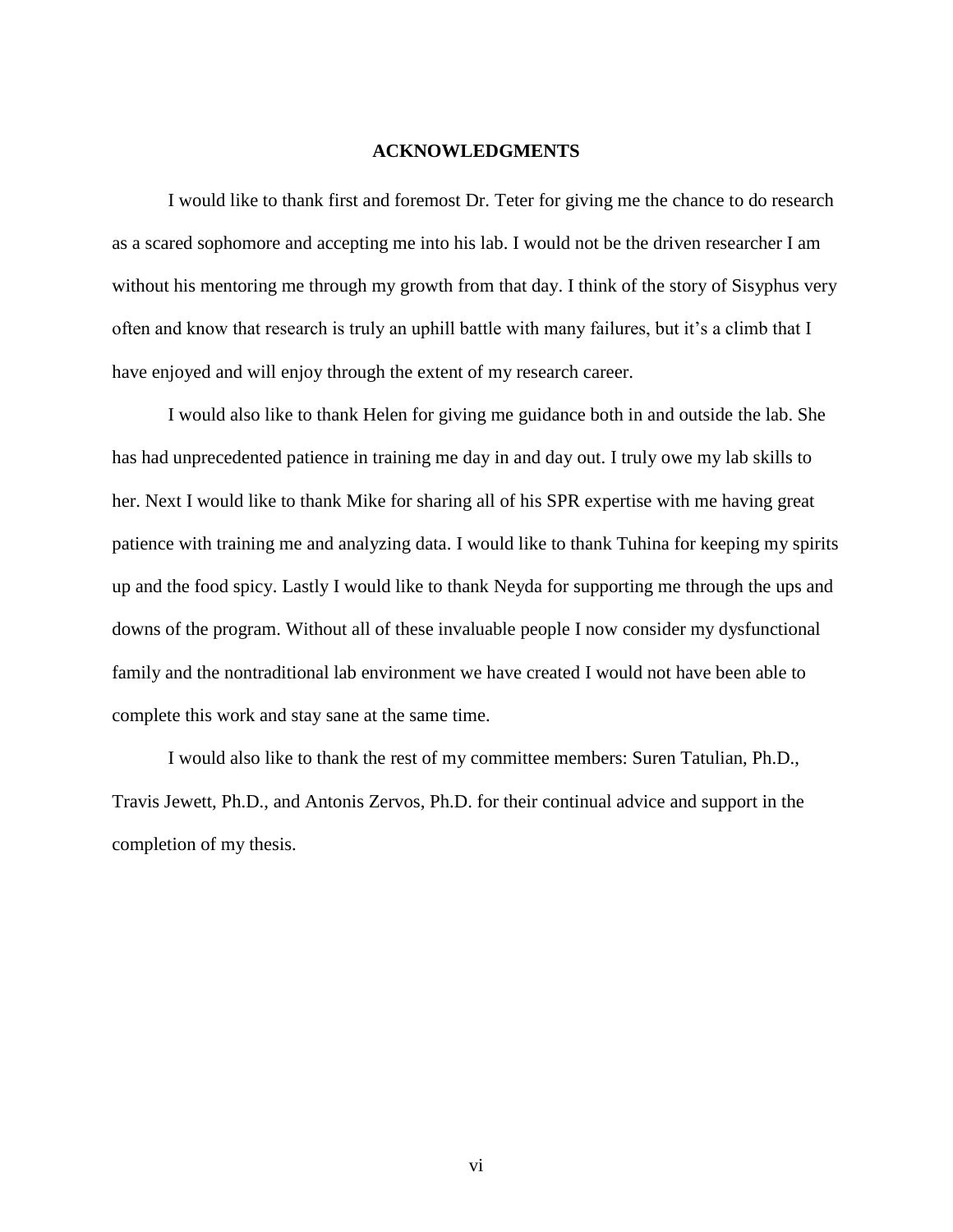# **TABLE OF CONTENTS**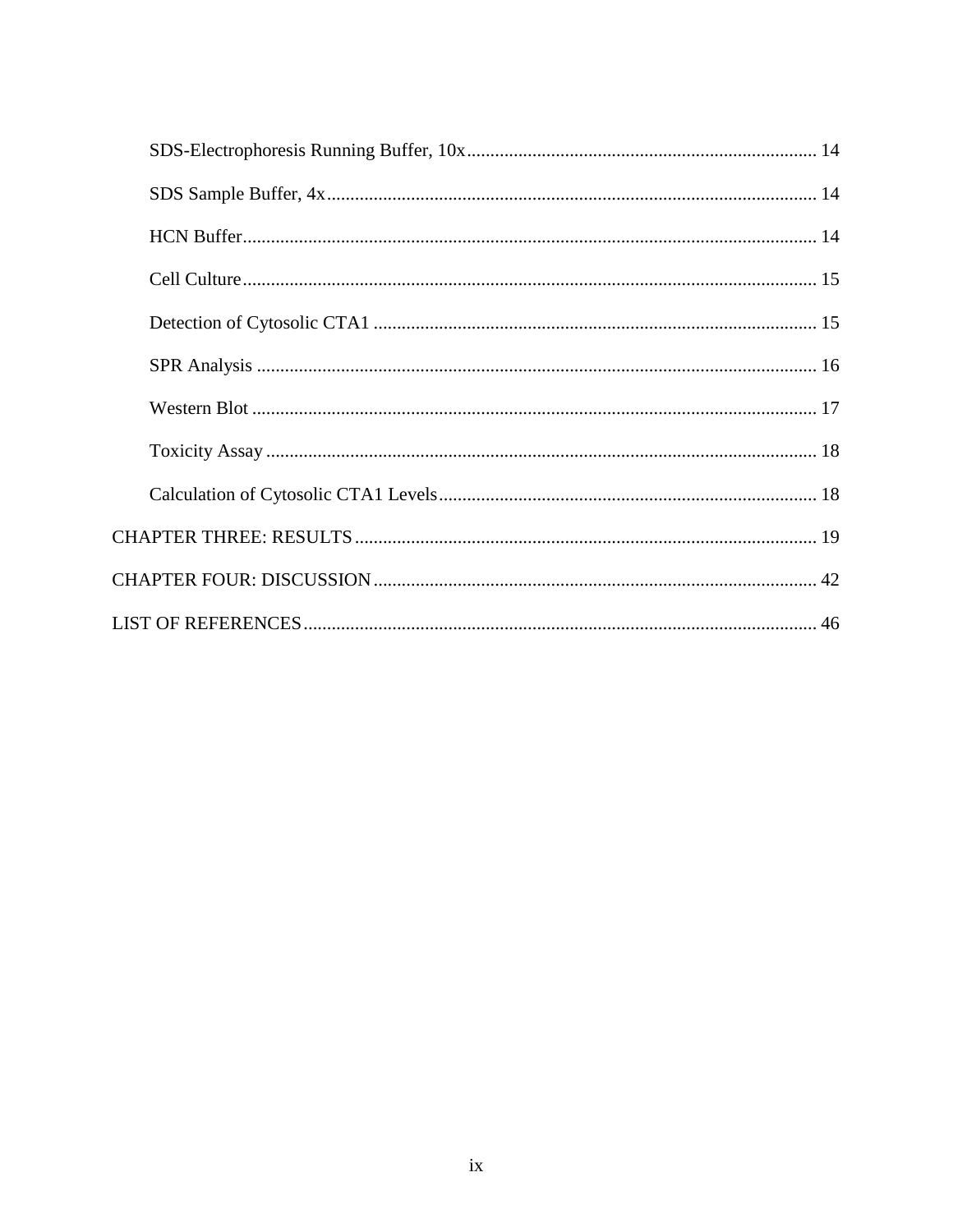# **LIST OF FIGURES**

<span id="page-10-0"></span>

| Figure 3. Ka's plotted as a function of protein concentration can be used to determine cytosolic |
|--------------------------------------------------------------------------------------------------|
|                                                                                                  |
|                                                                                                  |
| Figure 5. PBA and GA treatment are sufficient to inhibit toxin entry to the cytosol after 60     |
|                                                                                                  |
| Figure 6. PBA and GA treatment greatly inhibit toxin entry to the cytosol after 120 minutes 31   |
| Figure 7. Both GA and PBA reduce cAMP levels in intoxicated cells after 60 and 120 minutes.32    |
| Figure 8. PBA/GA treatment inhibits toxin entry to the cytosol while the addition of a           |
|                                                                                                  |
| Figure 9. A combination of GA and PBA reduces cAMP levels while the addition of a                |
|                                                                                                  |
|                                                                                                  |
|                                                                                                  |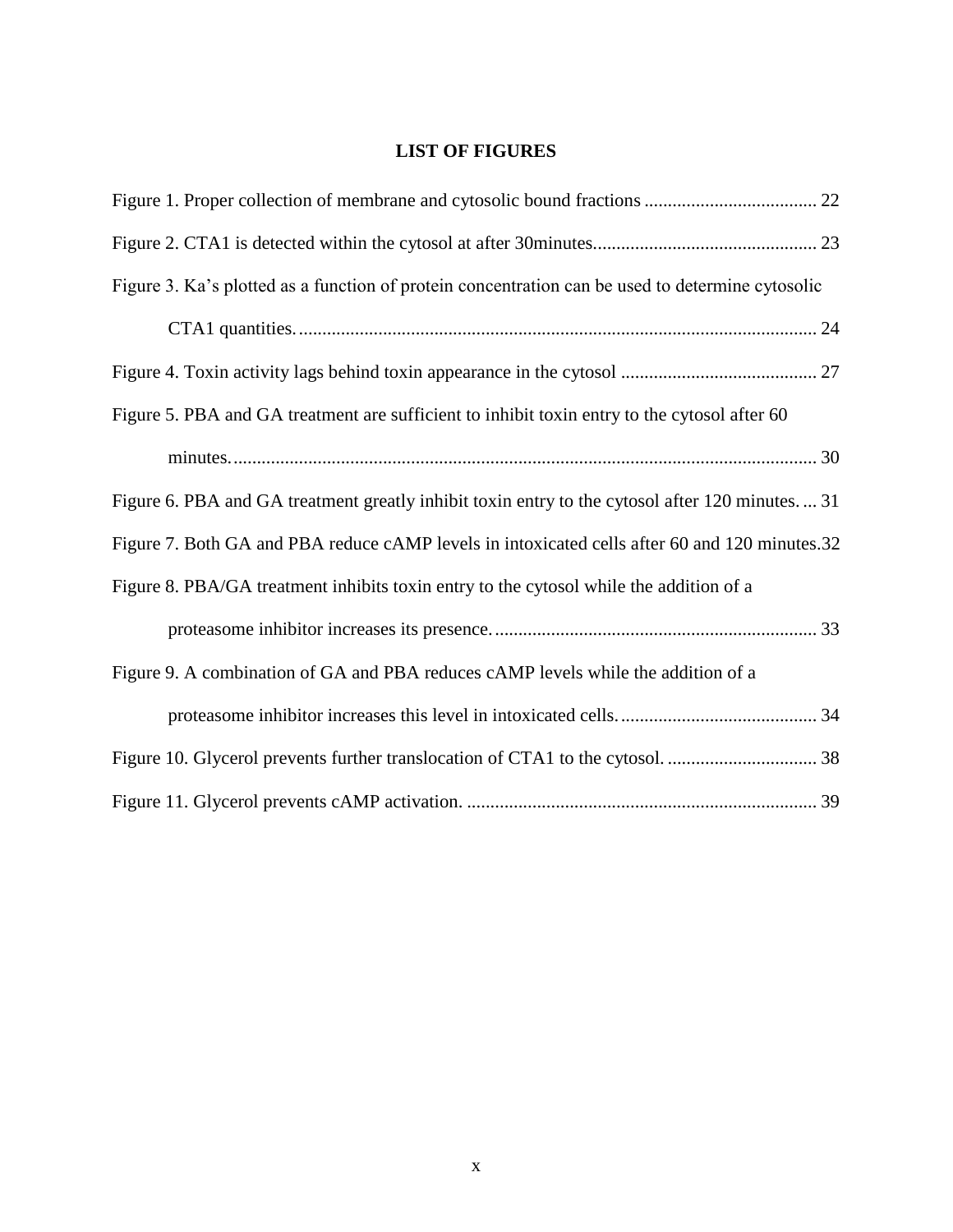# **LIST OF TABLES**

<span id="page-11-0"></span>

| Table 2. A threshold quantity of cytosolic CTA1 is required to generate a cAMP response 29       |  |
|--------------------------------------------------------------------------------------------------|--|
| Table 3. Glycerol prevents further CTA1 translocation and proteasomal activity removes CTA1      |  |
|                                                                                                  |  |
| Table 4. A post-exposure block of toxin translocation results in the time-dependent clearance of |  |
|                                                                                                  |  |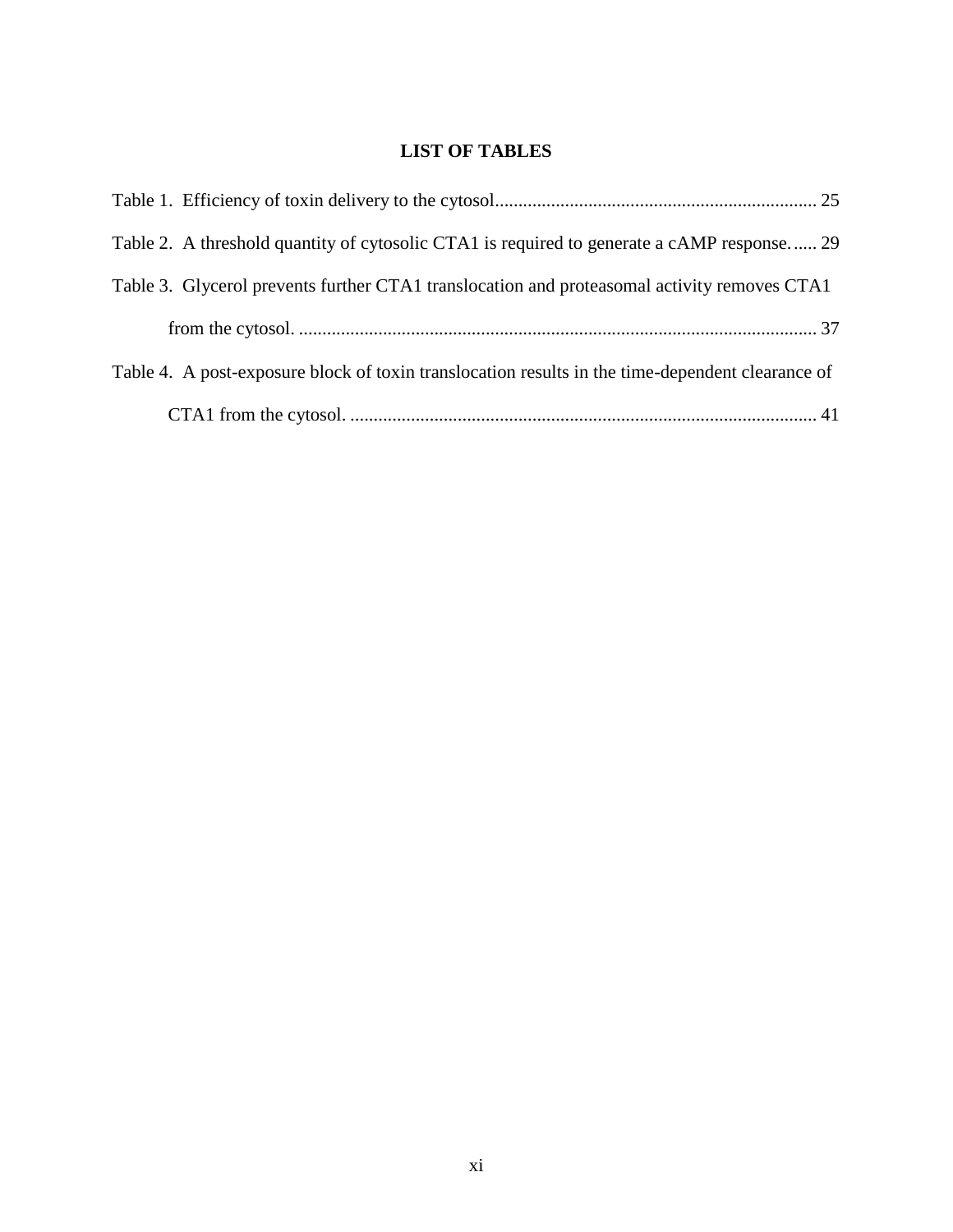# **LIST OF ACRONYMS/ABBREVIATIONS**

<span id="page-12-0"></span>

| <b>BfA</b>  | Brefeldin A                                               |
|-------------|-----------------------------------------------------------|
| <b>CT</b>   | Cholera toxin                                             |
| <b>DMEM</b> | Dulbecco's Modified Eagle Medium                          |
| ER          | Endoplasmic reticulum                                     |
| <b>ERAD</b> | ER-associated degradation                                 |
| <b>FBS</b>  | Fetal bovine serum                                        |
| <b>GA</b>   | Geldinamycin                                              |
| <b>PBS</b>  | Phosphate buffered saline                                 |
| PBS-T       | PBS with Tween 20                                         |
| <b>PDI</b>  | Protein disulfide isomerase                               |
| SDS-PAGE    | Sodium dodecyl sulfate polyacrylamide gel electrophoresis |
| <b>SPR</b>  | Surface plasmon resonance                                 |
| TBS-T       | Tris-buffered saline and Tween 20                         |
| <b>TGN</b>  | Trans Golgi network                                       |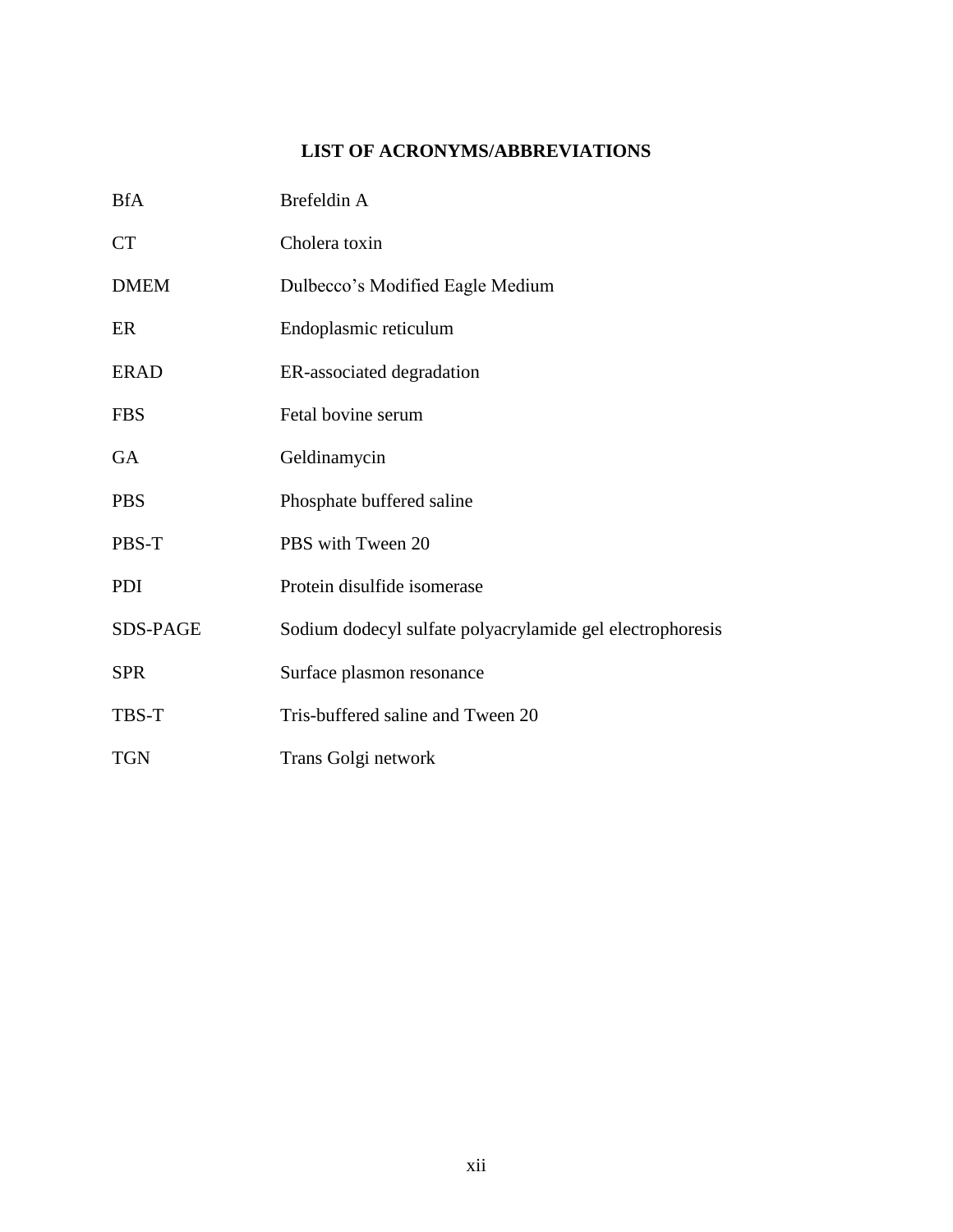#### **CHAPTER ONE: INTRODUCTION**

#### <span id="page-13-1"></span><span id="page-13-0"></span>*Vibrio cholerae*

*Vibrio cholerae* is a Gram negative, waterborne pathogen transmitted through a fecal-oral route. Infection occurs from ingesting food or water contaminated with the bacterium which subsequently colonizes the small intestine and releases a toxin. The resulting disease affects 3-5 million people and causes 100,000–120,000 deaths per year [1]. Although cases have been rare in industrialized nations, it is still prevalent in various areas with inadequate sanitation measures. WHO reports recent outbreaks of cholera in Haiti, Pakistan, and Central Africa and highlight the ever present presence of this disease worldwide. Infected individuals exhibit massive fluid and electrolyte efflux in the small intestine that results in life-threatening diarrhea and dehydration. One in twenty infected individuals has a severe reaction and can exhibit profuse watery diarrhea, losing up to 6 liters of fluid per day. Without proper treatment, dehydration and shock resulting in death can occur within hours [2]. Current treatment for the deadly symptoms of this disease included rehydration in the form of an oral rehydration salt solution or, in more serious cases, administration of intravenous Ringer's lactate [3]. Recovery from cholera occurs after the intoxicated enterocytes, which have a 3-5 day life span [4], are sloughed from the intestinal epithelium. Antibiotics aimed to kill the bacteria are effective but seldom available in affected areas, and emerging antimicrobial resistance to various strains is of concern [5]. As the disease results from a toxin secreted by *V. cholerae*, the toxin directly could be a potential target for therapeutic development.

#### <span id="page-13-2"></span>*Cholera Toxin*

Cholera toxin (CT), secreted from *V. cholerae*, causes a massive fluid and electrolyte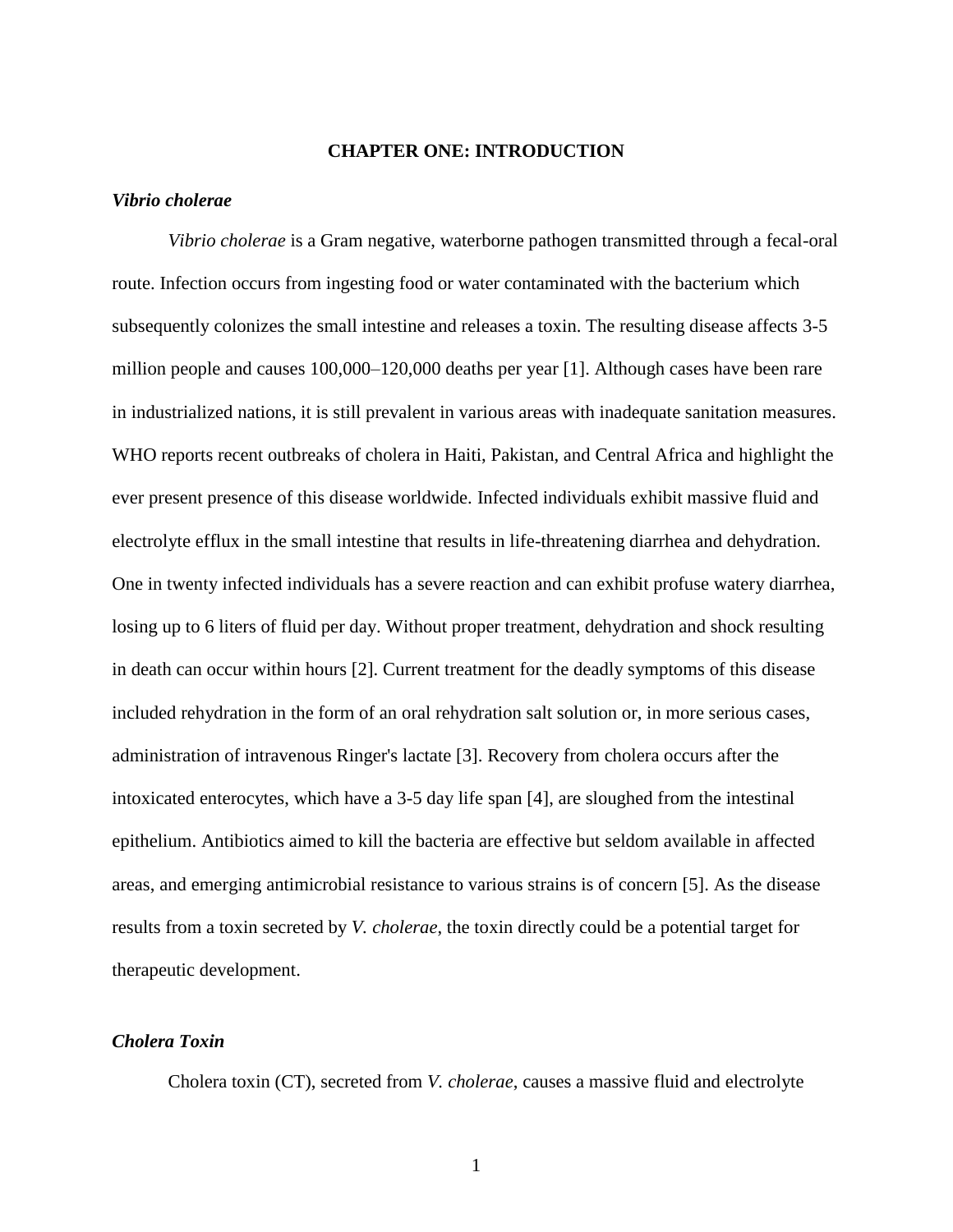efflux in the small intestine that results in life-threatening diarrhea and dehydration. *V.choerae* colonizes the lining of the small intestine and begins to produce CT once it has safely passed the acidic pH of the stomach. CT is the main virulence factor of *V. choerae* and is released from the bacterium into the extracellular environment [6].CT in the medium must bind to and enter the host cell in order reach its Gsα target within the cytosol of the cell. In order to reach the cytosol, translocation from the endoplasmic reticulum (ER) is required. This occurs after CT has been transported in a retrograde manner from the cell surface to this location [7].

CT is an  $AB_5$  toxin which has a catalytic A1 subunit and a homopentameric cell binding B subunit. The A chain is proteolytically nicked to produce a disulfide-linked A1/A2 heterodimer. The A2 subunit and B pentamer also maintain non-covalent interactions with CTA1 which secure the A1 subunit to the rest of the toxin [8].

#### <span id="page-14-0"></span>*Retrograde Transport*

Retrograde transport is a normal cellular process that moves cargo from the plasma membrane to the ER with the aid of vesicle carriers. CT uses this retrograde transport to move from the cell surface to the ER on the path to its target in the cytosol. CT, due to its lack of pore forming ability, must utilize channels in the ER to move into the cytosol. The toxin first binds to the GM1 ganglioside receptors on the surface of intestinal epithelial cells and is subsequently internalized by a clathrin-independent pathway. The toxin is directed to the early endosomes, with a majority of internalized toxin transported to the lysosomes for degradation. A lesser amount moves to the Golgi apparatus and then to the ER. The resident redox state of the ER leads to reduction of the CTA1/CTA2 disulfide bond. As determined by reduction of the CTA1/CTA2 disulfide bond which occurs in the ER, only 3-10% of surface bound toxin reaches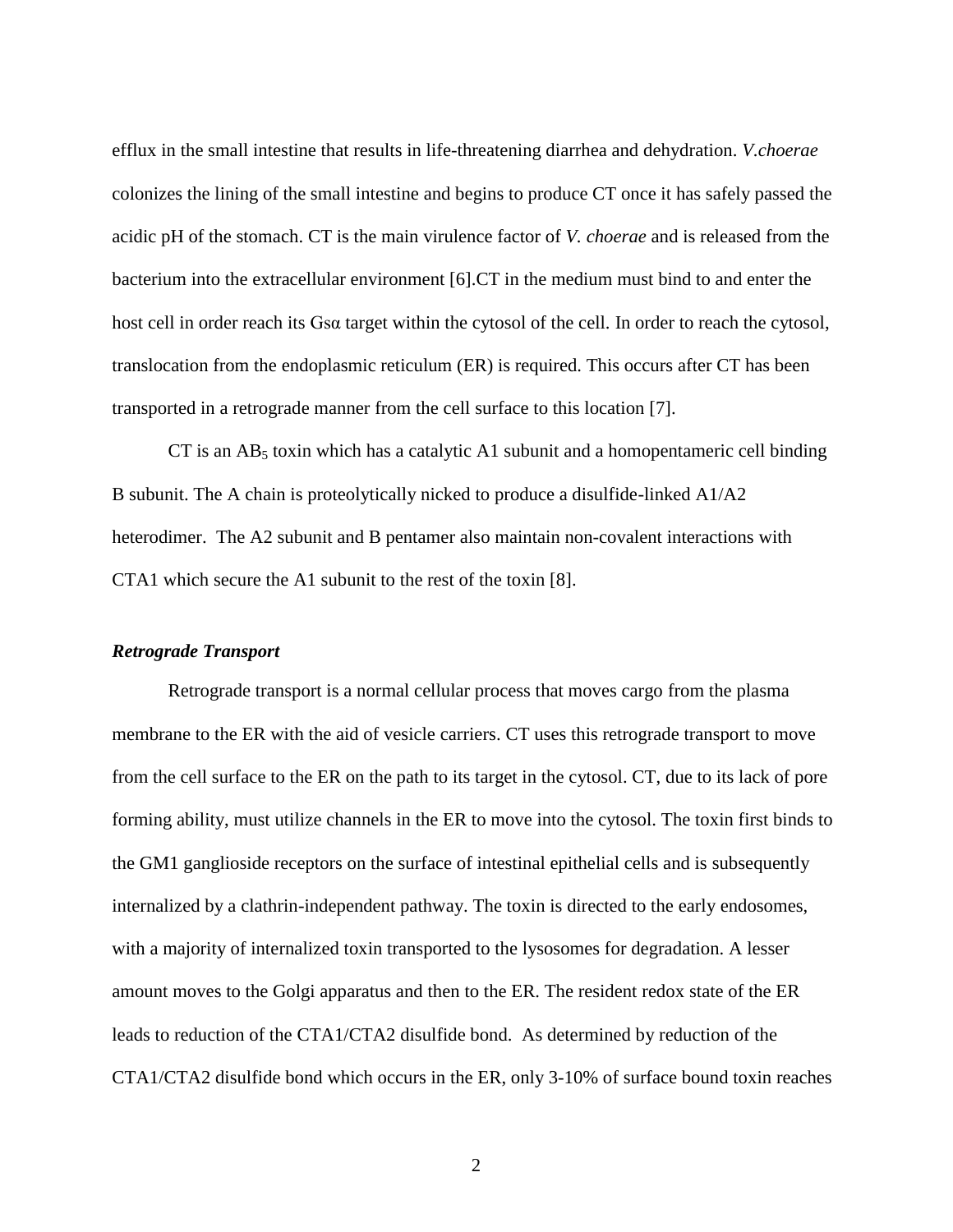the ER after 1-2 hours of exposure [9-12]. Dissociation of reduced CTA1 from  $CTA2/CTB_5$  does not occur spontaneously but requires the aid of chaperones. Once freed from the rest of the toxin, the CTA1 polypeptide can pass through an ER translocation pore to the cytosol. The efficiency of this delivery to the cytosol has never been determined.

#### <span id="page-15-0"></span>*Toxin Translocation from the ER to the Cytosol*

The isolated CTA1 subunit is a disordered, thermally unstable protein. It assumes a disordered conformation after separation from the holotoxin in the ER, and regains an ordered conformation after entry into the cytosol. The disordered tertiary conformation of free CTA1 facilitates toxin export to the cytosol by activating a quality control mechanism known as ERassociated degradation (ERAD). This pathway is generally used to expel misfolded or misassembled secretory proteins from the ER for degradation in the cytosol. Unfolded CTA1 mimicks an unfolded substrate and is able to thus reach the cytosol using ERAD to move through a protein-conducting channel in the ER membrane. Terminally misfolded proteins are targeted to a translocon by a complex of chaperones [13].

Drugs with known functions such as sodium 4-phenylbutyrate (PBA), glycerol, and geldanamycin (GA) have been used to block defined steps in the CTA1 intoxication [4,14,33]. PBA and glycerol both block the unfolding of dissociated CTA1 to a translocation competent state and thus prevent CTA1 export from the ER to the cytosol, while GA prevents the chaperone mediated refolding of CTA1 once in the cytosol. Since PBA is an FDA-approved drug for the treatment of urea cycle disorders and GA is being used in clinical trials as an anti-cancer agent, they could possibly be used to treat cholera [14].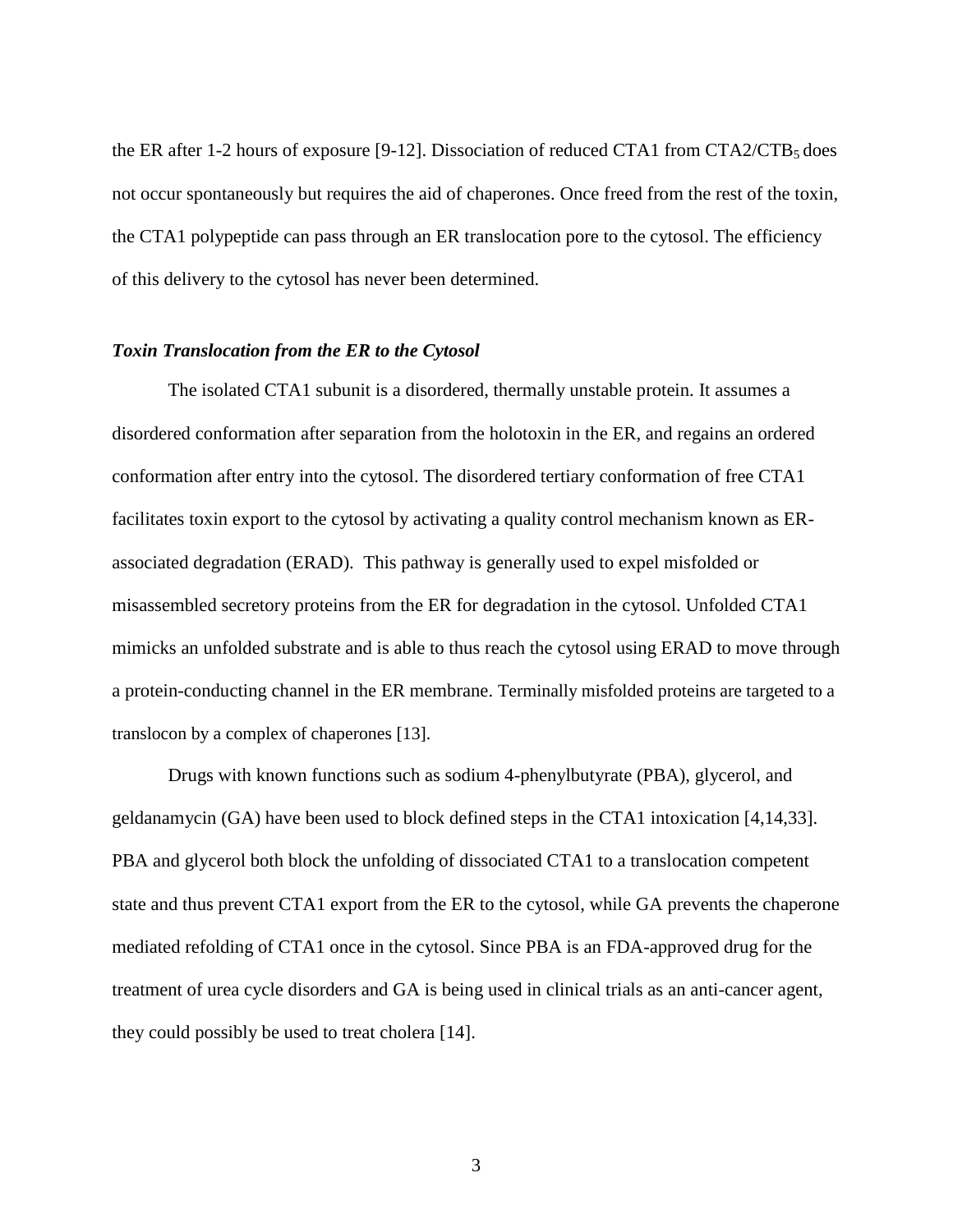#### <span id="page-16-0"></span>*Toxin Extraction from the ER by Hsp90*

Unfolded or misfolded ERAD substrates are exported out of the ER via proteinconducting channels [16-17]. Host cytosolic factors must produce the driving force for substrate extraction from these ER-specific channels. ERAD processing involves multiple host chaperones, proteins that assist in protein folding and/or unfolding and the assembly or disassembly of macromolecular structures. These chaperones prevent the aggregation of misfolded proteins in the ER and can direct ERAD substrates to the proteasome for degradation. In the case of CTA1, chaperones assist the refolding of CTA1 into an active conformation once it has entered the cytosol. Chaperones are required to stabilize and/or refold the toxin because its thermal instability at physiological temperature leaves it in a disordered state. Most ERAD substrates are extracted from the ER through a pathway that involves p97 [18]. However, p97 has been determined not to play any role in CTA1 dislocation [19,20].The cytosolic chaperone Hsp90 helps extraction from the ER [21] and it has been shown that it is required for CTA1 passage into the cytosol. Hsp90 bound to CTA1 in an ATP-dependent manner was blocked by geldanamycin (GA), an established Hsp90 inhibitor. GA has been shown to inhibit the chaperone Hsp90 mediated refolding of CTA1 in the ER as well as block intoxication in cultured cells and fluid accumulation when used in rabbit ileal loop studies. GA is currently in clinical trials as an anticancer agent. GA thus represents a promising therapeutic for the treatment of cholera.

#### <span id="page-16-1"></span>*Toxin Degradation in the Cytosol*

The cell itself has a multitude of mechanisms, such as the previously mentioned lysosome, to reduce the level of waste proteins. Within the cytosol, the proteasome is in place to reduce the level of misfolded proteins. After export to the cytosol, ERAD substrates are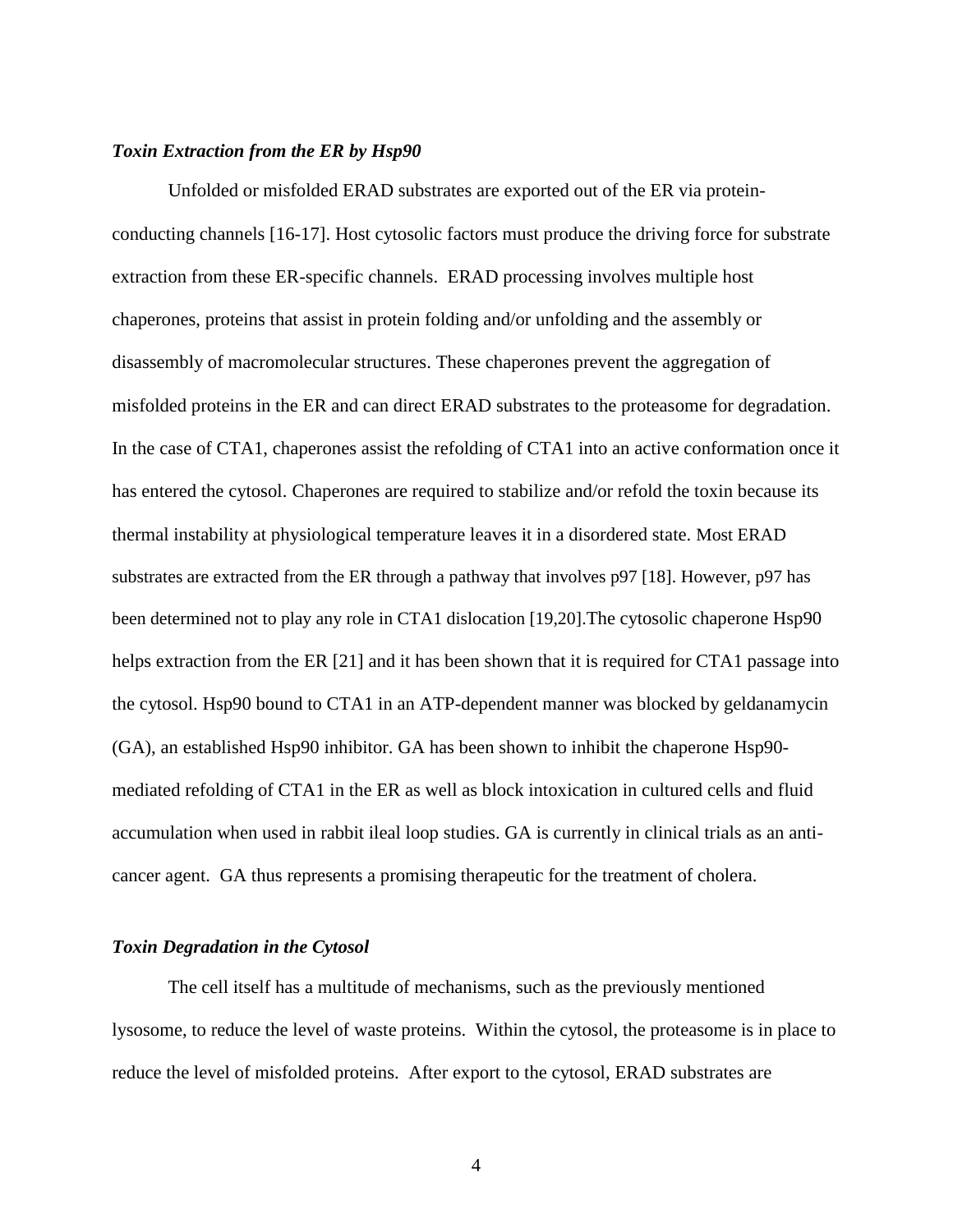ubiquitinated to target them for degradation by the 26S proteasome [15-16, 22-23]. The proteasome is a cylindrical complex containing central barrel shaped pore known as the 20S "core" and two 19S "cap" that recognizes the polyubiquitin tags and initiates the degradation process with ATP-depending unfolding [24]. CTA1 avoids degradation by the 26S proteasome because it contains only two lysine residues that are normally the sites of ubiquitin conjugation [25]. However, when CTA1 is unfolded it is susceptible to ubiquitin-independent degradation by the 20S proteasome. This variant of the proteasome consists of only the catalytic core of the 26S proteasome, thus lacking the ubiquitin recognition and ATP-dependent activities of the 19S cap seen in the 26S proteasome [26]. The Teter lab has further shown that the cytosolic pool of CTA1 is degraded by this mechanism with a half-life of 2 hours, and the use of proteasome inhibitors increased this time. These results suggest the amount of cytosolic toxin is proportional to the amount of toxicity.

#### <span id="page-17-0"></span>*Toxin Activity in the Cytosol*

Once in the cytosol, CTA1 attains an active refolded conformation with the aid of chaperones such as Hsp90. Refolded CTA1 activates the stimulatory  $\alpha$  subunit of the heterotrimeric G protein which is located in lipid rafts at the cytoplasmic face of the eukaryotic plasma membrane [27]. CTA1 modifies its Gsα target by ADP-ribosylation. Gsα is a molecular switch that is regulated by GTP binding and hydrolysis. Catalytically active CTA1 fixes  $Arg^{201}$ of  $Gs\alpha$  with ADP-ribose which prevents its ability to hydrolyze bound GTP and thus locks it in an active state. This results in overstimulation of adenylate cyclase, causing an increase in the production of the secondary messenger cAMP above normal levels. If CT intoxication is not halted, the subsequent dysregulation of cAMP levels leads to the opening of the cystic fibrosis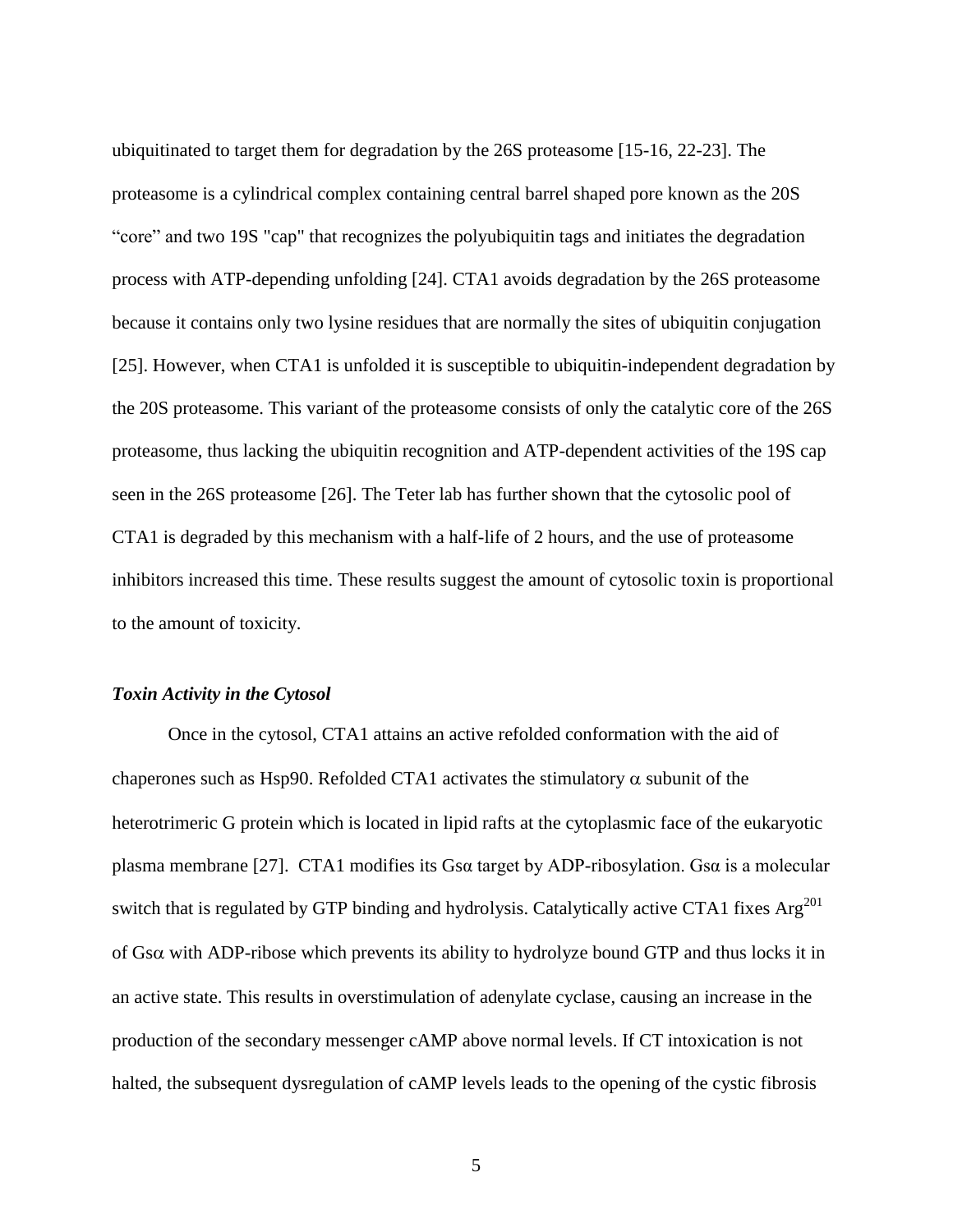transmembrane conductance regulator (CFTR) channel in the apical plasma membrane of the intestinal epithelial cell. This, in turn, stimulates chloride secretion and ultimately leads to an efflux of water into the lumen of the small intestine [28]. The osmotic movement of water produces a diuretic response which is responsible for the rapid and extreme dehydration that is seen in intoxicated individuals.

#### <span id="page-18-0"></span>*Reversal of Toxin Activity*

In addition to the ability to degrade CTA1 directly, the cell has mechanisms in place to reverse the toxin-activated signaling pathway. The host cell has a multitude of mechanisms in place to regulate and degrade common cytosolic events and components. The host ADPribosyl(arginine)protein hydrolase will catalyze the removal of the ADP-ribose moiety from the locked, active G protein [29]. This will allow Gsα to turn off by hydrolyzing its bound GTP. There is also a rapid turnover of ADP-ribosylated  $Gs\alpha$  by the proteasome [30]. This substantially reduces the amount of ADP-ribosylated Gsα in the cell. Phosphodiesterases are able to degrade cAMP and can reduce concentrations back to basal level. With these mechanisms in place, we hypothesize CTA1 must be continually delivered to the cytosol in order to overcome the constant cellular pressures which degrade CTA1 and reverse its activity. This is contrary to the current paradigm, described below, that only one molecule of cytosolic toxin is required to irreversibly affect host cells [31-32]. The cell's ability to degrade CTA1 and reverse toxin activity is indicative of the requirement of more than one molecule for intoxication and consistent with results that show levels of cytosolic toxin proportional to the level of toxicity. Current treatments do not sufficiently block translocation of CTA1 to the cytosol and the fight between entry and degradation favors toxicity over reversal by the cell. New therapeutics that may more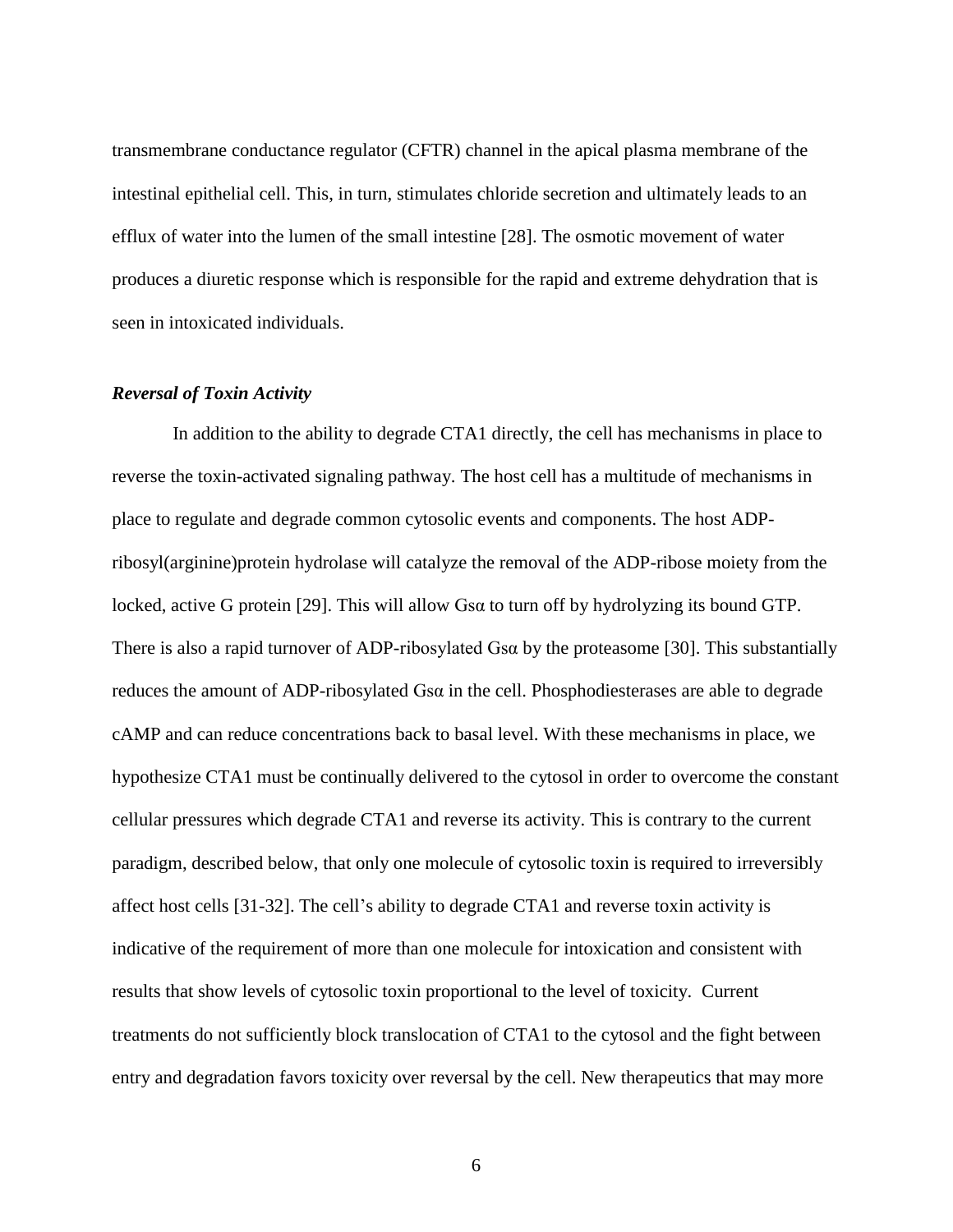efficiently block translocation may be able to lower the quantity of toxin to a level at which the balance may favor the cell's innate mechanisms. Thus, it is theoretically possible to reverse effects of cholera intoxication.

#### <span id="page-19-0"></span>*Current Model*

It is widely thought that AB toxins such as CT are essentially so potent that it only takes one to a few molecules of cytosolic toxin to generate a toxic effect. Furthermore, the cellular effects of CT are still considered irreversible. Thus, the dominant model views the diarrhea from cholera as an irreversible event. It is thought that individuals only recover from cholera when the intoxicated cells are sloughed from the epithelial monolayer. This model of intoxication implies the idea of a post-intoxication therapeutic treatment is nearly impossible.

#### <span id="page-19-1"></span>*Hypothesis*

We hypothesize a threshold quantity of toxin must be present within the cytosol of the target cell in order to elicit a cytopathic effect. Our model contradicts the currently accepted theory that one molecule of toxin is enough to induce toxicity in the cell. Previous studies provided only indirect measures of cytosolic toxin with a high level of error and did not address the relationship between toxin quantity and toxin activity within the cytosol [39-40]. With recent advances in technology, we can now detect cytosolic CTA1 using surface plasmon resonance (SPR) [4,14,33-35]. This SPR assay is an innovative way to look at precise CTA1 cellular content at levels too low to be previously detected. This assay will allow us to draw correlations between the levels of cytosolic CTA1 to the extent of intoxication and could change the paradigm of how we view the intoxication process. Using this method we have been able to measure the efficiency of toxin delivery to the cytosol and correlated the levels of cytosolic toxin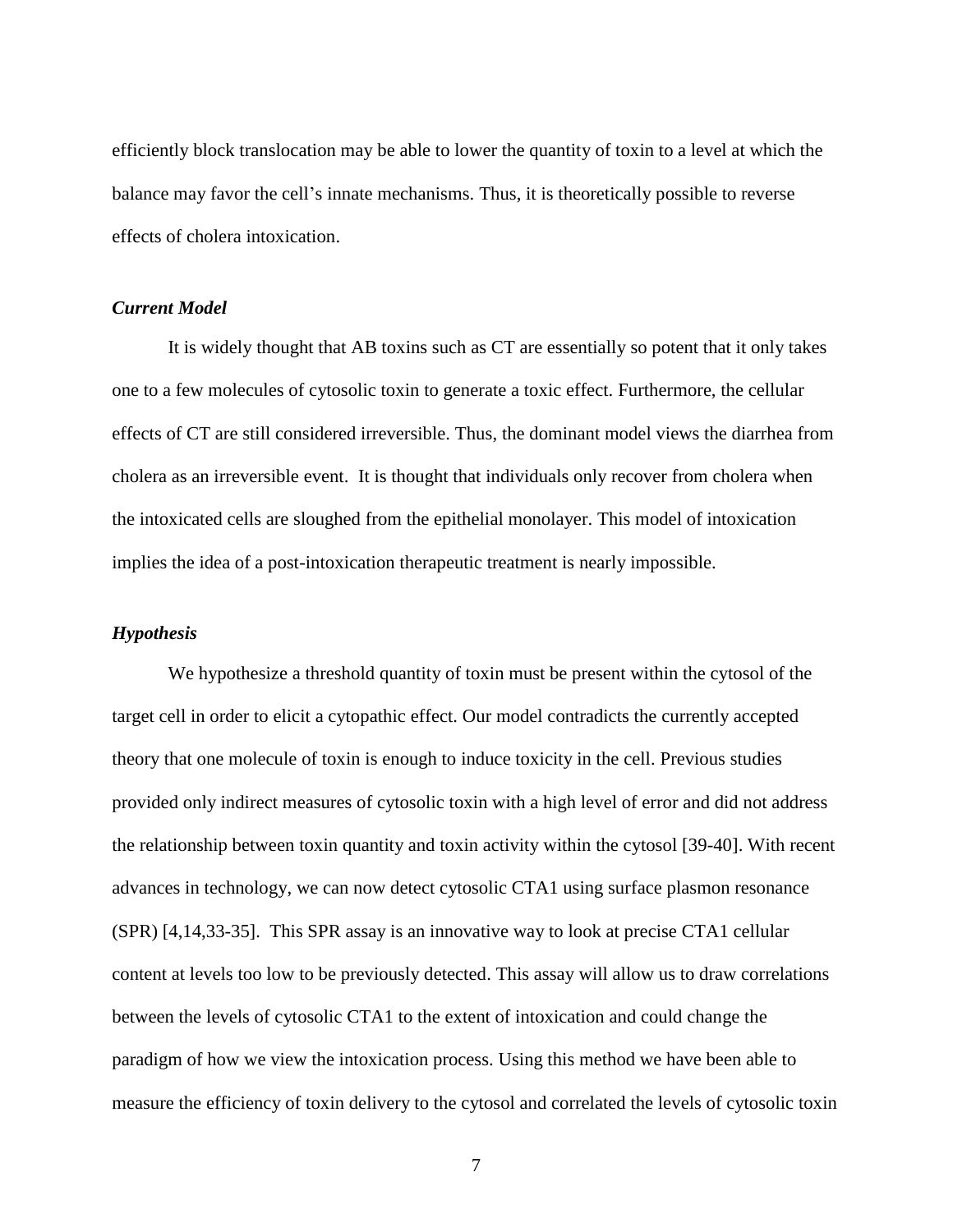to toxin activity. I have shown only 2.3 % of the surface bound CTA1 appeared in the cytosol after 2 hours of intoxication. I have also determined and a cytosolic quantity of more than .05ng of cytosolic CTA1 must be reached and maintained in order to elicit a cytopathic effect and overcome the constant proteasome-mediated clearance of cytosolic toxin. Blocking toxin trafficking allowed the host cell to de-activate  $Gs\alpha$ , lower cAMP levels, and recover from intoxication. Our work thus indicates it is possible to treat cholera even after the onset of disease and challenges the idea of irreversible cellular toxicity while opening the possibility of postintoxication treatment options.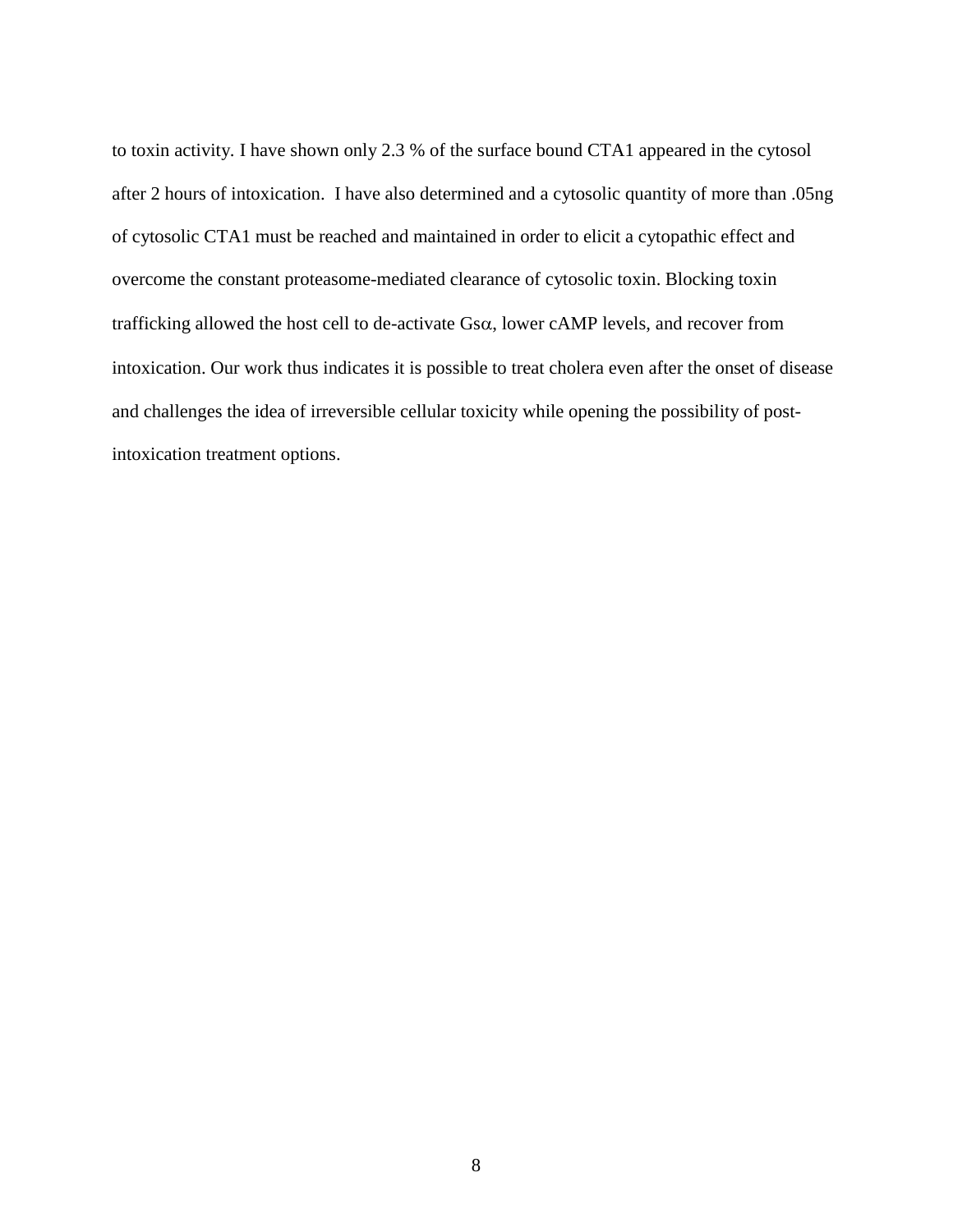### **CHAPTER TWO: METHODOLOGY**

#### <span id="page-21-1"></span><span id="page-21-0"></span>*Chemicals and Reagents*

#### <span id="page-21-2"></span>Sigma Aldrich (St. Louis, MO)

- Ethylenediaminetetraacetic Acid (EDTA)
- Protease Inhibitor Cocktail
- Tetramethylethylenediamine (TEMED)
- Monosialoganglioside GM1 from bovine brain,
- 3-Isobutyl-1-Methylxanthine (IBMX)
- Digitonin
- Brefeldin A
- ALLN
- Glycerol

#### <span id="page-21-3"></span>Fisher Scientific (Pittsburgh, PA)

- 2-Mercaptoethanol (β-ME)
- Ethanol 200 proof (EtOH)
- Gel Code Blue Stain Reagent
- Glycerol
- Methanol (MeOH)
- Sodium Chloride (NaCl)
- Sodium Hydroxide (NaOH)
- Sodium Phosphate Dibasic Anhydrous (Na2HPO4)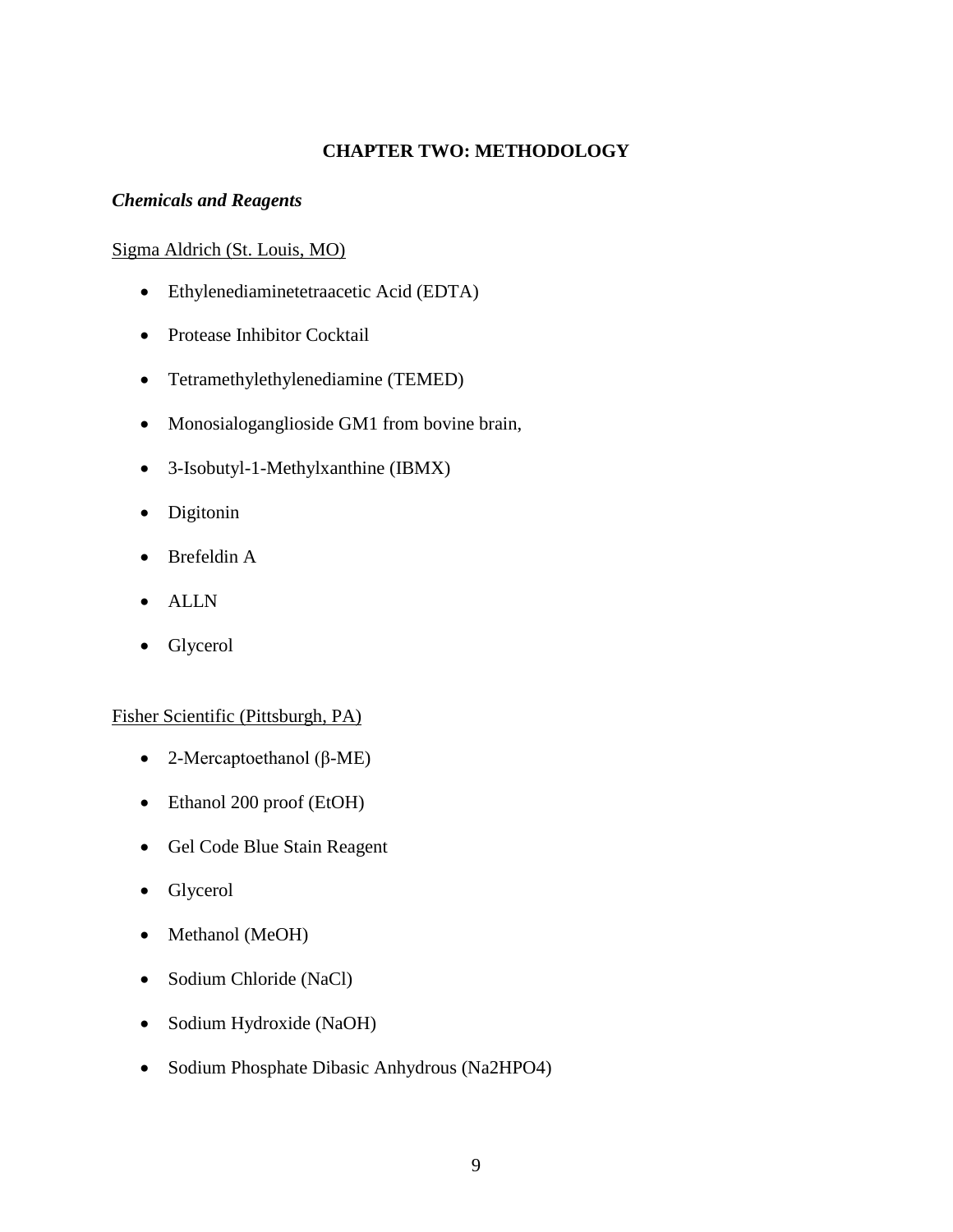- Sodium Phosphate Dibasic Heptahydrate (Na2HPO4·7H2O)
- Sodium Phosphate Monobasic Anhydrous (NaH2PO4) Sodium
- Phospate Monobasic Monohydrate (NaH2PO4·H2O) Tris Base
- Tryptone
- Tween-20

### <span id="page-22-0"></span>Stressgen (Farmingdale, NY)

• Geldanamycin

### <span id="page-22-1"></span>Invitrogen (Carlsbad, CA)

- Antibiotic-Antimycotic
- Dulbecco's Modified Eagle Medium (DMEM)
- $\bullet$  Ham's F-12
- Trypsin/EDTA

#### <span id="page-22-2"></span>Amresco (Solon, OH)

- Ammonium Persulfate (APS)
- Bromophenol Blue
- Glycine
- HEPES
- Methionine
- Sodium Dodecyl Sulfate (SDS)
- Tris-Cl
- Triton X-100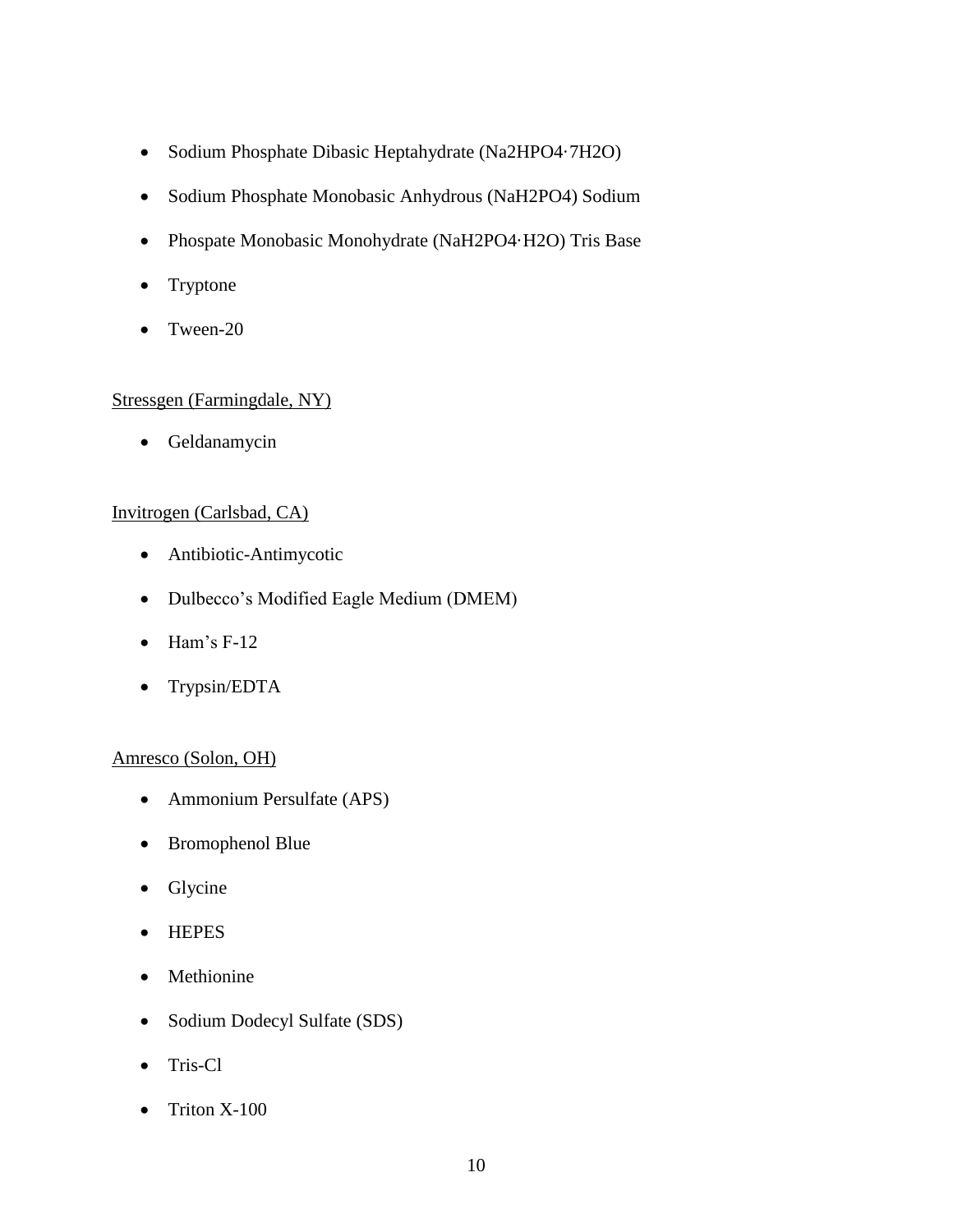# <span id="page-23-0"></span>Calbiochem (La Jolla, CA)

- Digitonin
- Sodium 4-phenylbutyrate (PBA)

# <span id="page-23-1"></span>Bio Rad (Hercules, CA)

- 40% Acrylamide /Bis Solution
- Extra Thick Filter Paper

# <span id="page-23-2"></span>Atlanta Biologicals (Lawrenceville, GA)

• Fetal Bovine Serum

### <span id="page-23-3"></span>Pierce Biotechnology, Inc (Rockford, IL)

N-hydroxysuccinimide (NHS)

### <span id="page-23-4"></span>Thermo Scientific (Waltham, MA)

1-Ethyl-3-[3-dimethylaminopropyl]carbodiimide hydrochloride (EDC)

# <span id="page-23-5"></span>Gibco (Grand Island, NY)

- DMEM
- Antibiotic-Antimycotic

### <span id="page-23-6"></span>GE Healthcare (Piscataway, NJ)

- ELISA cAMP kit
- Western blotting detection reagents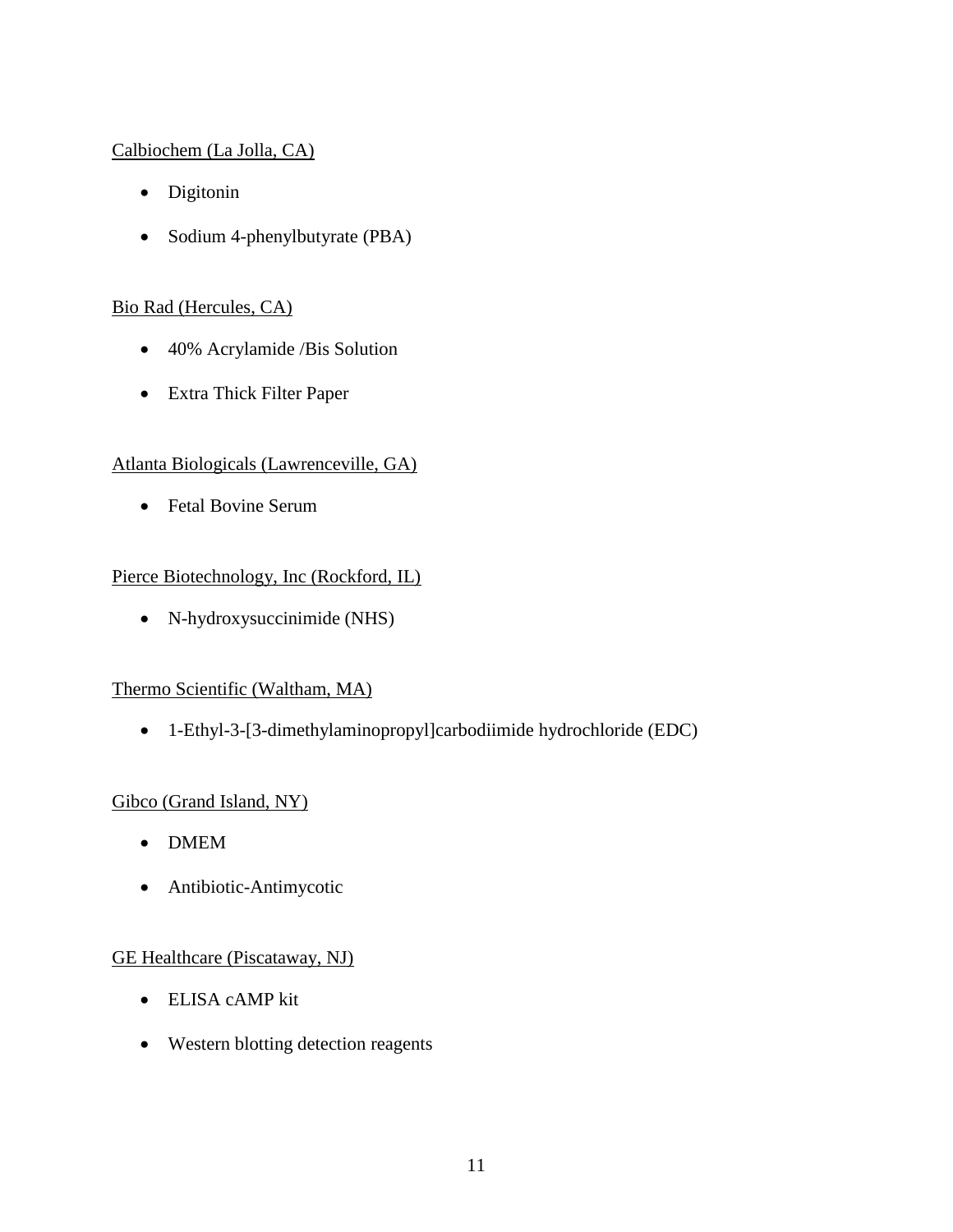### <span id="page-24-0"></span>*Toxins*

# <span id="page-24-1"></span>List Biological Laboratories (Campbell, CA)

Cholera Toxin, Holotoxin

### <span id="page-24-2"></span>Calbiochem (La Jolla, CA)

Cholera Toxin, A subunit

### <span id="page-24-3"></span>*Antibodies*

### <span id="page-24-4"></span>Stressgen (Ann Arbor, MI)

- Rabbit α-Hsp90
- Rabbit α-PDI

### <span id="page-24-5"></span>Sigma Aldrich (St. Louis, MO)

• Rabbit α-CTA

### <span id="page-24-6"></span>Jackson Immunoresearch (West Grove, PA)

Goat anti-Rabbit IgG conjugated to HRP

### <span id="page-24-7"></span>*Equipment*

### <span id="page-24-8"></span>Bio Rad (Hercules, CA)

- Bio Rad Power Pac Basic
- Bio Rad Power Pac HC
- Trans-Blot SD Semi-Dry Transfer Cell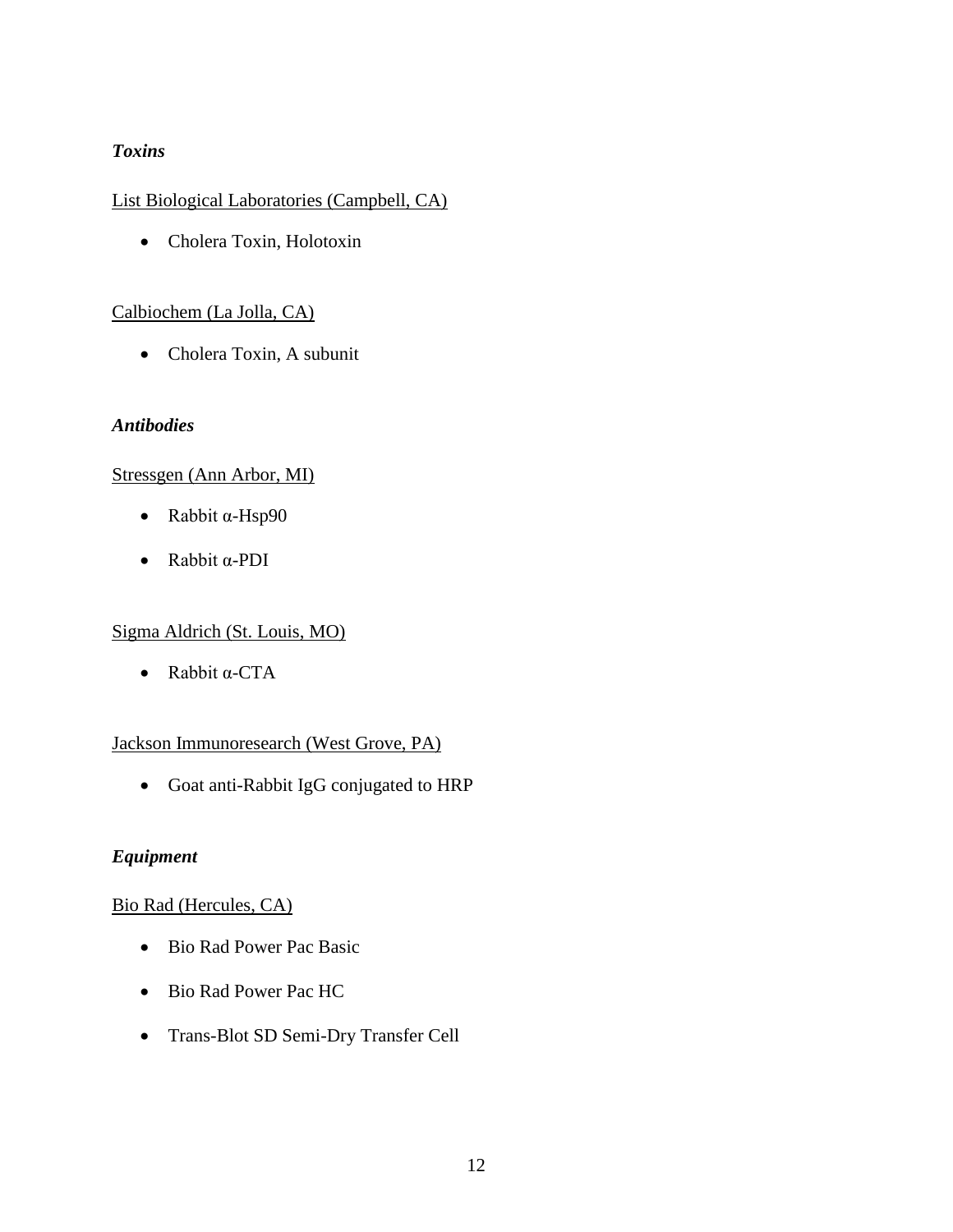### <span id="page-25-0"></span>BioTek Instruments (Winooski, VT)

• Synergy 2 Plate Reader

### <span id="page-25-1"></span>*Other Materials*

### <span id="page-25-2"></span>Grenier Bio One

- 6-well flat-bottom tissue culture plates
- 24-well flat-bottom tissue culture plates

### <span id="page-25-3"></span>American Type Culture Collection

- Chinese Hamster Ovary (CHO) cells
- HeLa cells

### <span id="page-25-4"></span>*Buffers*

### <span id="page-25-5"></span>Phosphate Buffered Saline (PBS), 10x

- 82.3 g Na2HPO4 (0.58M)
- 23.5 g NaH2PO4 (0.17M)
- 40 g NaCl (0.69M)
- H2O to 1 liter

### <span id="page-25-6"></span>Tris-Buffered Saline (TBS)

- 10x 24.24 g Tris-Cl
- 5.56 g Tris Base
- $\bullet$  80.1 g NaCl
- H2O to 1 liter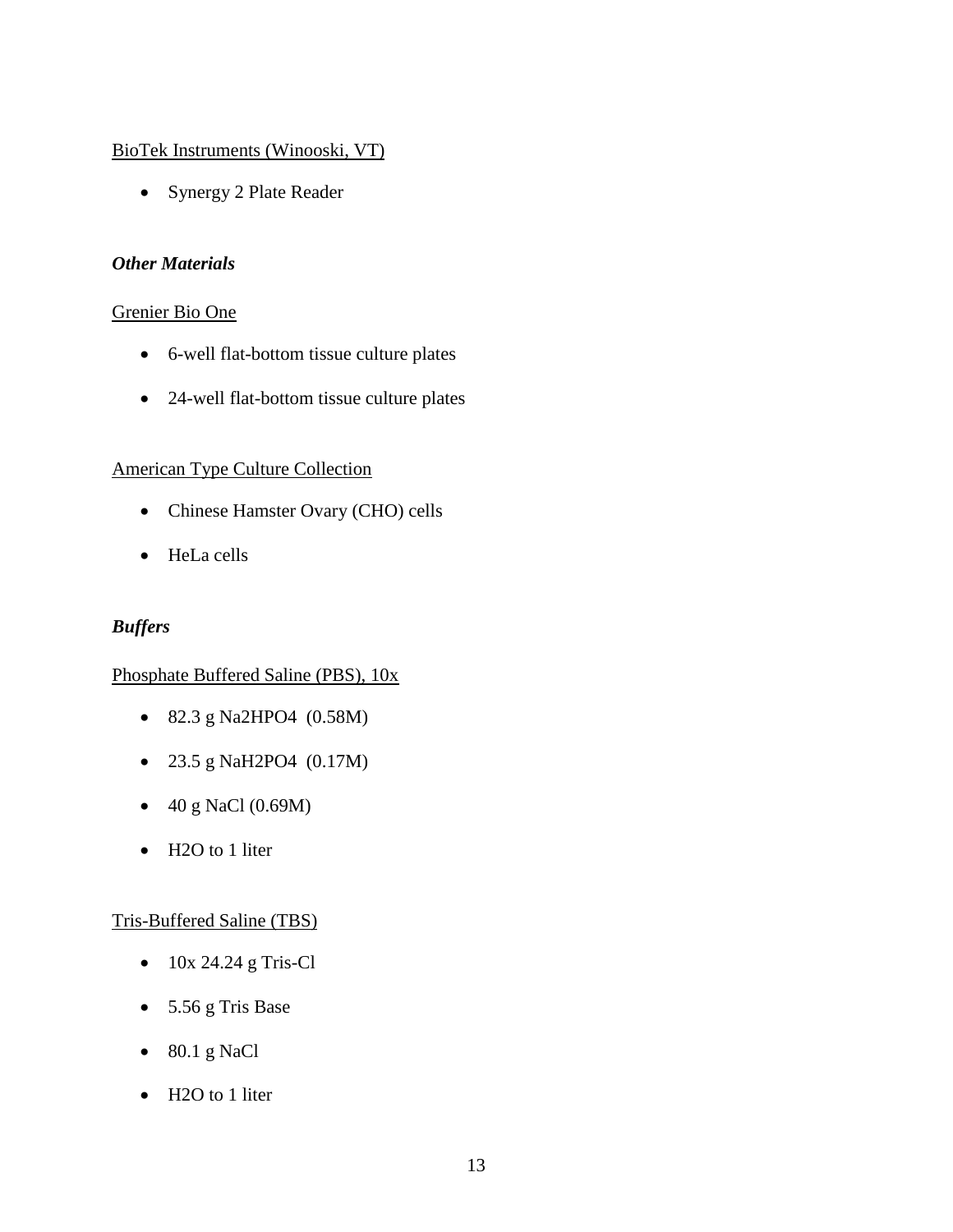# <span id="page-26-0"></span>Transfer Buffer

- 100 ml 10x SDS-Electrophoresis Running Buffer
- 200 ml MeOH
- 600 ml H2O

### <span id="page-26-1"></span>SDS-Electrophoresis Running Buffer, 10x

- 30.2 g Tris Base
- $\bullet$  144 g Glycine
- 10 g SDS H2O to 1 liter

### <span id="page-26-2"></span>SDS Sample Buffer, 4x

- 50 ml 4x Tris-Cl/SDS pH 6.8
- 40 ml Glycerol
- $\bullet$  8 g SDS
- 2 mg bromophenol blue
- 100 mM 2-mercaptoethanol (7 $\mu$ l of 14.3 M ß-ME/ml of 4x buffer)

### <span id="page-26-3"></span>**HCN Buffer**

- $\bullet$  50 mM HEPES, pH 7.5
- 150 mM NaCl
- 2 mM CaCl2
- 10 mM N-ethyl maleimide (NEM)
- 1:20 dilution of Protease Inhibitor Cocktail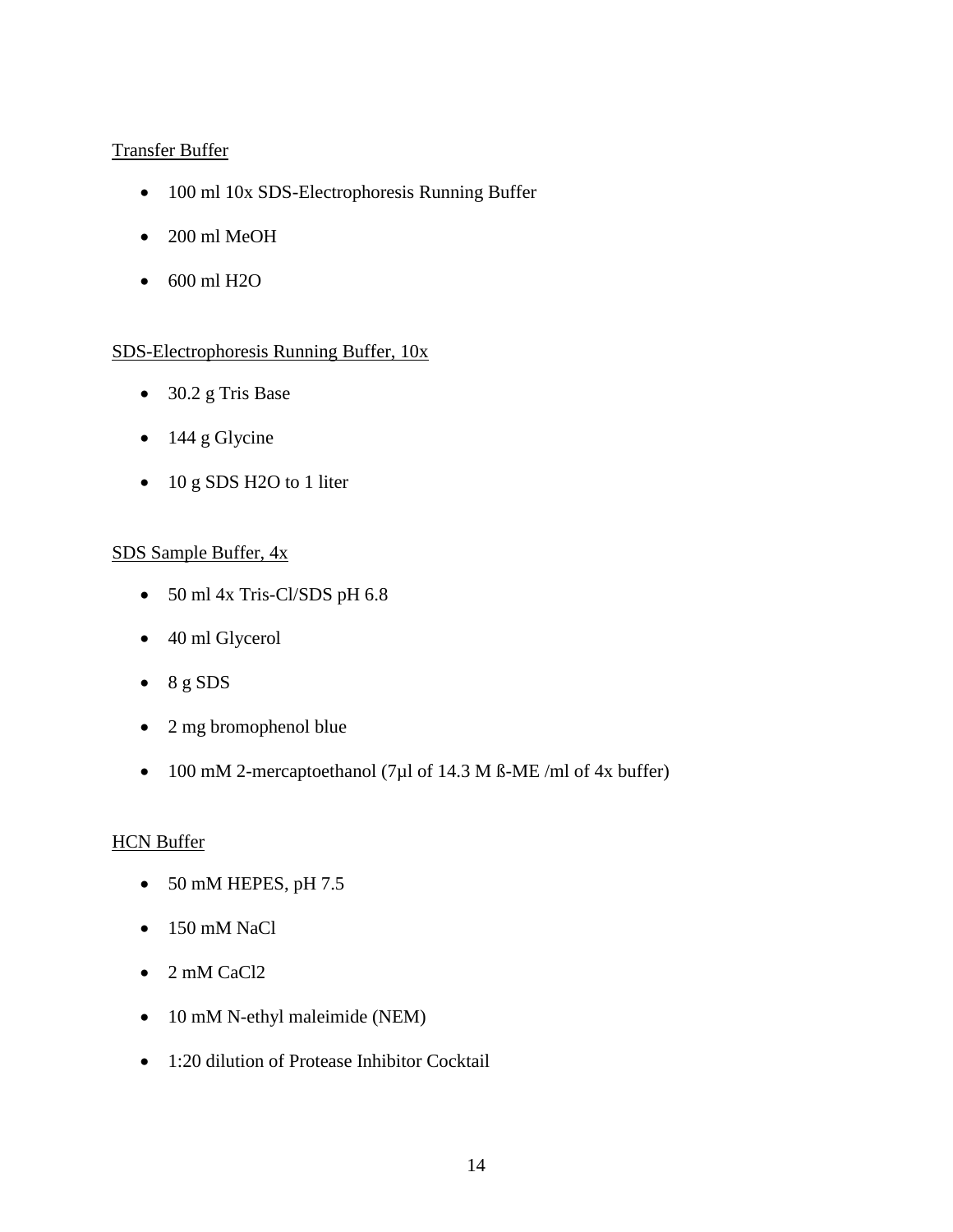#### <span id="page-27-0"></span>Cell Culture

HeLa cells were grown in DMEM media supplemented with 10% fetal bovine serum (FBS) and 1% antibiotic-antimycotic at  $37^{\circ}$ C and 5% CO<sub>2</sub> unless otherwise indicated.

#### <span id="page-27-1"></span>Detection of Cytosolic CTA1

HeLa cells were seeded in triplicate to 6-well plates in complete DMEM medium to achieve an 80% confluent monolayer after an overnight incubation. Cells were incubated in serum free DMEM containing 100 ng/mL of ganglioside GM1 for 1 h at 37°C. GM1 receptor is added to the medium because HeLa cells do not normally express this receptor but will incorporate it from the medium into the plasma membrane. After washing with phosphate buffered saline (PBS) to remove excess GM1, the cells were subsequently incubated for 30 min at 4°C with DMEM containing 1 µg/ml of CT. After this incubation, the cells were washed twice with PBS to remove unbound CT. At this point, surface bound CT can be determined via digitonin permeabilization and SPR analysis (as described below) of the pellet fraction containing surface bound CT. The washed cells were placed in toxin-free/serum-free media and returned to 37°C for various time points and treatments as indicated. Only when the plates are moved to the 37°C incubator is the toxin internalized; at this stage the chase interval begins. After washing with PBS at the end of each chase point, digitonin permeabilization was performed to separate cytosolic and outermembrane fractions to be used to analyze the cytosolic content of CTA1 by SPR. This process was begun at the end of each chase interval as well as at the end of the  $4^{\circ}$ C pulse labeling by lifting cells from the 6-well plate using a 5 minute  $4^{\circ}$ C incubation with 400 µl of 0.5 mM ethylenediaminetetraacetic acid (EDTA) in PBS. Triplicate wells were collected into a single microcentrifuge tube and spun at  $5,000 \times g$  for 5 min. The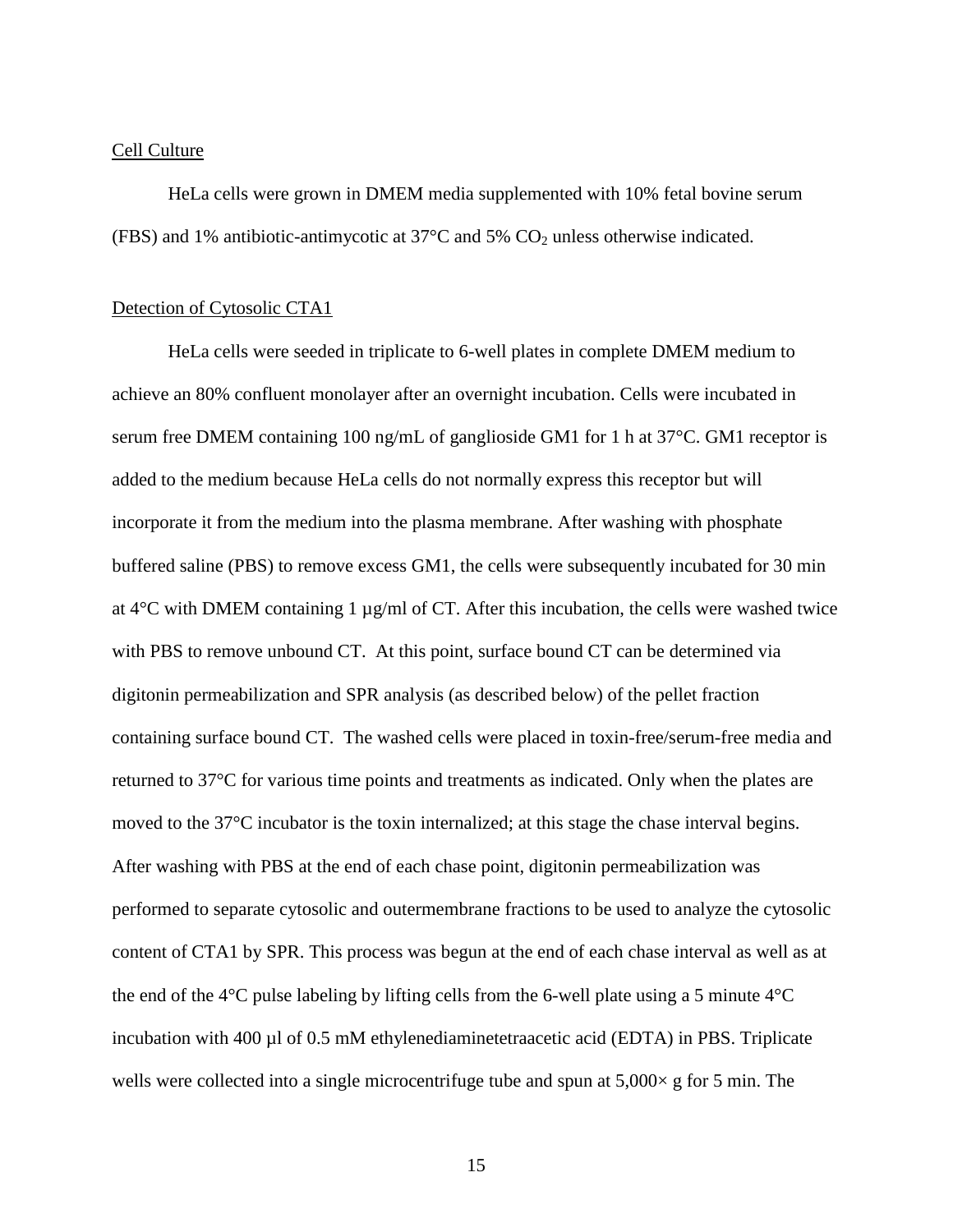supernatant was discarded and the cell pellet was incubated on ice for 10 minutes. The cell pellet was subsequently resuspended in 100 μl of 0.04% digitonin in HCN buffer (50 mM HEPES, pH 7.5, 150 mM NaCl, 2 mM CaCl2, 10 mM N-ethylmaleimide, and a protease inhibitor cocktail) for 10 minutes at again on ice. The digitonin-permeabilized cells were then spun at  $16,000 \times g$ for 10 min at room temperature, after which the supernatant (i.e., cytosolic fraction) was collected and placed in a fresh microcentrifuge tube for SPR analysis. The membrane pellet was collected from the pulse sample to determine total CTA1. Well specific cell counts were recorded for each experiment with the use of a hemocytometer.

#### <span id="page-28-0"></span>SPR Analysis

Experiments were performed with a Reichert (Depew, NY) SR7000 surface plasmon resonance (SPR) refractometer. The flow rate for all steps was 41 μl/min. For experiments involving antibody-coated plates, an EDC-NHS activation buffer with 0.08 mg/ml of 1-ethyl-3- [3-dimethylaminopropyl]carbodiimide hydrochloride (EDC) and 0.02 mg/ml of Nhydroxysuccinimide (NHS) mixed in a 1:1 ratio was perfused over a Reichert gold-plated glass slide for 5 min. A 5 min wash with 10 mM PBS containing 0.05% Tween 20 (PBST) pH 7.4 was used to remove the activation buffer, after which an monoclonal anti-CTA1 antibody at 1:2000 dilution in 20 mM sodium acetate, (pH 5.2) was perfused over the slide for 5 min. Unbound antibody was removed with a 5 min PBST wash, and the remaining active groups on the sensor slide were deactivated with a 5 min exposure to 1 M ethanolamine (pH 8.5). PBST was perfused over the slide for 5 to 10 min to establish a stable baseline signal corresponding to the mass of the sensor-bound antibody. Supernatant samples from the digitonin-permeabilized cells were brought to a final volume of 1 ml in PBST pH 7.4, and pellet samples were brought to final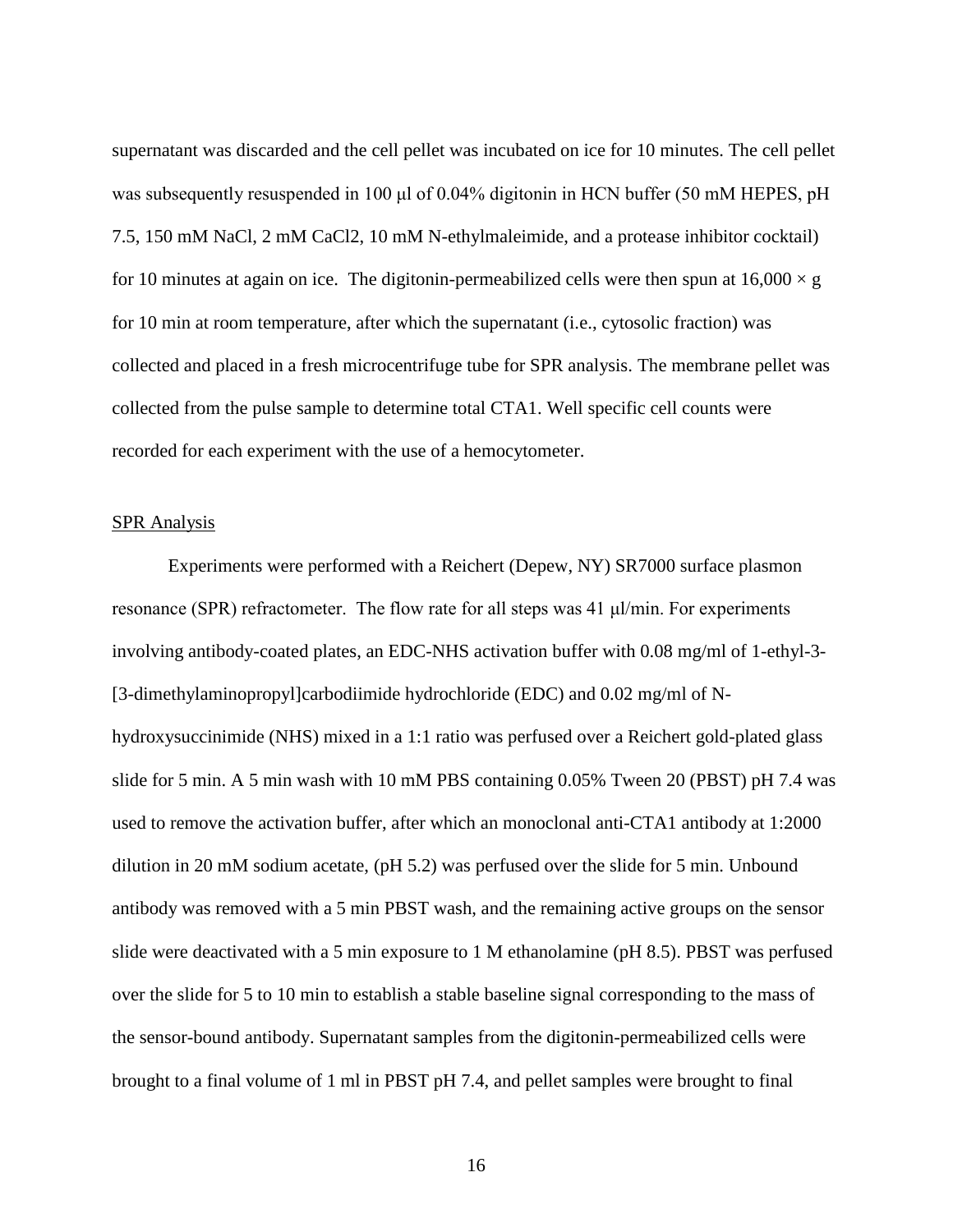volume of 1ml in PBST containing 1% Triton X-100. These samples were then perfused over the sensor slide coated with an anti-CTA1 antibody. To establish a standard curve CTA standards were diluted in PBST pH 7.4 to appropriate concentrations (500, 100, 10, 1, 0.1, 0.01, 0.001 ng/ml) and flowed over the CTA1 sensor slide for 5 min each, followed by a 5-min PBST wash. The association rate constants for the CTA standards were plotted as a function of protein concentration, and the slope of the resulting standard curve was then used to calculate the quantity of CTA1 in experimental samples. Reichert LabView software was used for data collection. The BioLogic (Campbell, Australia) Scrubber 2 software and WaveMetrics (Lake Oswego, OR) Igor Pro software were used to analyze the data and generate figures. Binding affinities between CTA1 and the antibody bound plate were calculated in the Scrubber 2 software.

#### <span id="page-29-0"></span>Western Blot

For Western blot analysis, pellet and supernatant fractions were produced for digitoninpermeabilized as described above. 120  $\mu$ l of 1× sample buffer was added to the pellet and 20  $\mu$ l of 4× sample buffer was added to the supernatant. Equivalent 25 ul volumes of each sample were resolved by sodium dodecyl sulfate-polyacrylamide gel electrophoresis (SDS-PAGE) with 15% polyacrylamide gels and transferred to polyvinylidene difluoride (PVDF) membrane. The rabbit anti-Hsp90 antibody was used at a 1:5,000 dilution and the rabbit anti-PDI antibody was used at a 1:5,000 dilution for an overnight incubation at 4°C. The secondary horseradish peroxidaseconjugated goat anti-rabbit IgG antibody was used at a 1:20,000 dilution for a 30 minute room temperature incubation. ECL Plus Western blotting detection reagents were used for protein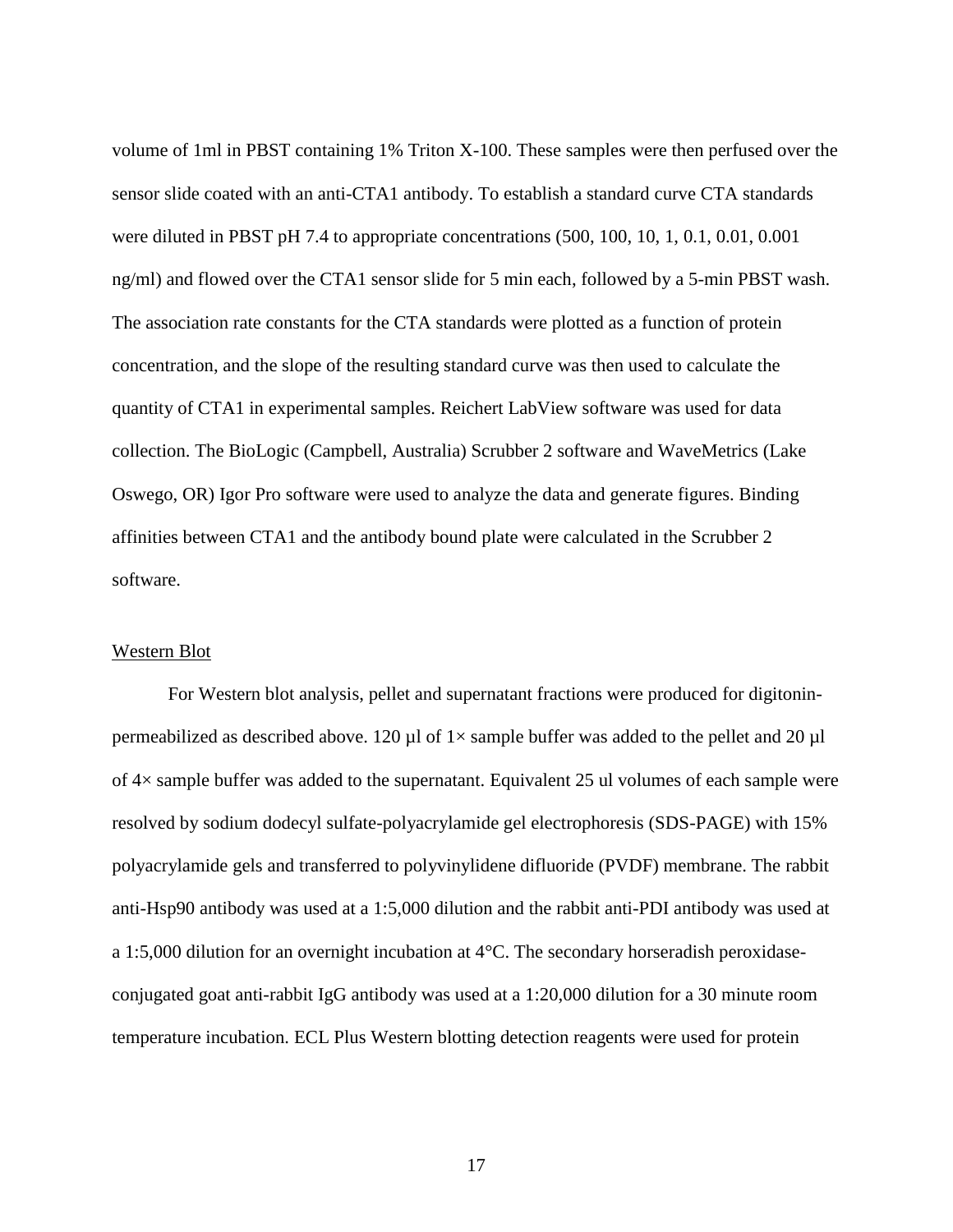detection according to the manufacturer's instructions. A blot was run to detect the presence of the previously mentioned target proteins.

#### <span id="page-30-0"></span>Toxicity Assay

HeLa cells as described in the above CT detection assay were also seeded and treated in parallel to SPR and were used to detect cytotoxicity as values of cAMP. 6-well plates were incubated overnight until 80% confluent. Cells were pretreated with GM1 and exposed to CT as described above. At the end of the chase interval, the cells were washed with PBS and incubated with 0.5 ml of ice-cold HCl-ethanol (1:100) for 15 min at 4<sup>o</sup>C. Supernatants were placed in microcentrifuge tubes and allowed to air dry. cAMP levels were then determined using an ELISA cAMP competition assay kit as per manufacturer instructions. The basal level of cAMP from equivalent numbers of unintoxicated cells was also determined. All conditions were performed in triplicate.

#### <span id="page-30-1"></span>Calculation of Cytosolic CTA1 Levels

To calculate the precise amount of cytosolic CTA1 observed in the cell, CTA standards were perfused over each SPR plate used to detect cytosolic CTA1. Using the Ka values from these standards in comparison to the Ka values from out experimental samples, we could backcalculate the amount of CTA1 within the cytosol. With the use of a hemocytometer, cells counts from each corresponding experiment were carried out and used to determine the amount of CTA1 per cell.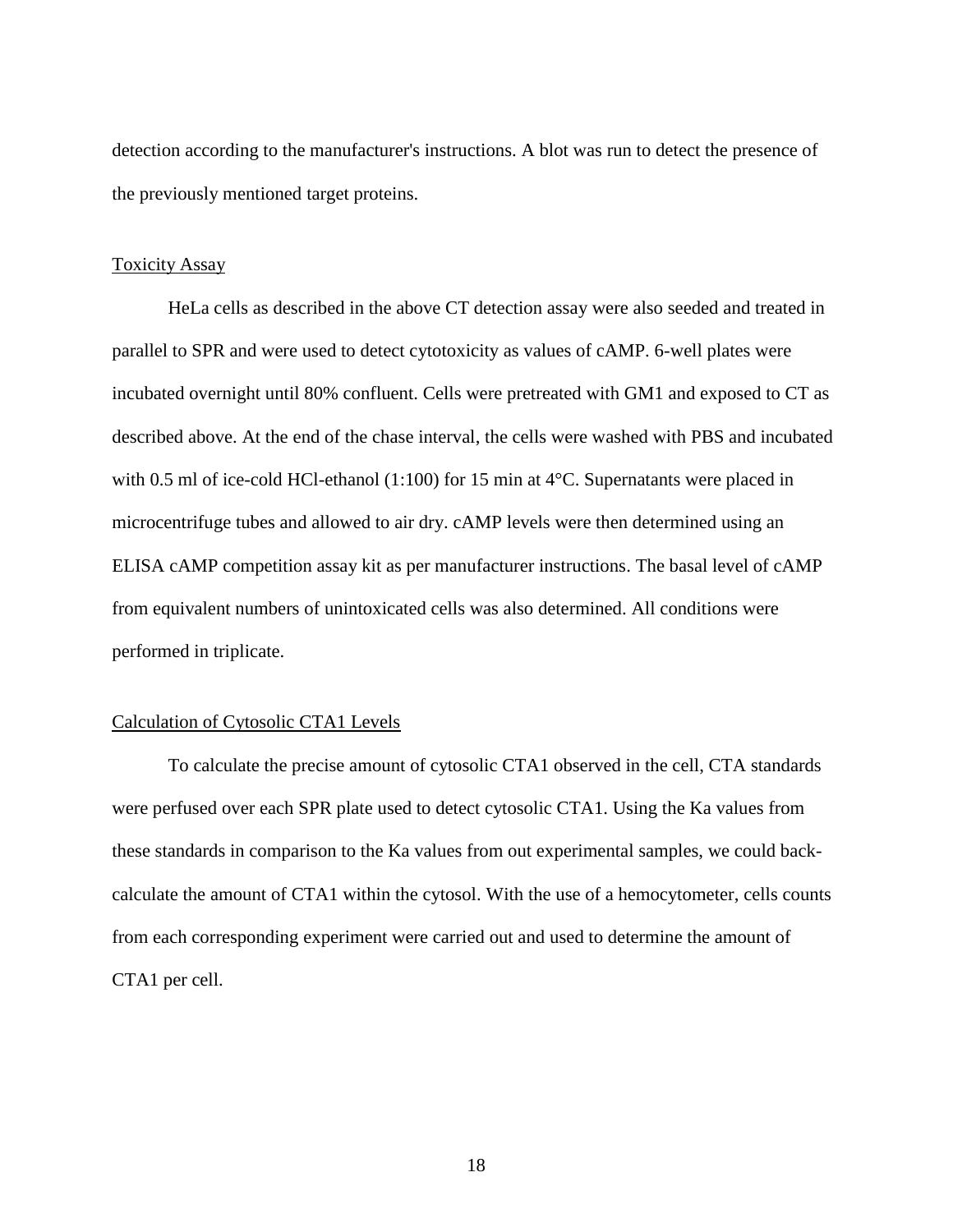#### **CHAPTER THREE: RESULTS**

<span id="page-31-0"></span>To determine the efficiency of CTA1 transport to the cytosol, we used digitonin permeabilization to collect and SPR to quantify the amount of CTA1 in the cytosol.

HeLa cells treated with GM1 were exposed to toxin 1 µg/ml of CT at 4<sup>o</sup>C.Toxin can bind to the cell surface at  $4^{\circ}$ C but is not endocytosed. At this point, the total cell-associated amount of CT can be determined via digitonin permeabilization and SPR analysis of the pellet fraction containing surface bound CT. For quantification of cytosolic CTA1, cells placed at 37°C for various time points with or without drug treatments. Only when the plates are moved to the 37°C incubator is the toxin internalized; at this stage the chase interval begins. After each chase point, digitonin permeabilization was performed to separate cytosolic and membrane fractions to be used to analyze the cytosolic content of CTA1 by SPR. 0.5 mM ethylenediaminetetraacetic acid (EDTA) in PBS was used to collect cells from the plate. The cell pellet was subsequently resuspended in 100 μl of 0.04% digitonin in HCN buffer for 10 minutes on ice. The digitoninpermeabilized cells were then spun at after which the supernatant (i.e., cytosolic fraction) was collected and placed in a fresh microcentrifuge tube for SPR analysis. PBS was used to bring the final volume of each cytosolic fraction to 1ml. Cell counts were recorded for each experiment with the use of a hemocytometer.

To verify proper digitonin permeabilization generated clean cytosolic and organelle fractions, both supernatant and pellet fractions collected from HeLa cells were run on SDS-PAGE gels. Western blots against known cytosolic (Hsp90) and ER lumen (PDI) proteins were used to confirm the reliability of the fractionation process by determining the distribution of these proteins. Due to their known localization, Hsp90 should only be detected within the supernatant fraction and PDI within the pellet fraction if fractionation was successful.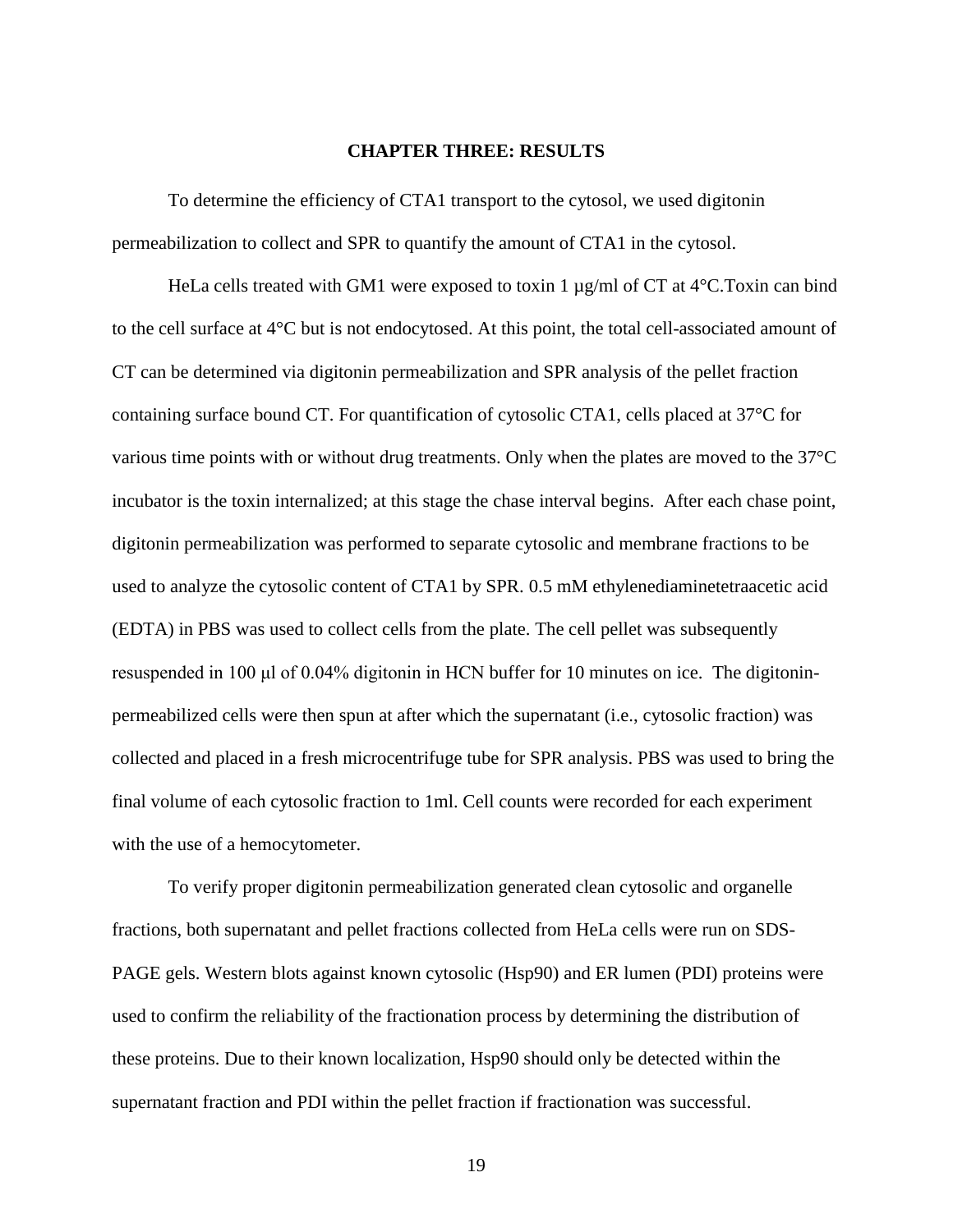Supernatant and pellet fractions from two independent experiments were used to demonstrate reproducibility. Anti-Hsp90 and anti-PDI blots each detected only a single band at the corresponding molecular mass and in the respective supernatant and pellet fraction indicating accurate fractionation.

SPR can be used to detect protein-protein interactions as well as test for the presence of a particular protein within a sample. For these experiments, a protein of interest is perfused in microliter quantities over a gold and glass sensor slide that is coated with either a second protein of interest or an antibody to the first protein. An interaction between the two proteins increases the mass on the sensor slide, and this generates a change in the angle of reflected light which is recorded as a refractive index unit (RIU) [35].

Cytosolic fractions from intoxicated cells were run over an anti-CTA1 SPR slide as described previously. The cytosolic fractions from unintoxicated and 5ug/ml BFA-treated cells were used as negative controls to ensure the fractionation procedure did not rupture the collected organelles. BFA causes deregulation of membrane traffic through disassembly of the Golgi complex and thus prevents toxin delivery to the ER translocation site. If contamination was present, CTA1 would be detected in the cytosolic fraction of the unintoxicated or BFA treated cells. However, Figure 2 shows no detection of CTA1 in these control cells. There is also no detectable CTA1 within the cytosol of intoxicated cells after 15 minutes of toxin treatment indicating that delivery from the cell surface to the cytosol takes a greater period of time to occur. CTA1 was clearly seen within the cytosol after a 30 minute intoxication, with increasing amounts of toxin appearing in the cytosol at later 60 and 120 minute chase intervals. CTA1 standards were also perfused over the anti-CTA1 SPR slide. The Ka values determined for these standards were then plotted as a function of protein concentration (Fig 3). The slope of the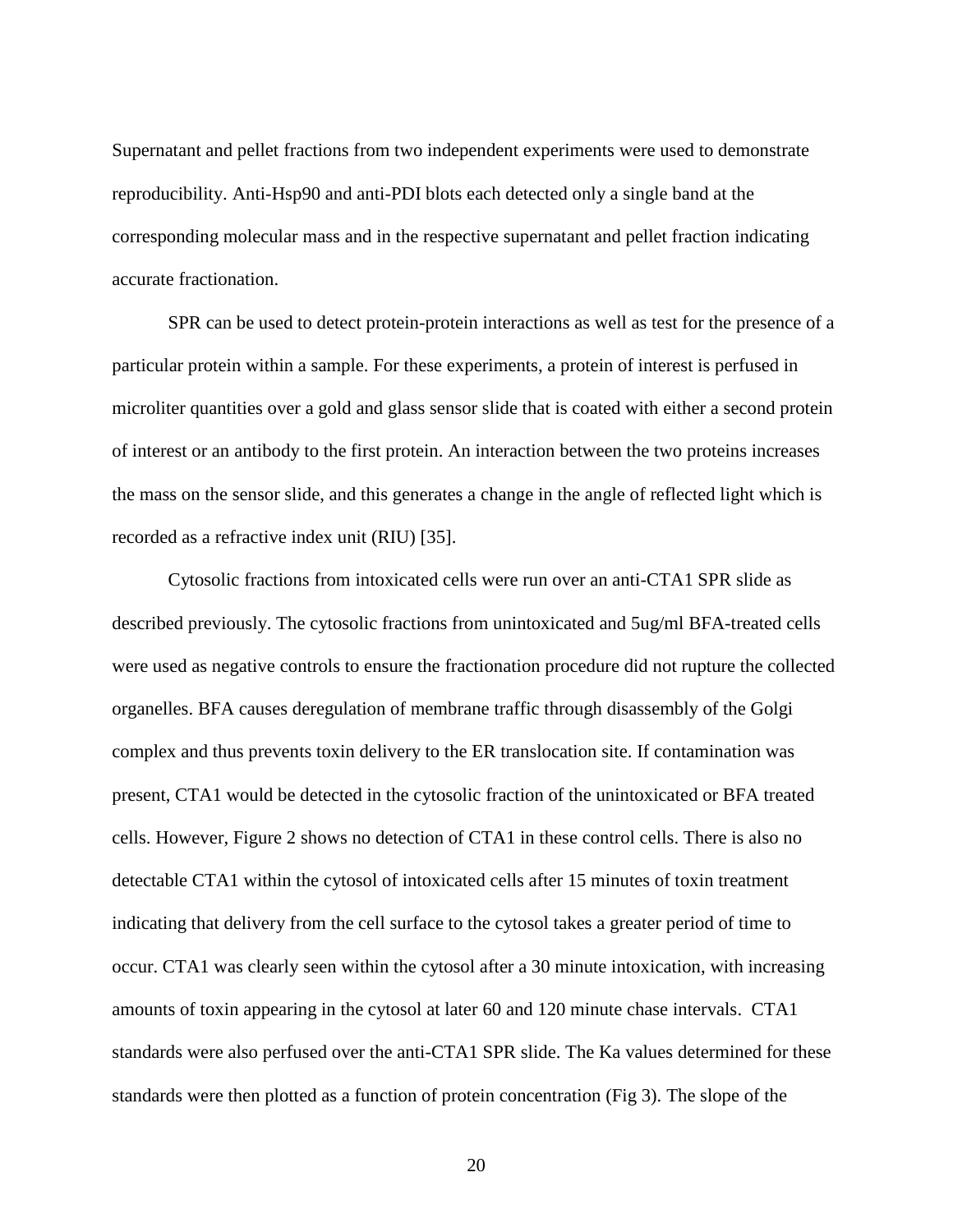resulting standard curve was then used to calculate the quantity of CTA1 in experimental samples in Table 1. It was determined that after 30, 60 and 120 minutes .07ng, .12ng and .65ng of CTA1 is present within the cytosol respectively. Furthermore, hemacytometer counts for each experiment documented the number of collected cells and allowed us to determine the average number of CTA1 molecules inside the cytoplasm of an individual cell. This was determined to be 9450, 16136, and 87832 molecules after 30, 60, and 120 minutes of chase respectively. This was then compared to the amount of surface bound-CT at the beginning of the experiment and is presented as a percentage of the initial cell-associated toxin and determined to be .25%, .43% and 2.3% respectively. This work represents both the first direct calculation of toxin levels in the cytosol of a host cell as well as the first calculation of efficiency of transport to the cytosol where the toxin is active.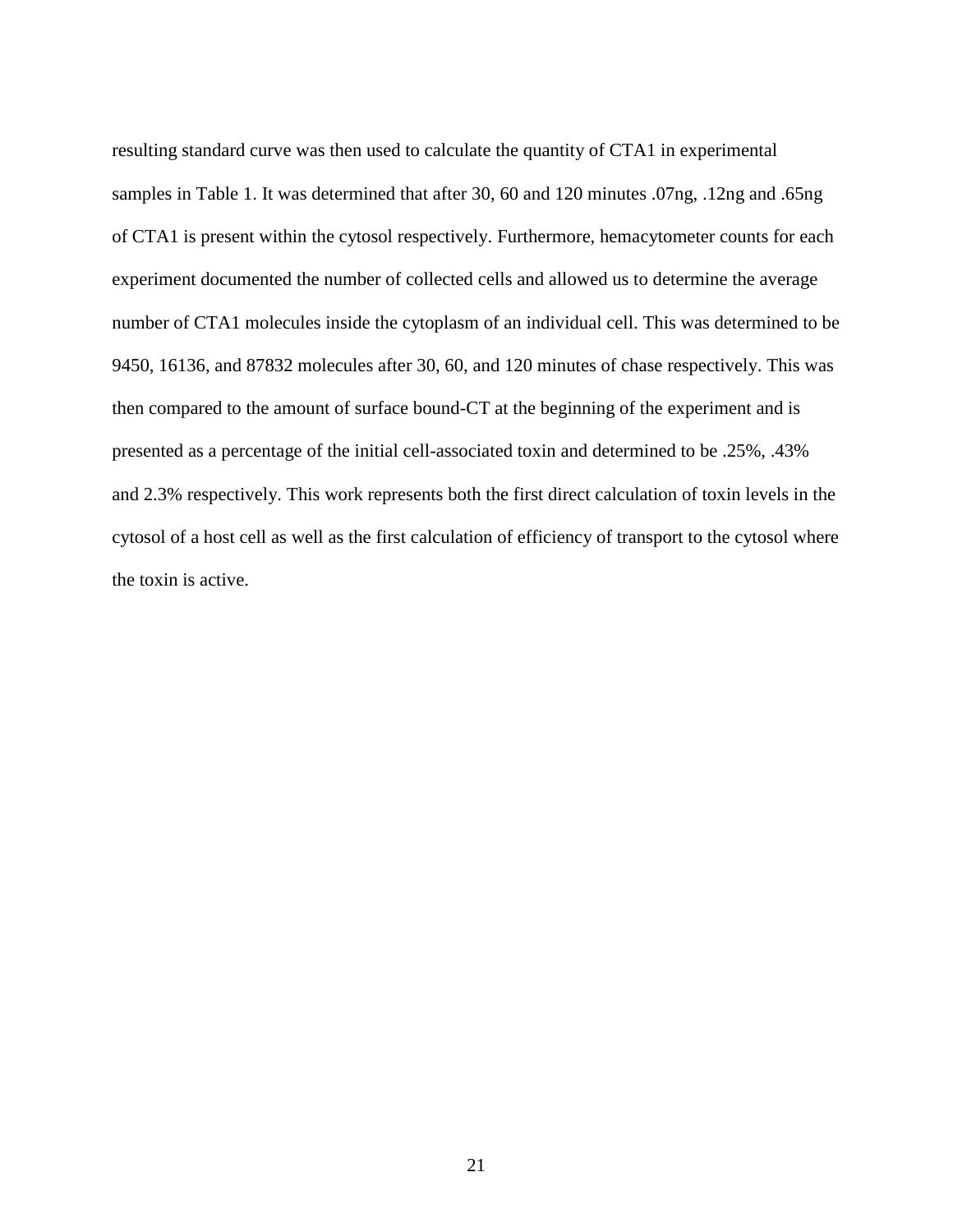

<span id="page-34-0"></span>Figure 1. Proper collection of membrane and cytosolic bound fractions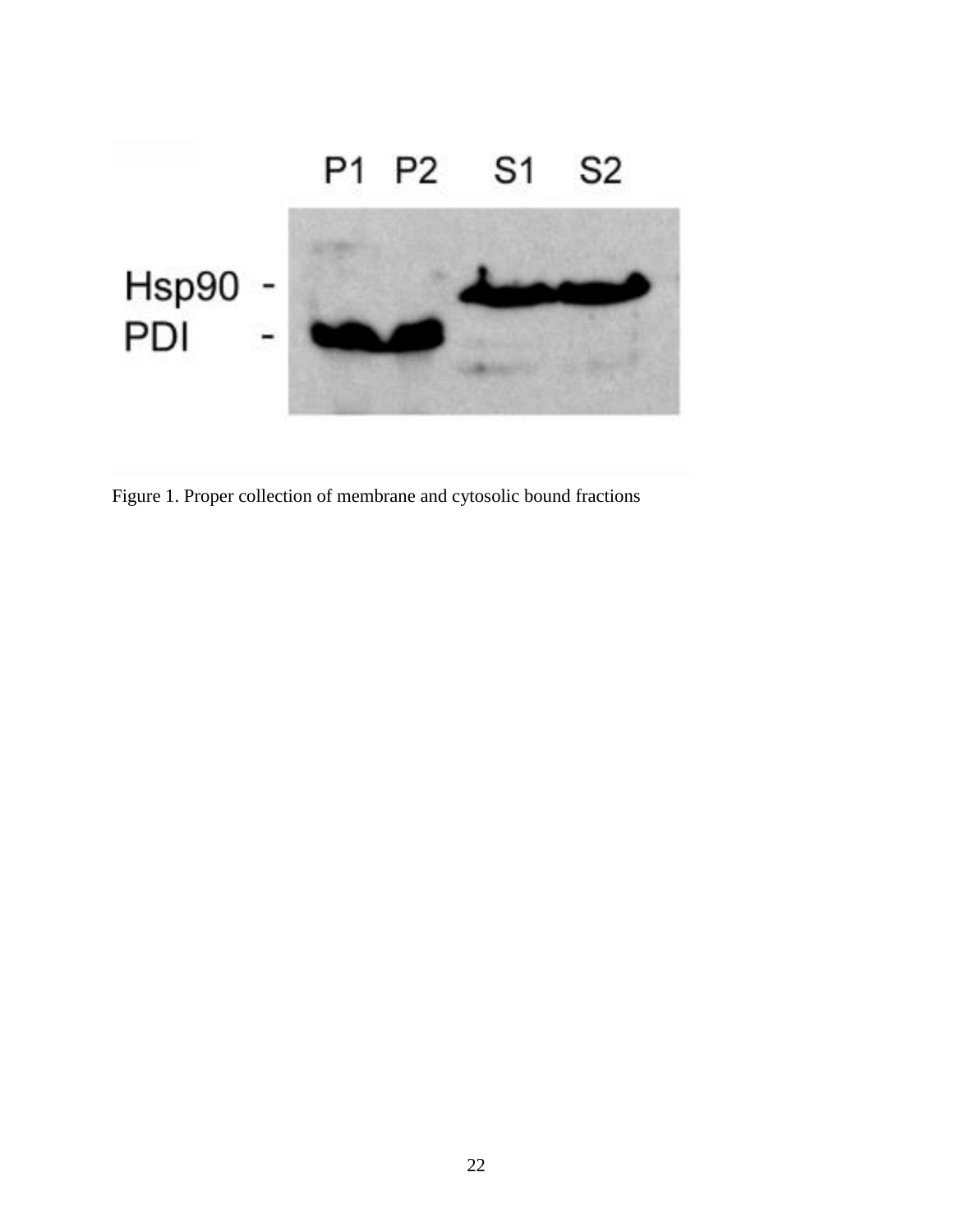

<span id="page-35-0"></span>Figure 2. CTA1 is detected within the cytosol at after 30 minutes.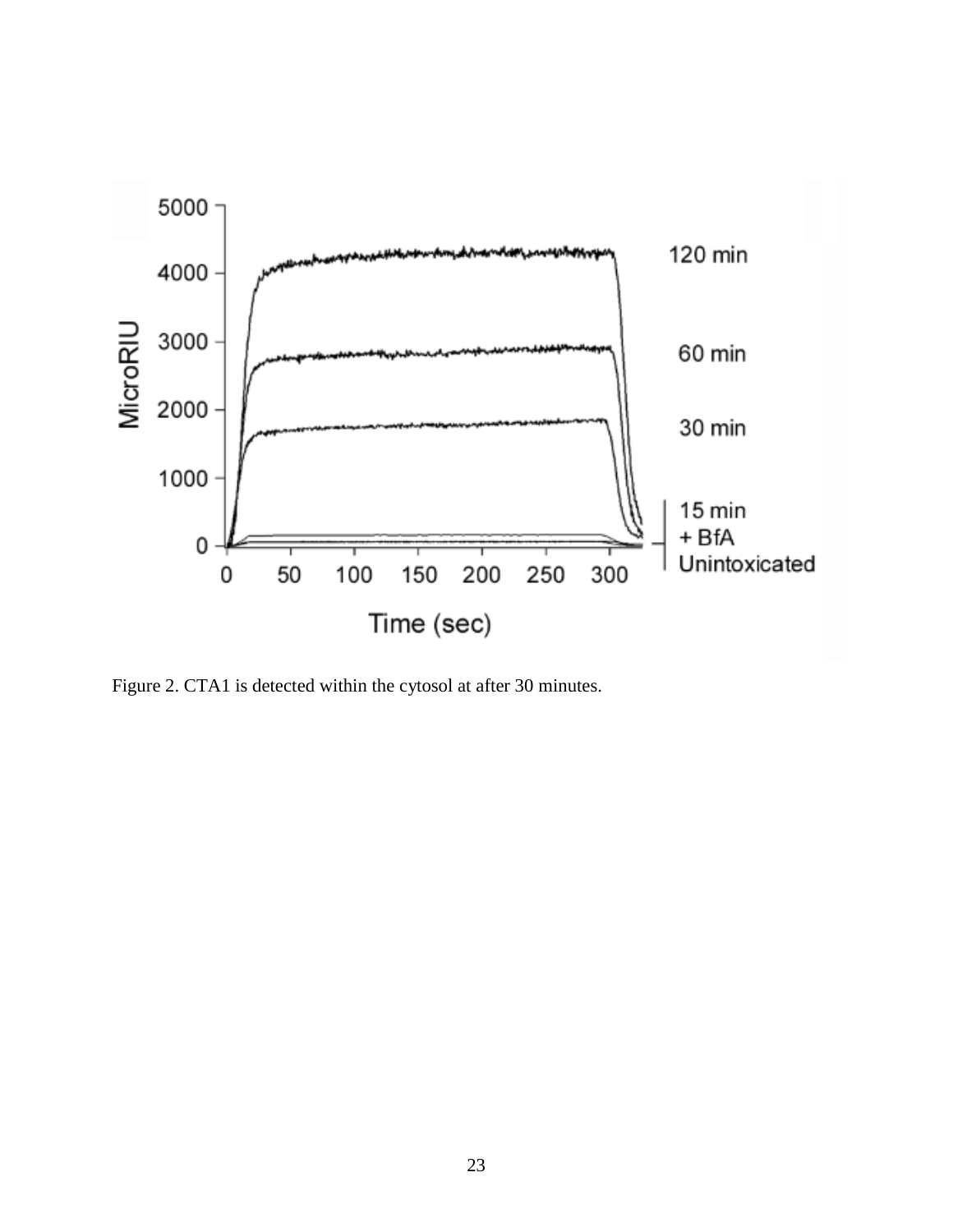

<span id="page-36-0"></span>Figure 3. Ka's plotted as a function of protein concentration can be used to determine cytosolic CTA1 quantities.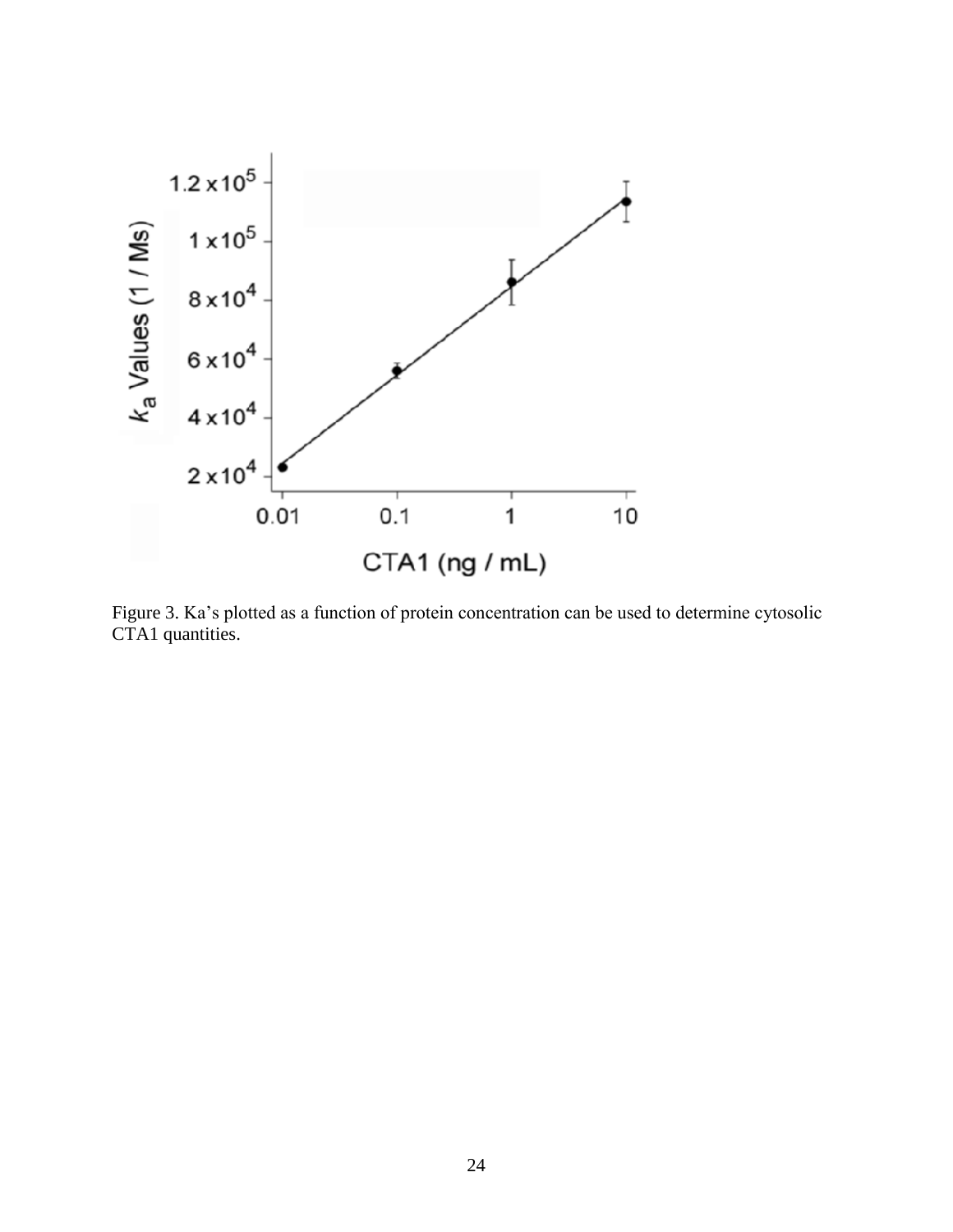| <b>Chase condition</b> | ng cytosolic CTA1 | CTA1 molecules per cell | % surface-associated CTA1 |
|------------------------|-------------------|-------------------------|---------------------------|
| $30 \text{ min}$       | $0.07 \pm 0.03$   | 9.454                   | 0.25%                     |
| $60 \text{ min}$       | $0.12 \pm 0.06$   | 16.137                  | 0.43%                     |
| $120 \text{ min}$      | $0.65 \pm 0.16$   | 87.832                  | 2.3%                      |

<span id="page-37-0"></span>Table 1. Efficiency of toxin delivery to the cytosol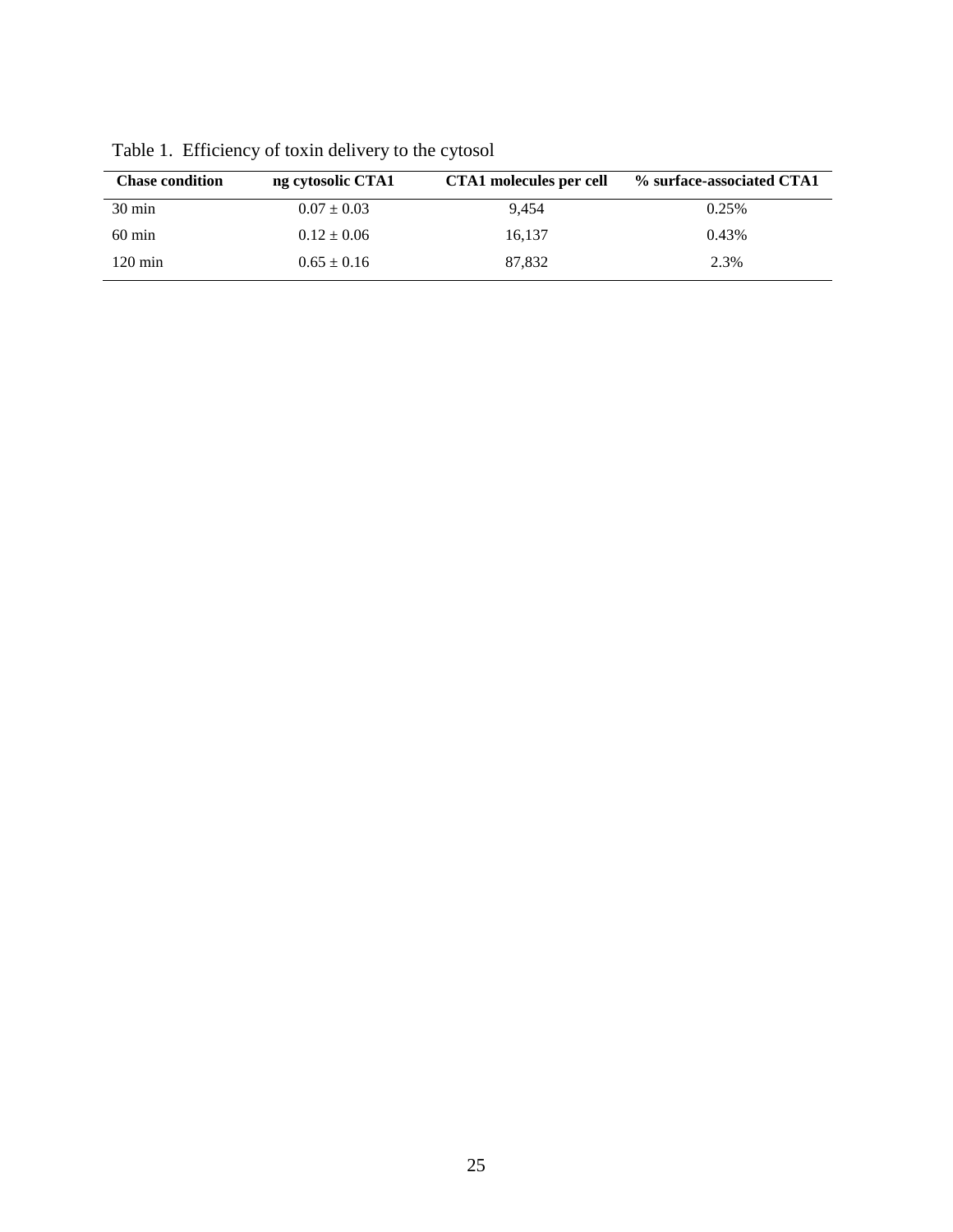The next step was to correlate the level of toxin in the cytosol with toxin activity by examining intracellular cAMP levels in a time-dependent manner. Pulse-chase experiments were carried out as described in the aforementioned translocation assay. Pulse sample with no chase were used to determine background resting levels of cAMP activity. Intoxicated cells were treated with acidic ethanol to lyse the cells. cAMP levels were then determined using an ELISA cAMP competition assay kit as per manufacturer instructions (Figure 4). Cells were exposed to CT in the absence (circles) or presence (squares) of 3-isobutyl-1-methylxanthine (IBMX), a cAMP phosphodiesterase inhibitor that prevents the degradation of cAMP. IBMX- treated cell had greater levels of cAMP then untreated cells at 60 and 120 minutes of chase, although there was still no response above background at 30 minutes for either untreated or IBMX- treated cells. This indicated those host cAMP phosphodiesterases can partially limit the cytopathic effect of CT. Results shown in Figure 4 demonstrate a cAMP response is not present at the 30 minute chase even though toxin is seen in the cytosol at 30 minutes (Fig 2, Table 1). This result suggests the amount of toxin in the cytosol at 30 minutes of chase was not sufficient for a cAMP response. We see here the suggestion of a threshold quantity of cytosolic CTA1 may be required to elicit a toxic effect.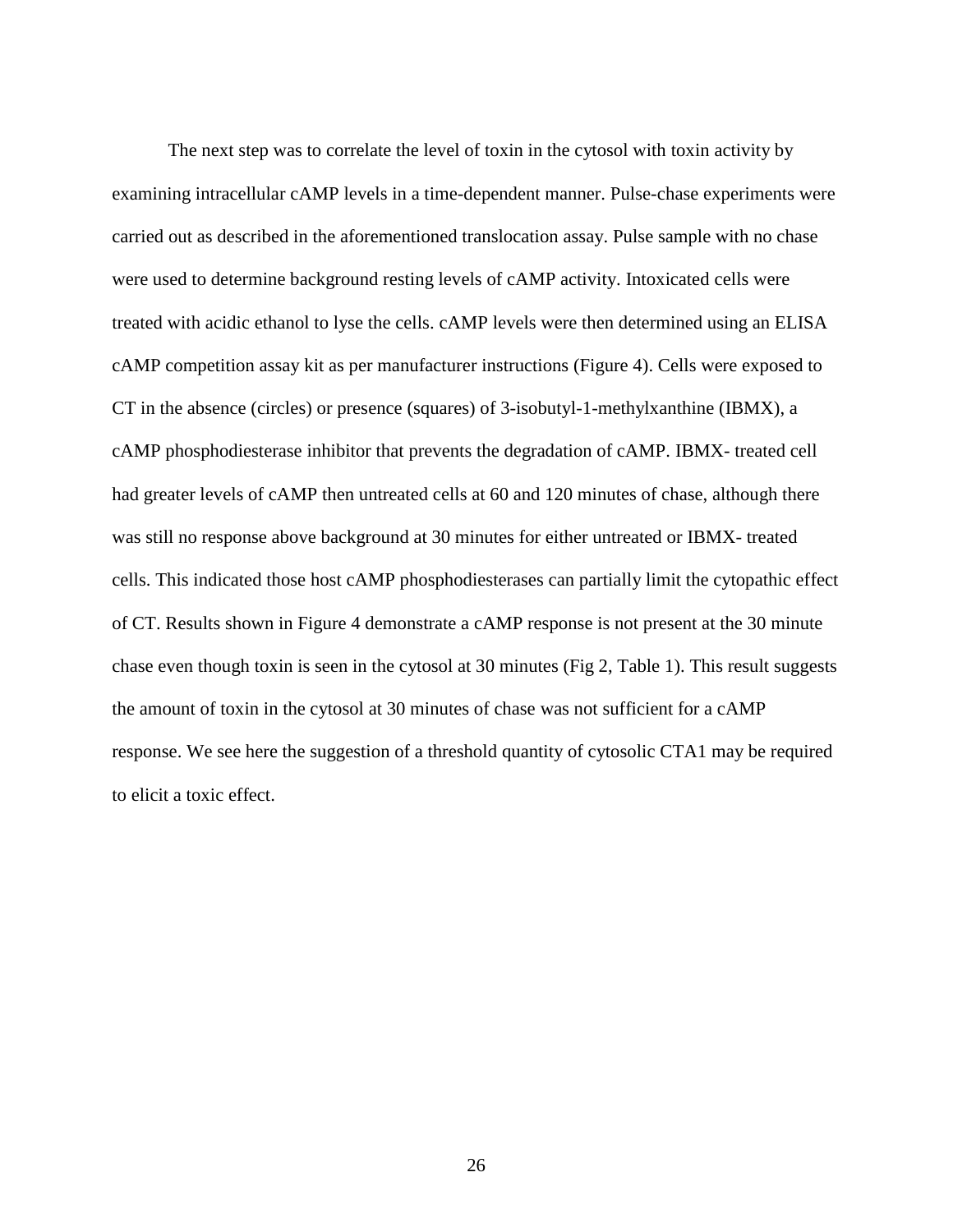

<span id="page-39-0"></span>Figure 4. Toxin activity lags behind toxin appearance in the cytosol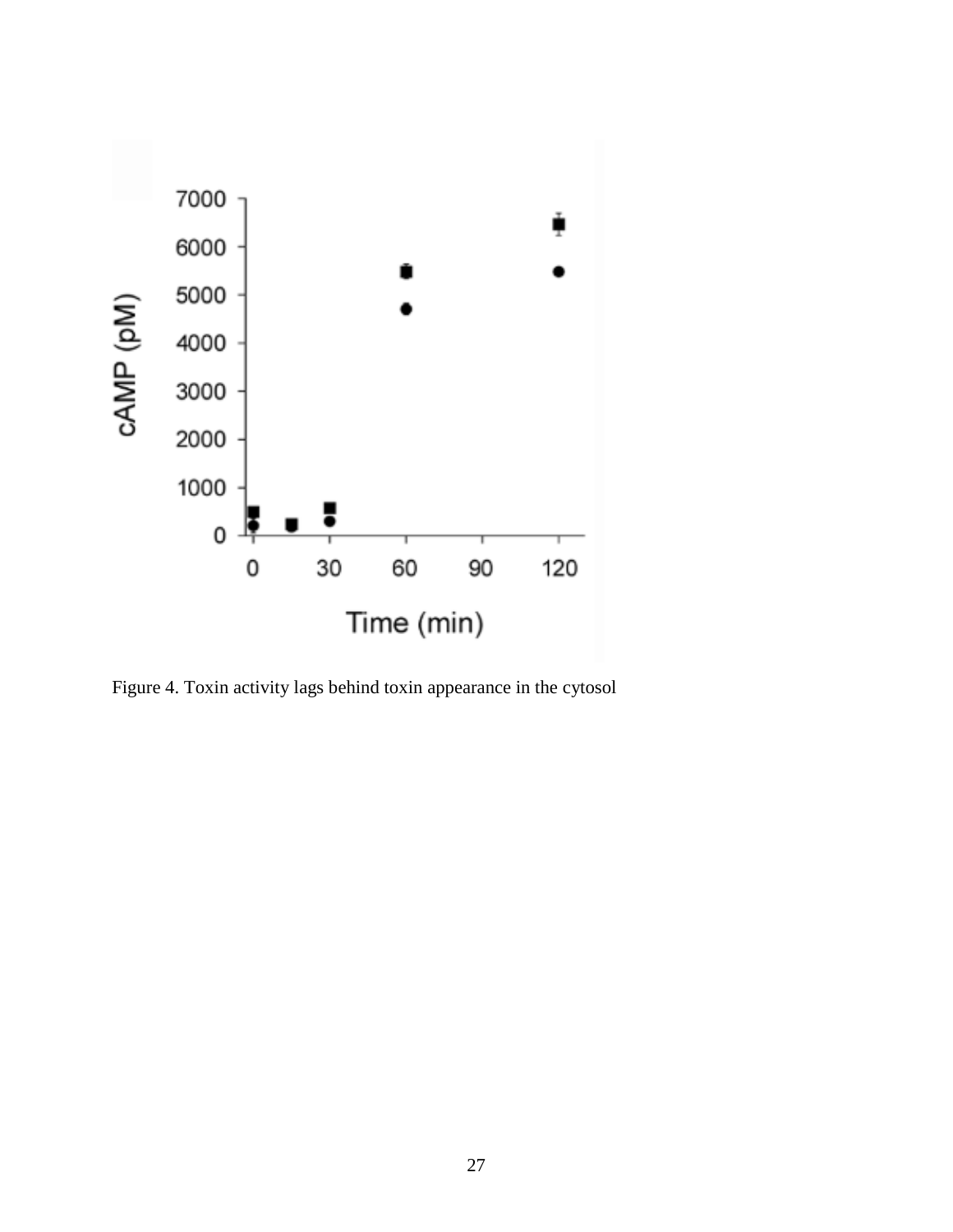This delay between CTA1 appearance in the cytosol and CTA1 activity in the cytosol could reflect a kinetic requirement for cytosolic CTA1 to reach and activate its Gsα target. To examine this possibility, we repeated our pulse-chase translocation assay with drug-treated cells. .1uM GA and .1mM PBA were used to restrict CTA1 access to the cytosol by disrupting the ERto-cytosol export of CTA1. GA inhibits the Hsp90-driven extraction of CTA1 from the ER, while PBA prevents the unfolding of CTA1 to a translocation-competent state, while neither drug inhibits toxin transport to the ER. Figure 5 and 6 show PBA and GA treatment are sufficient to inhibit toxin entry to the cytosol after 60 and 120 minutes respectively. Both GA and PBA are in parallel able to reduce cAMP levels in intoxicated cells even after 60 and greatly after 120 minutes. PBA and GA were then used in combination and indicate co-treatment also inhibits toxin entry to the cytosol in Figure 8. The addition of a 100uM ALLN, a known proteasome inhibitor, was then used to determine the proteasomes role in intoxication. ALLN increases CTA1 presence in the cytosol and thus plays a role in clearing the toxin from the cytosol. A combination of GA and PBA reduces cAMP levels while the addition of a proteasome inhibitor increases this level in intoxicated cells in Figure 9. The differing quantities and resulting cAMP activity are then used to hone in on the threshold quantity of toxin required to elicit cytopathic activity in the cell. Using these quantities and activity levels it is approximated that quantities above  $.05 \pm .02$  ng would be sufficient to induce cytopathic activity.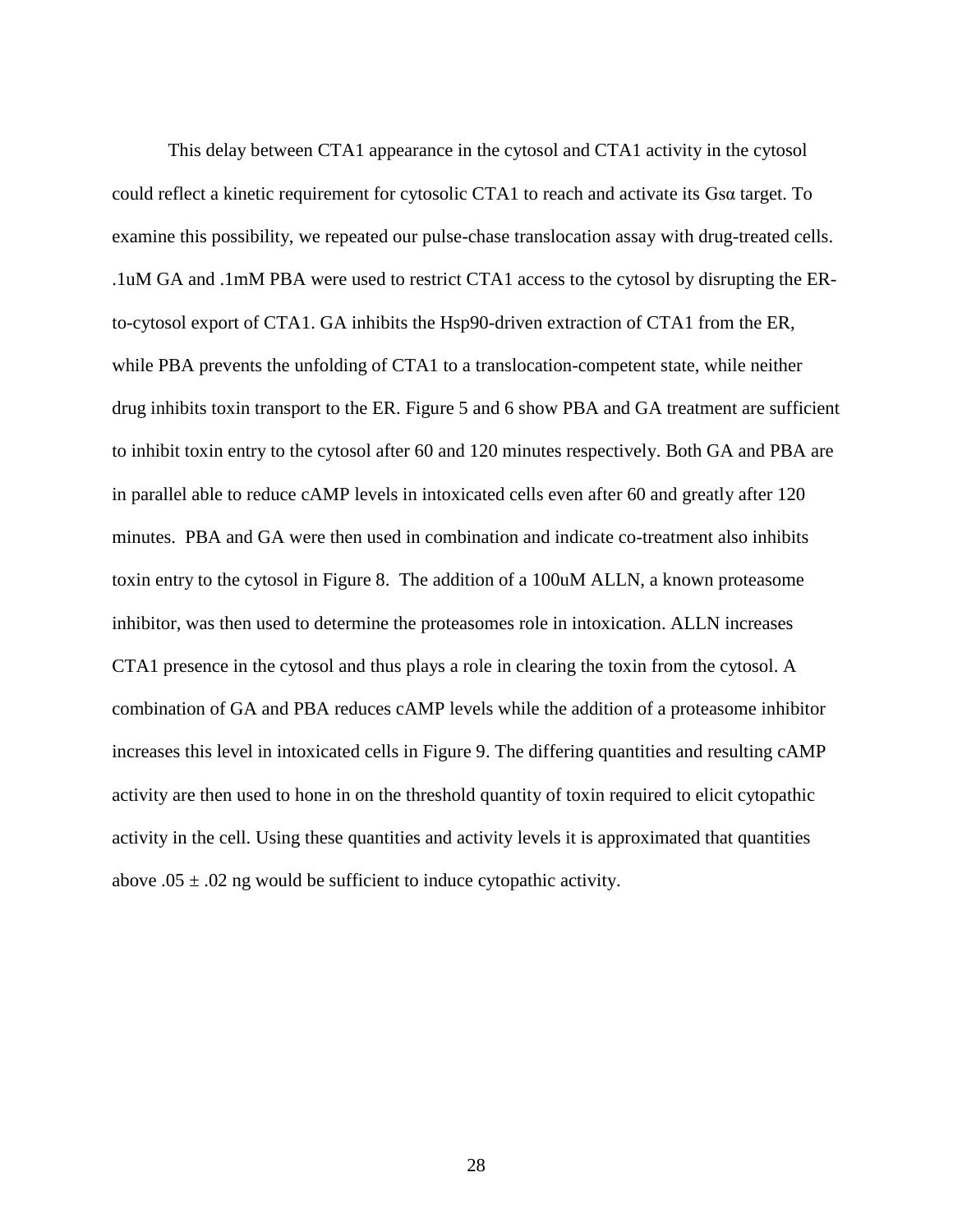| <b>Chase condition</b><br>ng cytosolic CTA1 |                 | <b>CTA1</b> molecules per cell | cAMP response |  |
|---------------------------------------------|-----------------|--------------------------------|---------------|--|
| $60$ min                                    |                 |                                |               |  |
| No treatment                                | $0.25 \pm 0.18$ | 26,390                         | $^{+}$        |  |
| $+ GA$                                      | $0.03 \pm 0.01$ | 3,673                          |               |  |
| $+$ PBA                                     | $0.07 \pm 0.02$ | 7,652                          |               |  |
| $120 \text{ min}$                           |                 |                                |               |  |
| No treatment                                | $0.63 \pm 0.32$ | 66,577                         | $+$           |  |
| $+$ ALLN                                    | $0.38 \pm 0.06$ | 40,198                         | $+$           |  |
| $+ GA$                                      | $0.02 \pm 0.01$ | 2,032                          |               |  |
| $+$ PBA                                     | $0.04 \pm 0.01$ | 4,423                          |               |  |
| $+$ GA/PBA                                  | $0.02 \pm 0.01$ | 2,043                          | -             |  |
| + GA/PBA & ALLN                             | $0.05 \pm 0.02$ | 5,655                          | $^{+}$        |  |

<span id="page-41-0"></span>Table 2. A threshold quantity of cytosolic CTA1 is required to generate a cAMP response.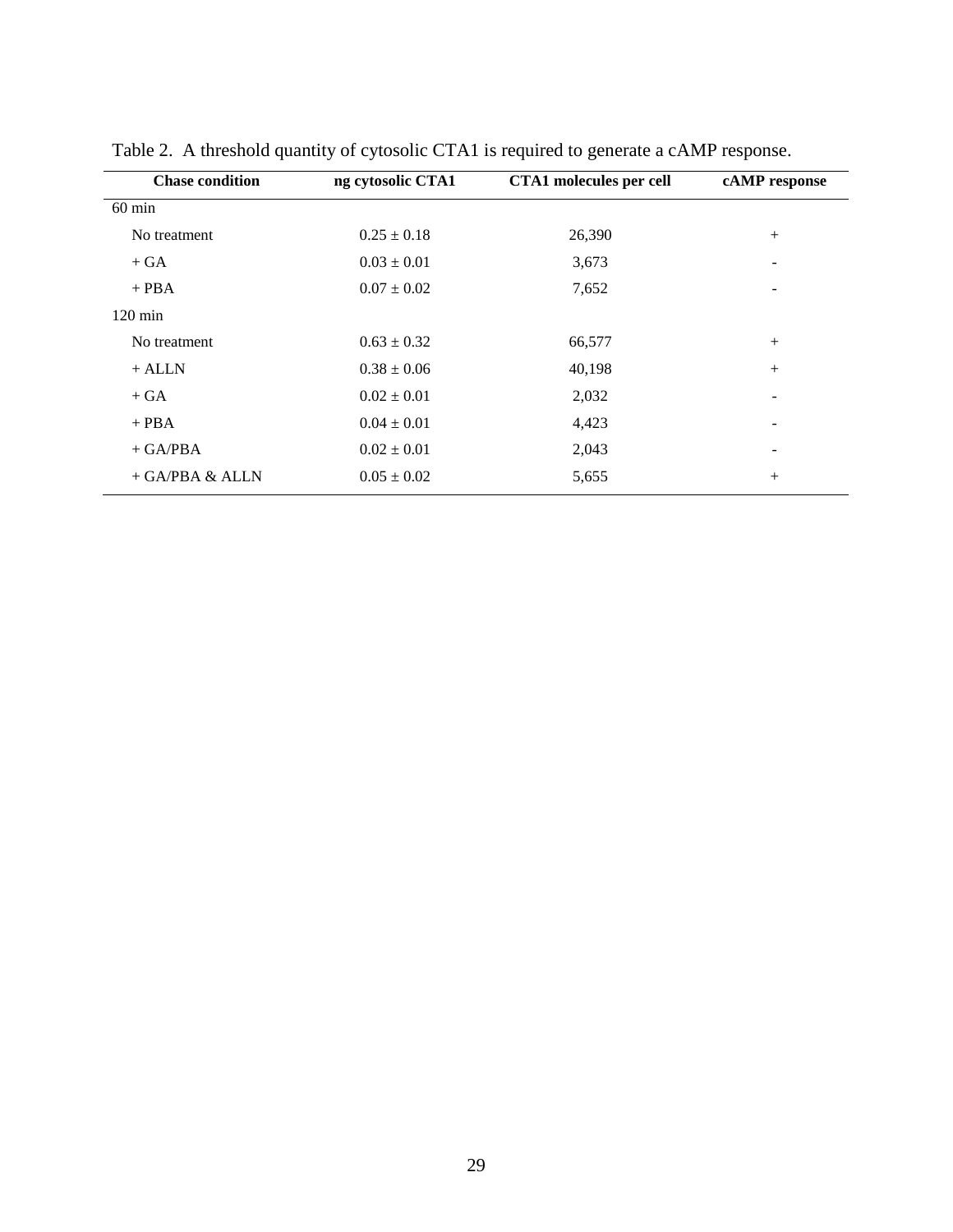

<span id="page-42-0"></span>Figure 5. PBA and GA treatment are sufficient to inhibit toxin entry to the cytosol after 60 minutes.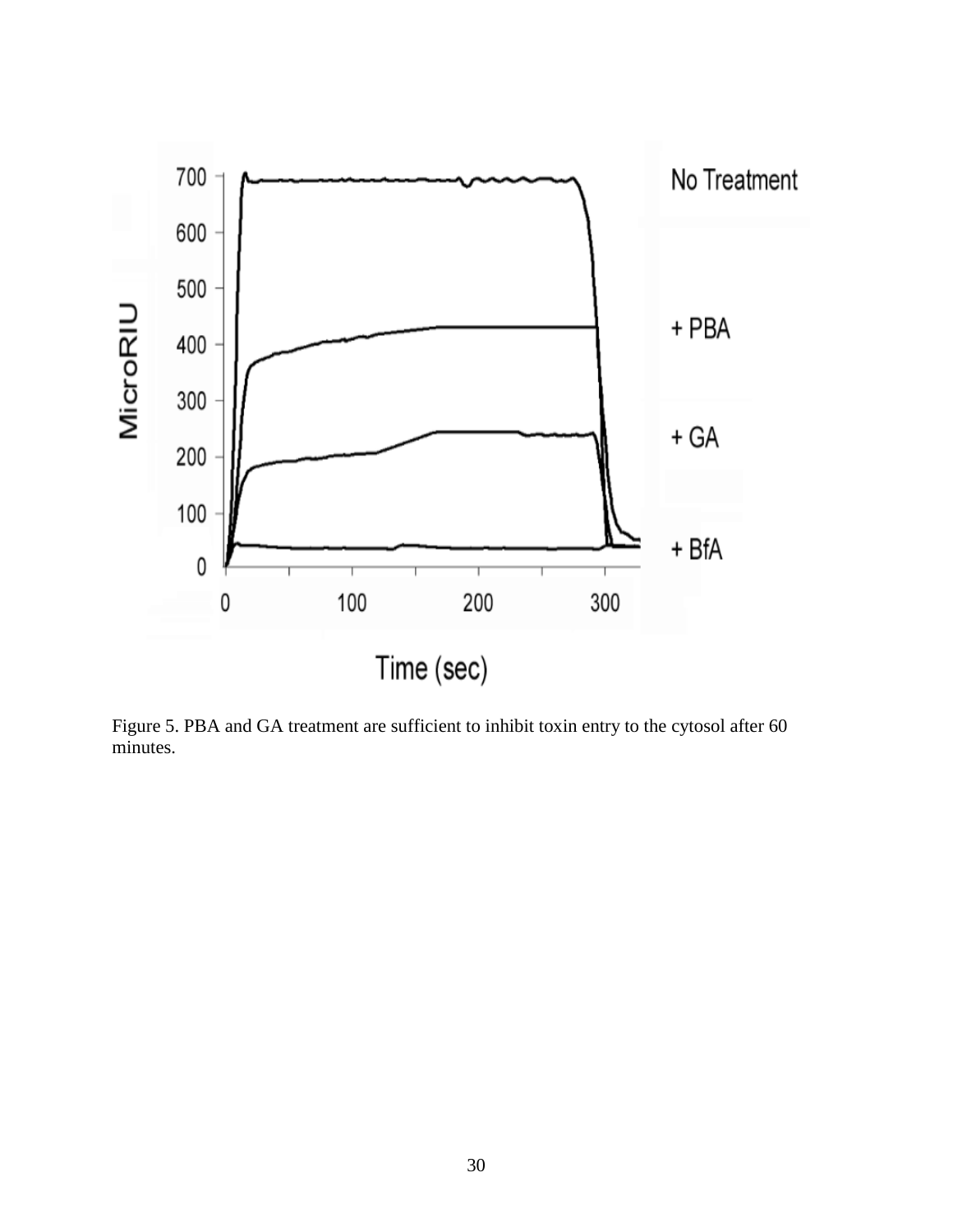

<span id="page-43-0"></span>Figure 6. PBA and GA treatment greatly inhibit toxin entry to the cytosol after 120 minutes.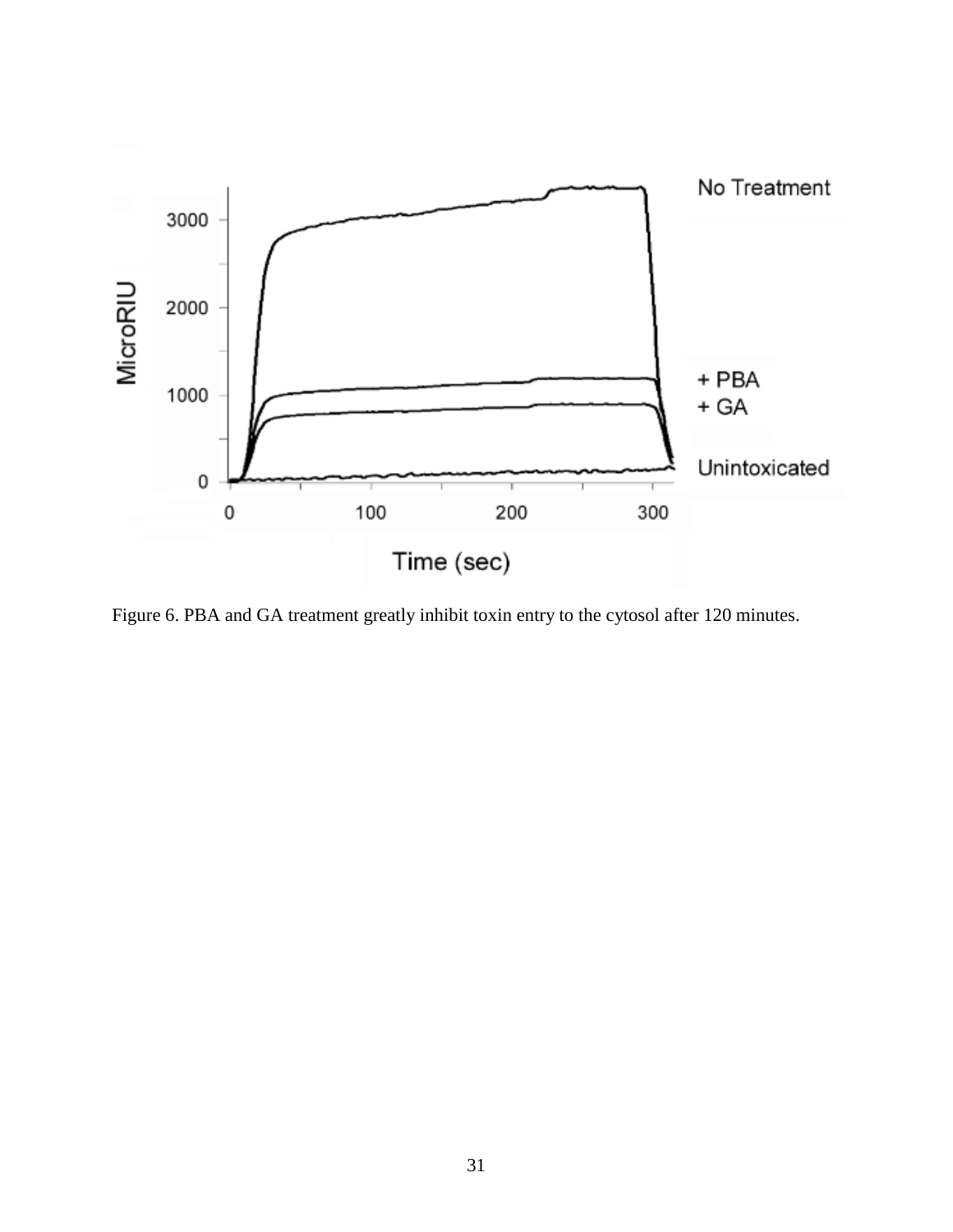

<span id="page-44-0"></span>Figure 7. Both GA and PBA reduce cAMP levels in intoxicated cells after 60 and 120 minutes.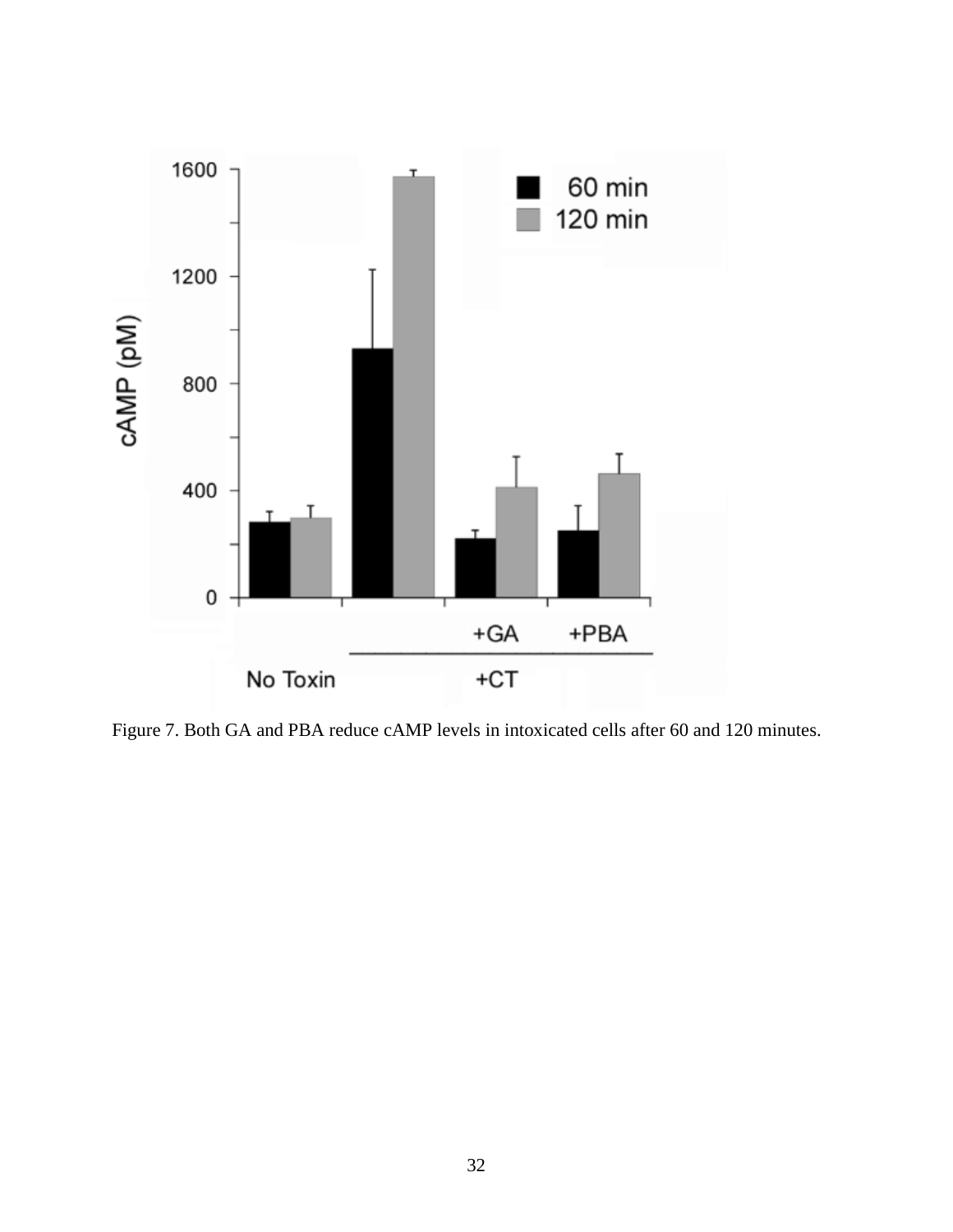

<span id="page-45-0"></span>Figure 8. PBA/GA treatment inhibits toxin entry to the cytosol while the addition of a proteasome inhibitor increases its presence.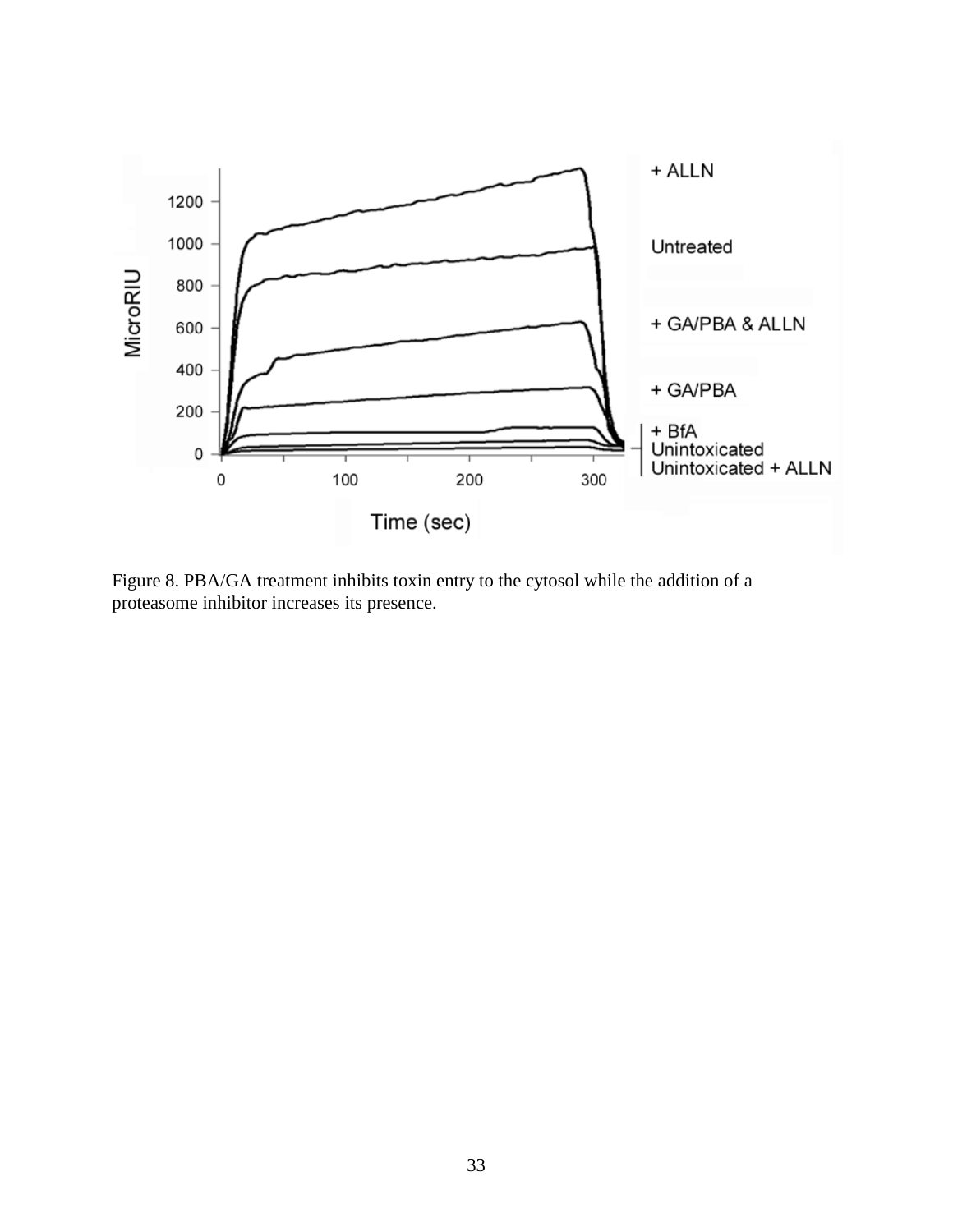

<span id="page-46-0"></span>Figure 9. A combination of GA and PBA reduces cAMP levels while the addition of a proteasome inhibitor increases this level in intoxicated cells.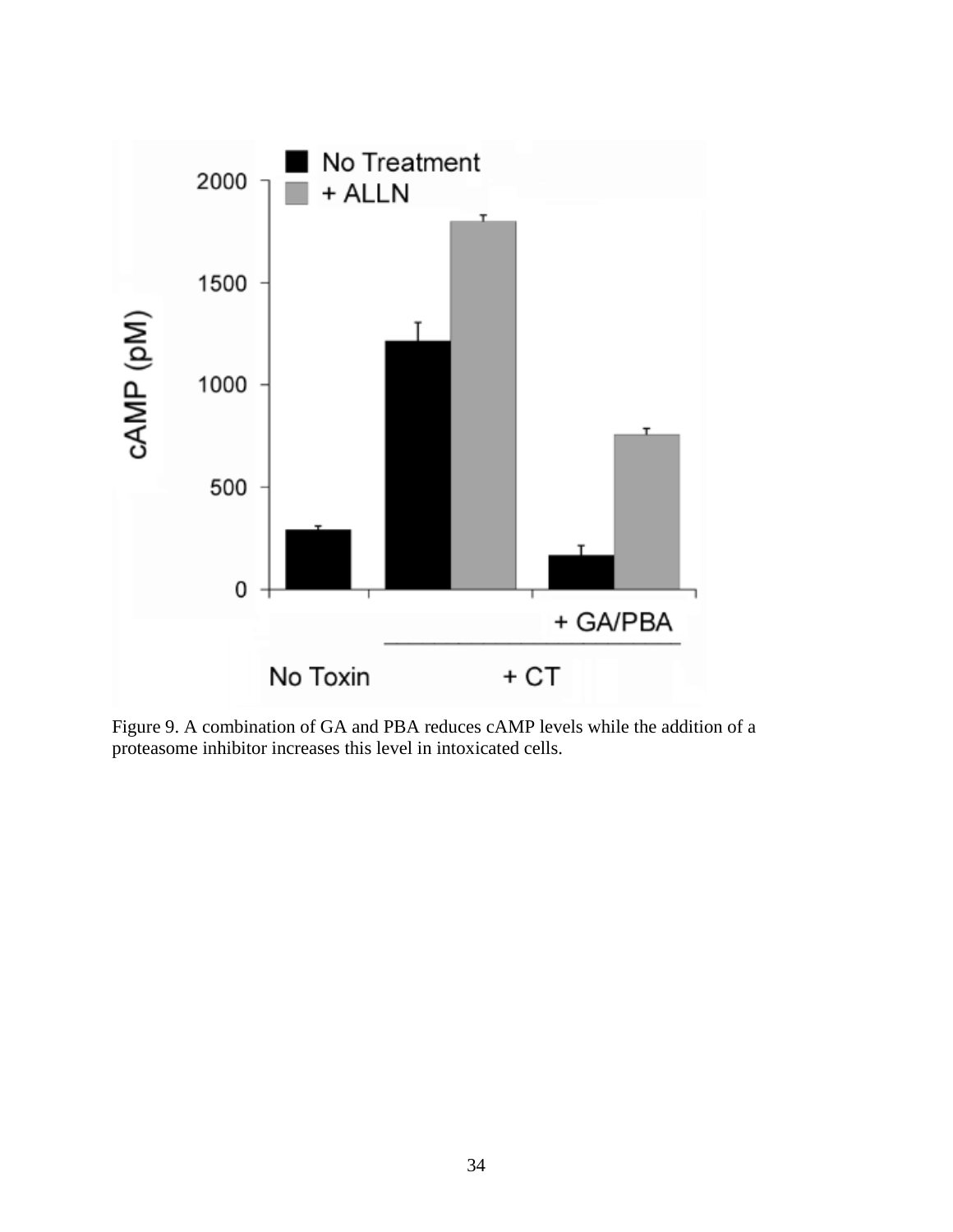Figure 4 demonstrated that cAMP phosphodiesterases could limit the cAMP response to CT. We examined whether host proteasome function could also limit the cAMP response to CT. After 30 minutes of chase in our pulse-chase translocation assay, we prevented additional CTA1 from reaching the cytosol using 10% glycerol (Figure 10). This chemical chaperone prevents the unfolding and ER-to-cytosol translocation of CTA1. Using this approach, we were able to control toxin translocation. We labeled the cell surface with CT and allowed trafficking from the cell surface through the cell for 30 minutes before adding glycerol. Again, ALLN, a proteasome inhibitor, was added to a subset of glycerol-treated cells to examine the proteasome's potential role in toxin clearance from the cytosol. The amount of cytosolic toxin in untreated cells was determined after 30 and 120 minutes. The amount of cytosolic toxin in glycerol-or glycerol/ALLN- treated cells was determined after 120 minutes (drugs were applied 30 minutes into chase). Unintoxicated cells and BFA-treated cells were used as negative controls. The increase in cytosolic toxin from 30 to 120 minutes is comparable to what we have seen in that there is an increasing accumulation of CTA1 in the cytosol over time. Treatment with glycerol showed lower amounts of cytosolic toxin from 30 to 120 minutes in comparison to the untreated sample at 120 minutes. This difference was due to the block of CTA1 entry to the cytosol. If this glycerol induced block was the only factor contributing to toxicity the cytosolic quantity of toxin would be steady and equivalent to that seen at 30 minutes, but we observe a loss of signal with glycerol treatment. The loss of signal in these samples is due to toxin clearance by the proteasome. This observation is validated by the use of ALLN along with glycerol treatment. Glycerol- and ALLN-treated samples contained more cytosolic CTA1 than cells exposed to glycerol alone which indicated clearance of cytosolic toxin from glycerol-treated cells was due to proteasomal degradation. This again demonstrated proteasomal degradation has the ability to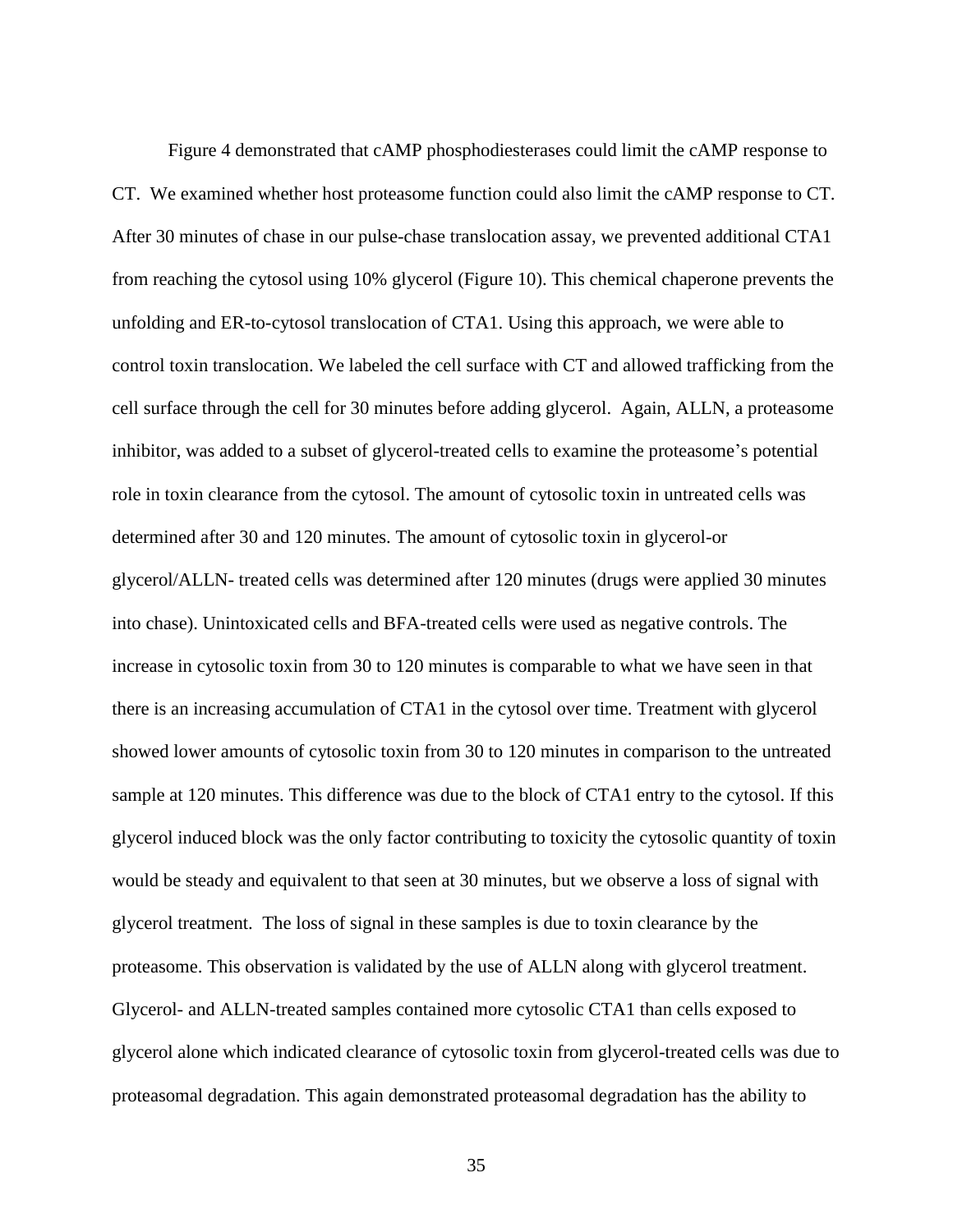limit the accumulation of cytosolic toxin. Proteasomal activity can lower the quantity of CTA1 when translocation to the cytosol is blocked after exposure. Overall, this suggests that CTA1 must be continuously delivered to the cytosol to overcome proteasomal degradation.

Next, we again used toxicity assays to directly correlate the level of cytosolic toxin to the extent of intoxication at 120 minutes. Figure 7 shows cells treated with glycerol treatment at 30 minutes after toxin exposure produced a cAMP response at 120 minutes chase that was barely above the basal cAMP level from unintoxicated cells. This non-response corresponded to .01 ng CTA1 present in the cytosol (Table 3). A greater quantity of .06 ng of cytosolic toxin was obtained from cells exposed to both glycerol and ALLN, which resulted in a strong cAMP response and is constant with the results seen with the cellular quantity derived from the previous data (Figure 11). However, less CTA1 was in the cytosol of glycerol/ALLN-treated cells at 120 minutes of total chase than was present in the cytosol of untreated cells at 30 minutes postintoxication (Table 3). The lack of cAMP response after 30 minutes of chase thus indicated there is a kinetic barrier, as well as a threshold requirement, for productive intoxication.

The need to reach a threshold quantity of cytosolic toxin for a cAMP response implied that intoxication could be reversed if the level of cytosolic toxin dropped below the threshold quantity. Our data further indicated the cytosolic toxin can be removed by proteasomal activity.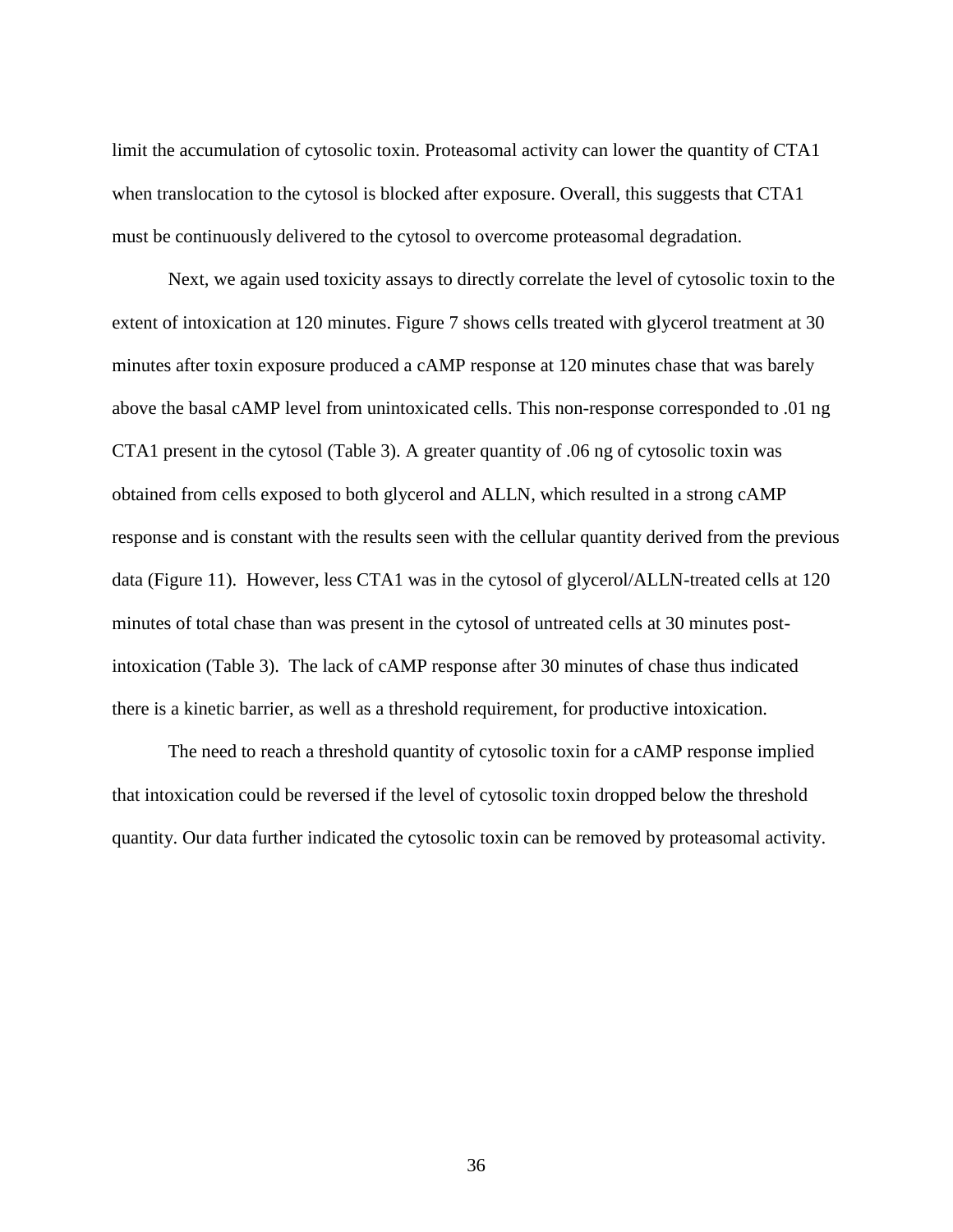| <b>Chase condition</b>           | ng cytosolic CTA1 | <b>CTA1</b> molecules per cell | cAMP response |
|----------------------------------|-------------------|--------------------------------|---------------|
| $30 \text{ min}$                 |                   |                                |               |
| No treatment                     | $0.02 \pm 0.005$  | 2,103                          | -             |
| $120 \text{ min}$                |                   |                                |               |
| No treatment                     | $0.66 \pm 0.19$   | 93,249                         | $^{+}$        |
| $+$ glycerol after 30 min        | $0.01 \pm 0.006$  | 1,683                          | -             |
| $+$ glycerol & ALLN after 30 min | $0.056 \pm 0.03$  | 7,899                          | $^+$          |
|                                  |                   |                                |               |

<span id="page-49-0"></span>Table 3. Glycerol prevents further CTA1 translocation and proteasomal activity removes CTA1 from the cytosol.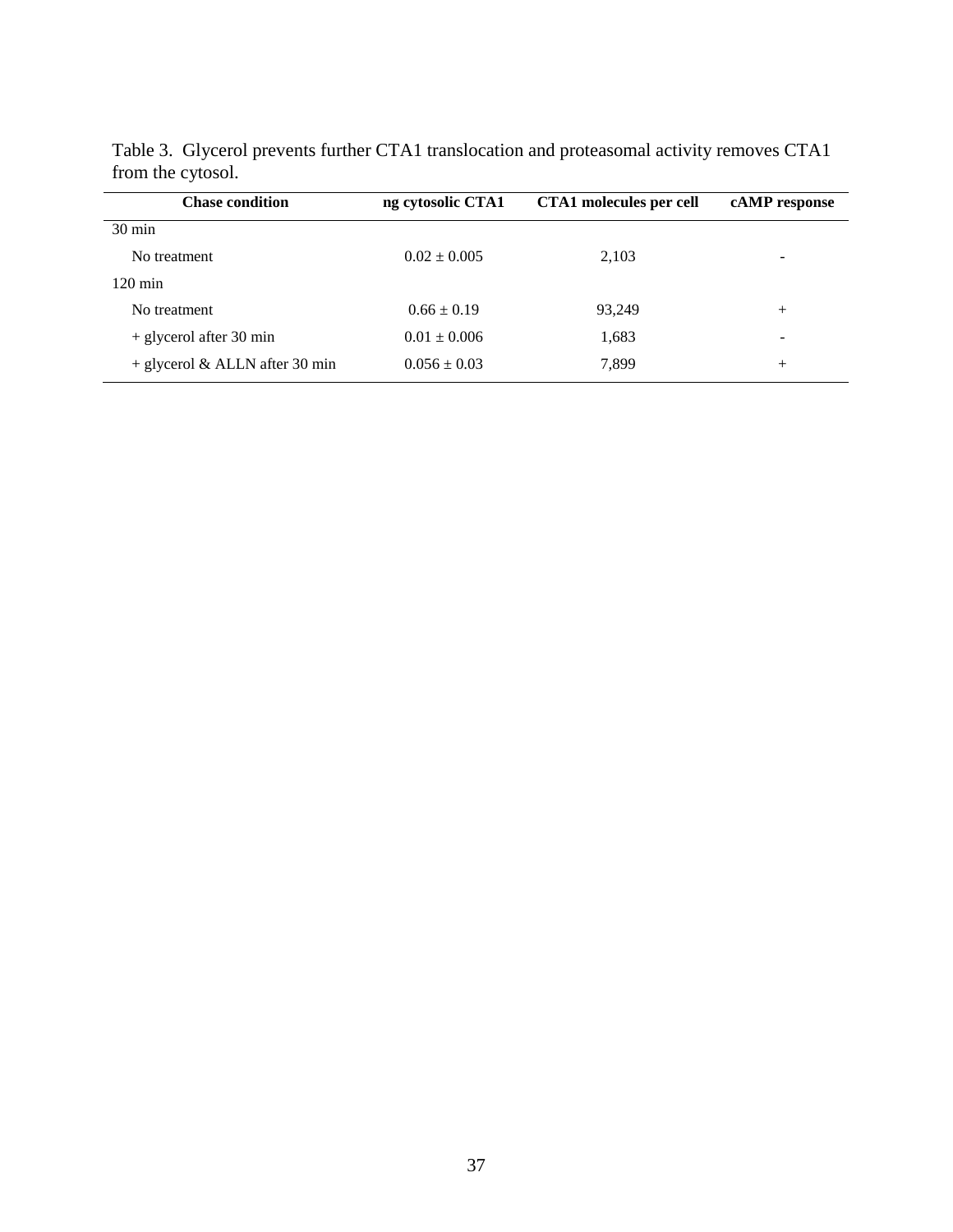

<span id="page-50-0"></span>Figure 10. Glycerol prevents further translocation of CTA1 to the cytosol.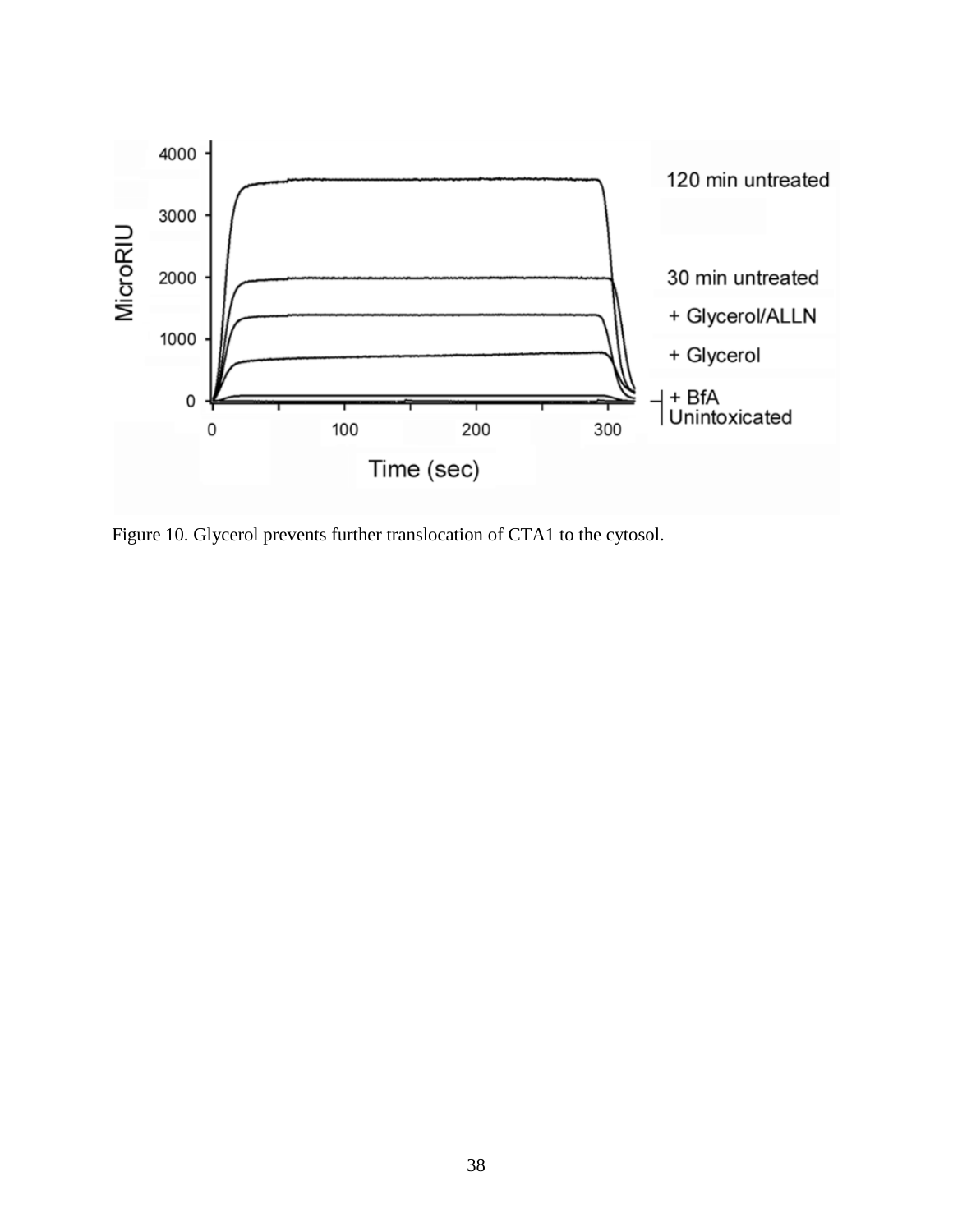

<span id="page-51-0"></span>Figure 11. Glycerol prevents cAMP activation.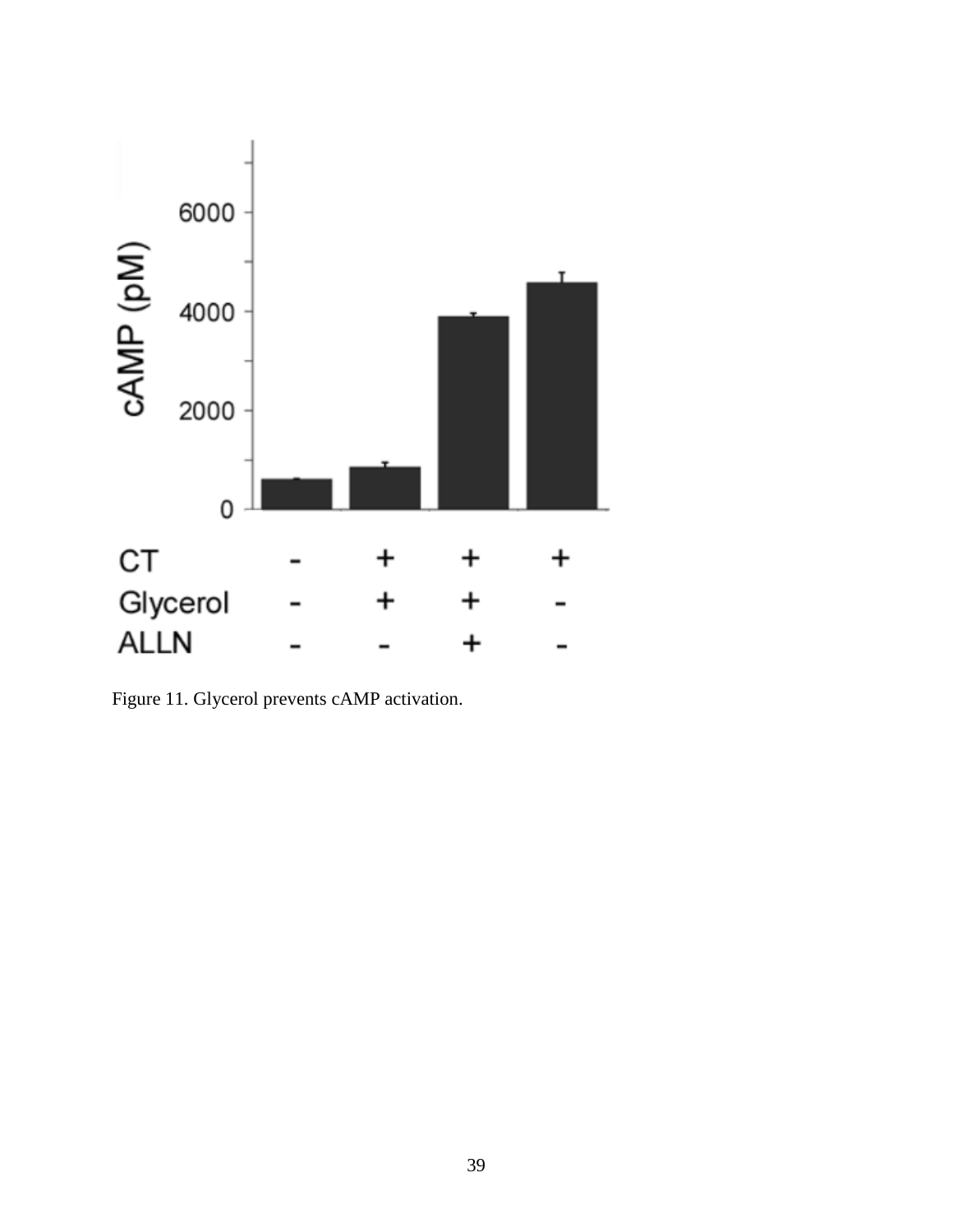We have now established that a threshold quantity of cytosolic toxin must be reached in order to elicit a cytopathic effect, and CTA1 must be continually delivered to the cytosol in order to overcome the constant proteasome-mediated clearance of cytosolic toxin. We also have established the use of multiple drugs to block this delivery of CTA1 to the cytosol. We next looked into the possibility of recovery with the idea that post-exposure inhibition of toxin translocation could reverse the effects of intoxication. If a there is a threshold of CTA1 required to be present in the cytosol of a cell, there is the possibility of blocking translocation, after CTA1 has entered the cytosol and cAMP response to the intoxication has begun, allowing the cell to degrade the toxin already present and reverse the response initiated by that quantity of toxin. Table 4 shows data of a lengthier intoxication with and without treatment of glycerol after 1 hour of intoxication for an additional 2, 4, or 8 hours at 37°C. The quantity of cytosolic CTA1 and the levels of intracellular cAMP were recorded at each chase interval. Glycerol-treated cells contained less cytosolic CTA1 at 3, 5, and 9 hours of chase than untreated cells at the time of drug treatment.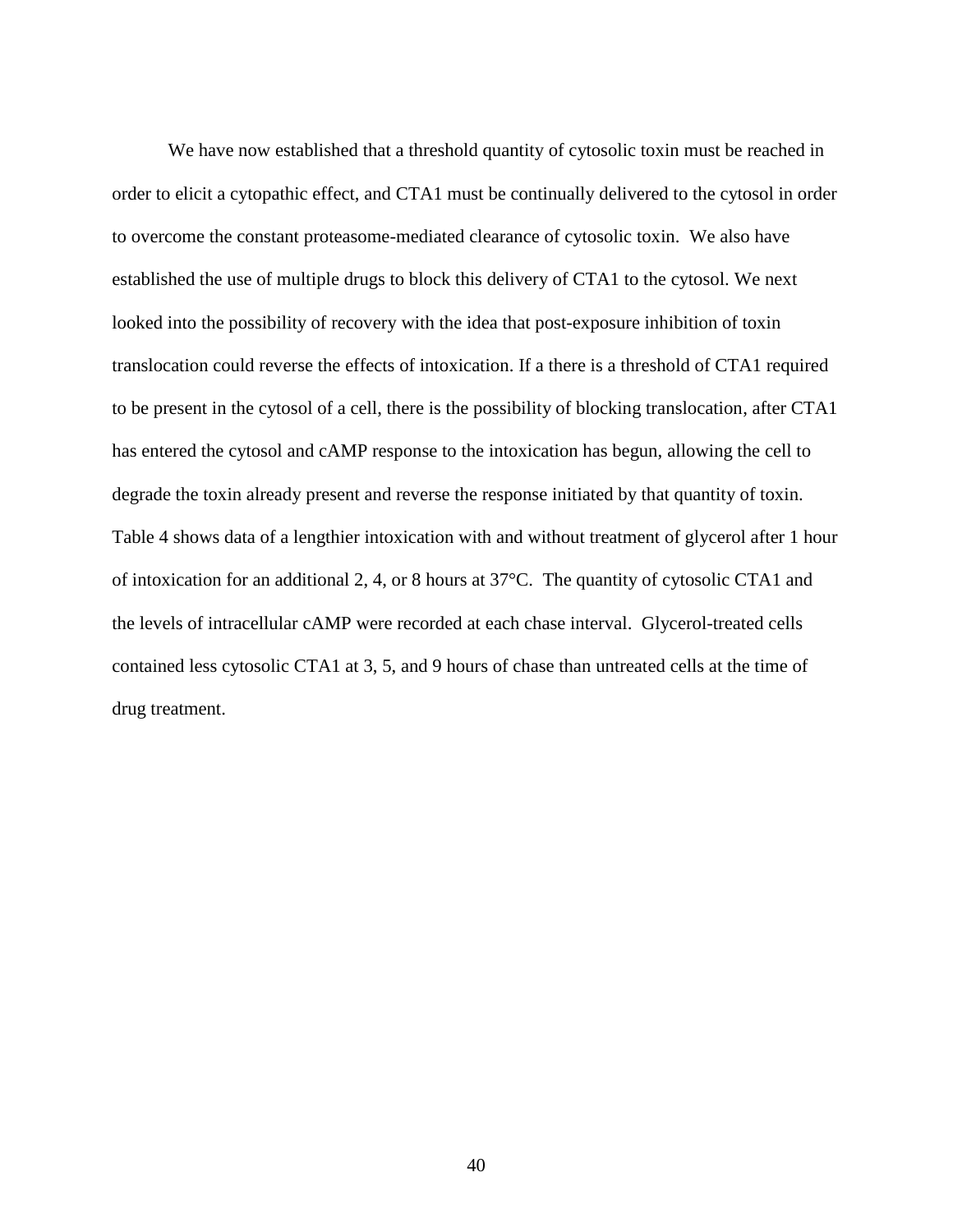| <b>Chase condition</b>  | ng cytosolic CTA1 | <b>CTA1</b> molecules per cell |
|-------------------------|-------------------|--------------------------------|
| No treatment            |                   |                                |
| 1 <sub>hr</sub>         | $0.05 \pm 0.01$   | 7,164                          |
| 3 <sub>hr</sub>         | $0.39 \pm 0.17$   | 60,110                         |
| 5 <sup>hr</sup>         | $7.6 \pm 3.8$     | 1,169,661                      |
| 9 <sub>hr</sub>         | $102 \pm 27$      | 15,712,156                     |
| $+$ glycerol after 1 hr |                   |                                |
| 3 <sub>hr</sub>         | $0.02 \pm 0.007$  | 3,264                          |
| 5 <sup>hr</sup>         | $0.04 \pm 0.02$   | 6,602                          |
| 9 <sub>hr</sub>         | $0.06 \pm 0.03$   | 9,390                          |

<span id="page-53-0"></span>

| Table 4. A post-exposure block of toxin translocation results in the time-dependent clearance of |  |  |  |
|--------------------------------------------------------------------------------------------------|--|--|--|
| CTA1 from the cytosol.                                                                           |  |  |  |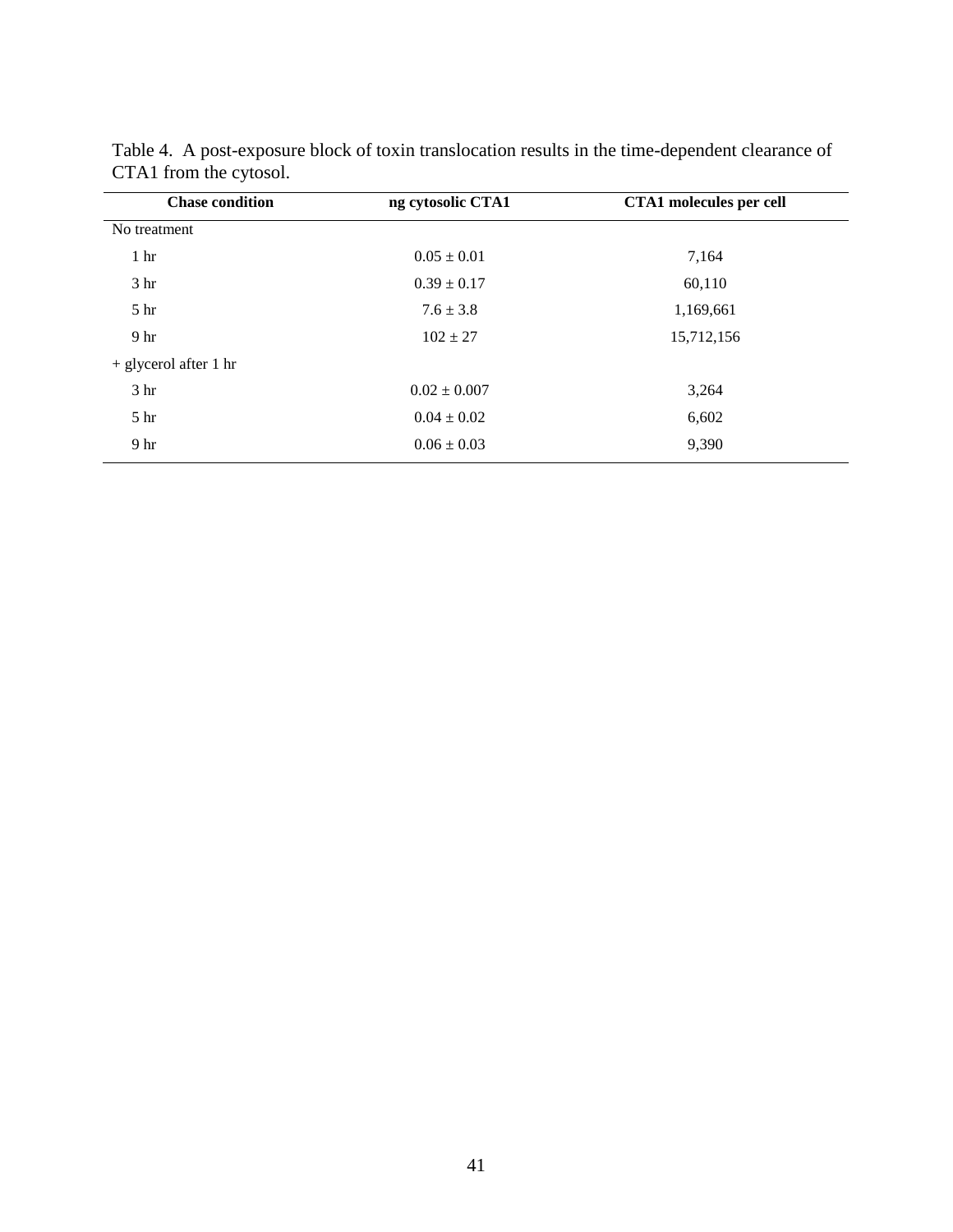#### **CHAPTER FOUR: DISCUSSION**

<span id="page-54-0"></span>We have shown a correlation between cytosolic CTA1 quantity and toxin activity through breakthrough research techniques. The ability to determine the quantity of cytosolic CTA1 with the use of SPR and cytosolic CTA1 activity through the use of direct cAMP measurements makes this research pivotal to the future development of toxin research and post-exposure toxin therapeutics. We have for the first time directly calculated toxin levels in the cytosol of a host cell and the cellular response it elicits. This data supports the idea that there is a minimal quantity of CTA1 that must persist in the cytosol to induce the cAMP response and resulting toxicity to the cell. We have determined the threshold quantity of cytosolic CTA1 is required to elicit a toxic effect is.05ng. A kinetic requirement of greater than 30 minutes of toxin exposure also appears necessary for active intoxication.

CTA1 must be continually delivered from the cell surface to the cytosol in order to overcome the constant proteasome-mediated clearance of cytosolic toxin, and we believe this is direct evidence of the presence of this threshold requirement. A threshold model is contrary to the current idea that only one molecule of cytosolic toxin is required to affect host cells irreversibly. Using various drug treatments that block CTA1 translocation to the cytosol, we have documented a decrease in the amount of CTA1 that was in the cytosol prior to drug treatment due to degradation of CTA1 by the proteasome. Thus, proteasomal activity could lower the quantity of cytosolic CTA1 below the threshold when translocation to the cytosol is blocked even after toxin exposure. By blocking ER to cytosol translocation the cell is able to reduce toxin levels in the cytosol below the required threshold quantity. Treatment with glycerol at 1 hour post exposure and carried out to chase intervals outward to 9 hours support this possibility.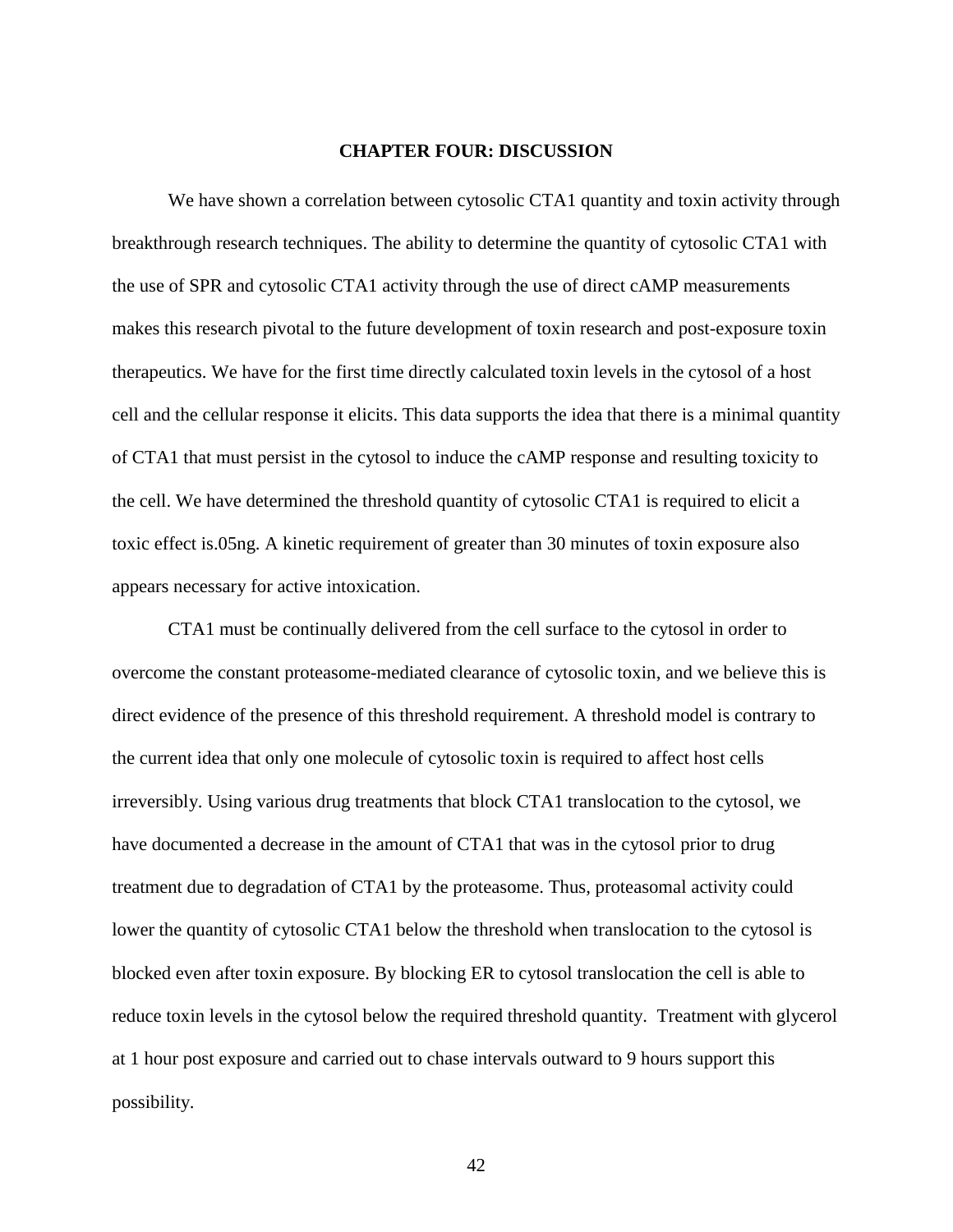We have also shown decreased toxin activity with drug treatment that we attribute to regulatory factors native to the cell reducing and reversing toxin activity. This would refute the idea that only one molecule of cytosolic toxin is sufficient to generate a toxic effect. ADPribosylation of G proteins as well as cAMP levels are regulated events that can be reversed by cellular mechanisms. This implies it is possible to reverse these effects of intoxication and fully recover from intoxication. When CTA1 passage from the ER to the cytosol was blocked after exposure to the toxin, proteasomal activity lowered the amount of toxin already in the cytosol below the threshold quantity. This post-exposure block of toxin translocation will both allow the intoxicated cell to clear the cytosol of toxin and reverse the effects of intoxication.

Glycerol does not represent an administrable drug but is used for proof-of-principal. However, PBA is an FDA-approved drug used for disorders involving the urea cycle. GA is being used in clinical trials against cancer. PBA and GA block by different mechanisms. Due to the fact that they act on different sites of intoxication, we can use them together for an additive effect of preventing intoxication. In future work we will establish the therapeutic utility of these drugs using Caco-2 cells, a polarized intestinal epithelial cell line. We also will be adding much longer chase times, carried out to 48 hours, in efforts to monitor intoxication and the reversal of intoxication over the life-span of an intestinal epithelial cell *in vivo*. We will also establish the minimal effective dose of these drugs as they are a novel use for both PBA and GA. CTA1 translocation has not been previously targeted as a method for intoxication treatment or reversal, but our results indicate it to be a promising target.

We believe with this data we have shown cholera is a reversible process that could be treated after the onset of symptoms. The research of cholera specific entry will bring more light to research of AB toxins as a whole. There are many AB toxins such as diphtheria, pertussis, and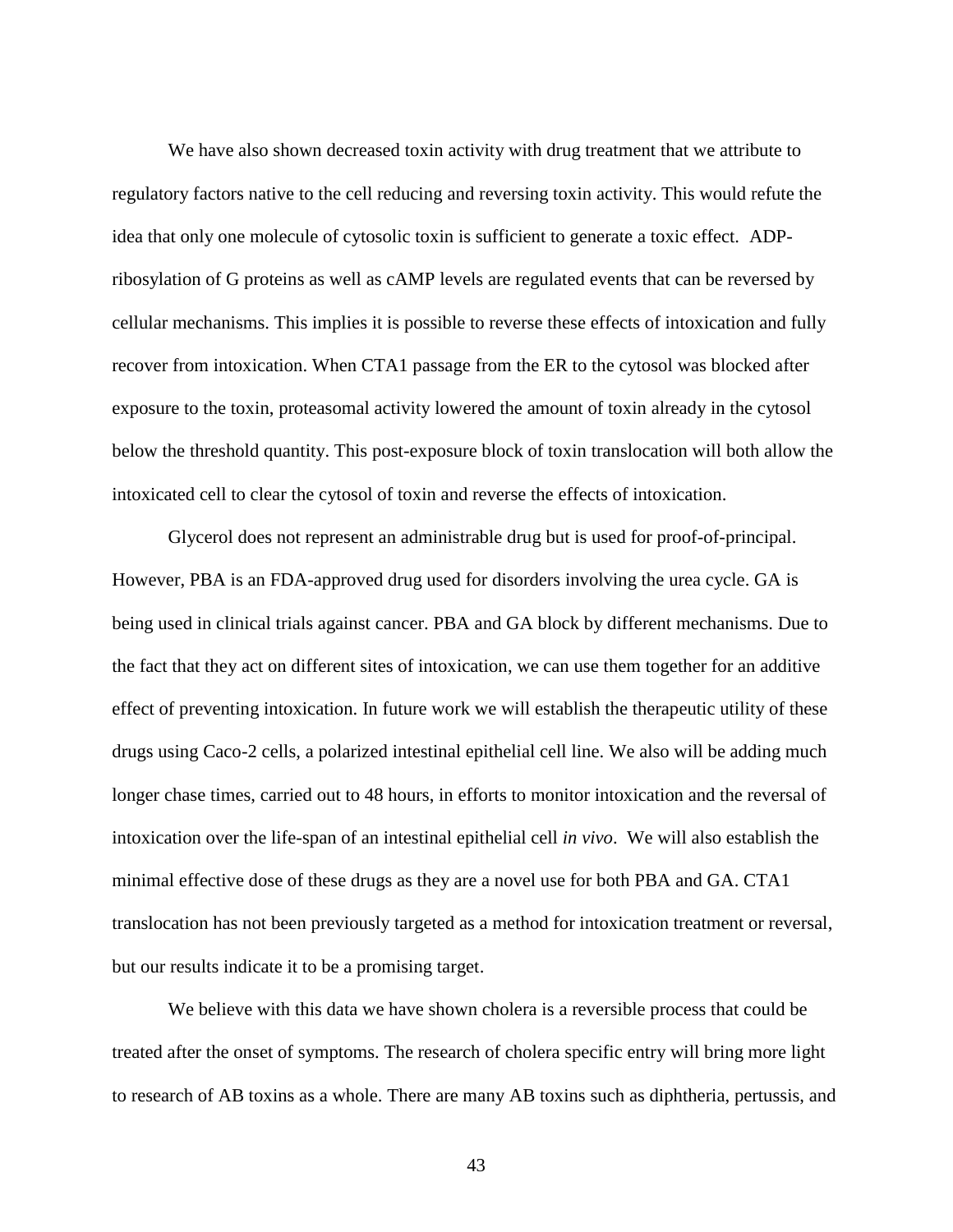shiga toxin that cause a variety of life threatening diseases and have similarities amongst their cellular mechanisms. CT is secreted into the intestinal lumen, but moves in a retrograde manner through the vesicles of the cell to act within the cytosol of host cells, a common trend among AB toxins., Ricin, shiga toxin, pertussis toxin, and *Escherichia coli* type I heat-labile enterotoxin also move in this retrograde fashion from the cell surface and exploit ERAD to gain entry to the cytosol where there A subunits are functional. This makes research on cholera especially significant and relevant as a model for other AB toxin research and treatment. The threshold and reversible nature of CT intoxication may be present for other toxins. Research of cholera specific entry will bring more light to research of related toxin-mediated diseases as a whole.

CTA hijacks the normal cellular mechanism of ERAD, a quality control system in place to rid the cell of misfolded proteins. It is understood that using these drugs to inhibit ERAD in order to prevent CTA1's export to the cytosol may also interfere with the cell's necessity to export misfolded proteins for degradation. This may lead to cell toxicity directly. However Hsp90 and PBA are already administered therapeutics with low toxicity during the required short term treatment. Both drugs are also effective at relatively lower concentrations then what is normally used. The localized delivery of therapeutics directly to the intestine that does not require a systemic administration also aids in reducing side effects. In future work we hope to see over the longer time course of drug treatment, once cells have shown recovery from intoxication, no adverse side effects. The cells may be able to cope with certain steps in the ERAD system being suspended for certain periods of time. These experiments will be carried out once again in CaCo2 cells, a polarized epithelial cell line, to show the clinical relevance in a more cholera intoxication-specific cell type.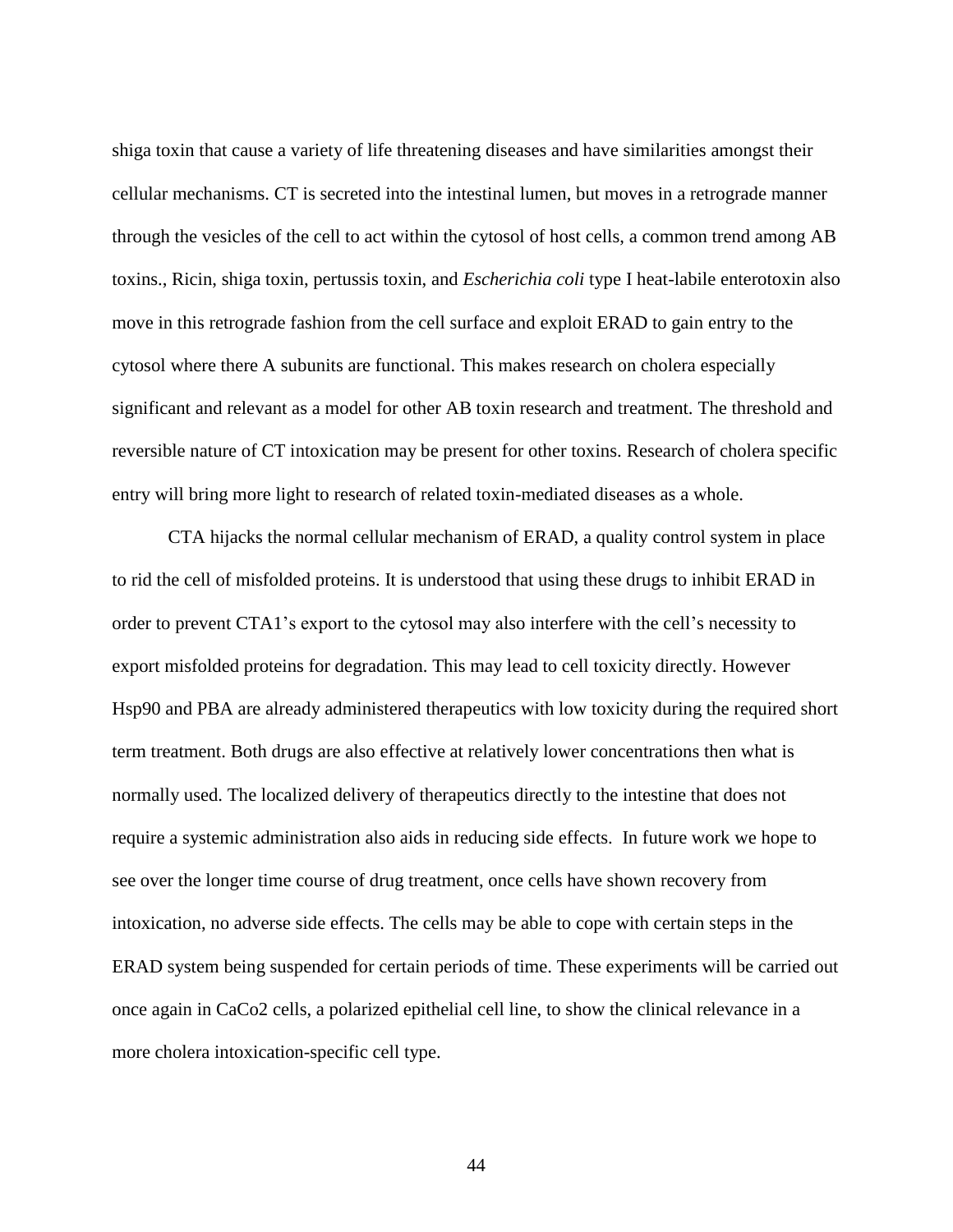These experiments have stringently established a method for cholera toxin research. We have for the first time determined and precisely quantified the threshold quantity of cytosolic toxin that must be reached in order to elicit a cytopathic effect. Furthermore, the cytosolic pool of toxin must be maintained at this level for active intoxication. With this data we intend to further our understanding of cholera toxin's mechanism within the human body and be able to continue with more educated drug discovery concerning how cholera intoxication can be treated and reversed once a person is intoxicated. Our research suggests it is possible to both treat and reverse the effects of cholera even after the onset of disease, which opens the door to new therapeutic strategies.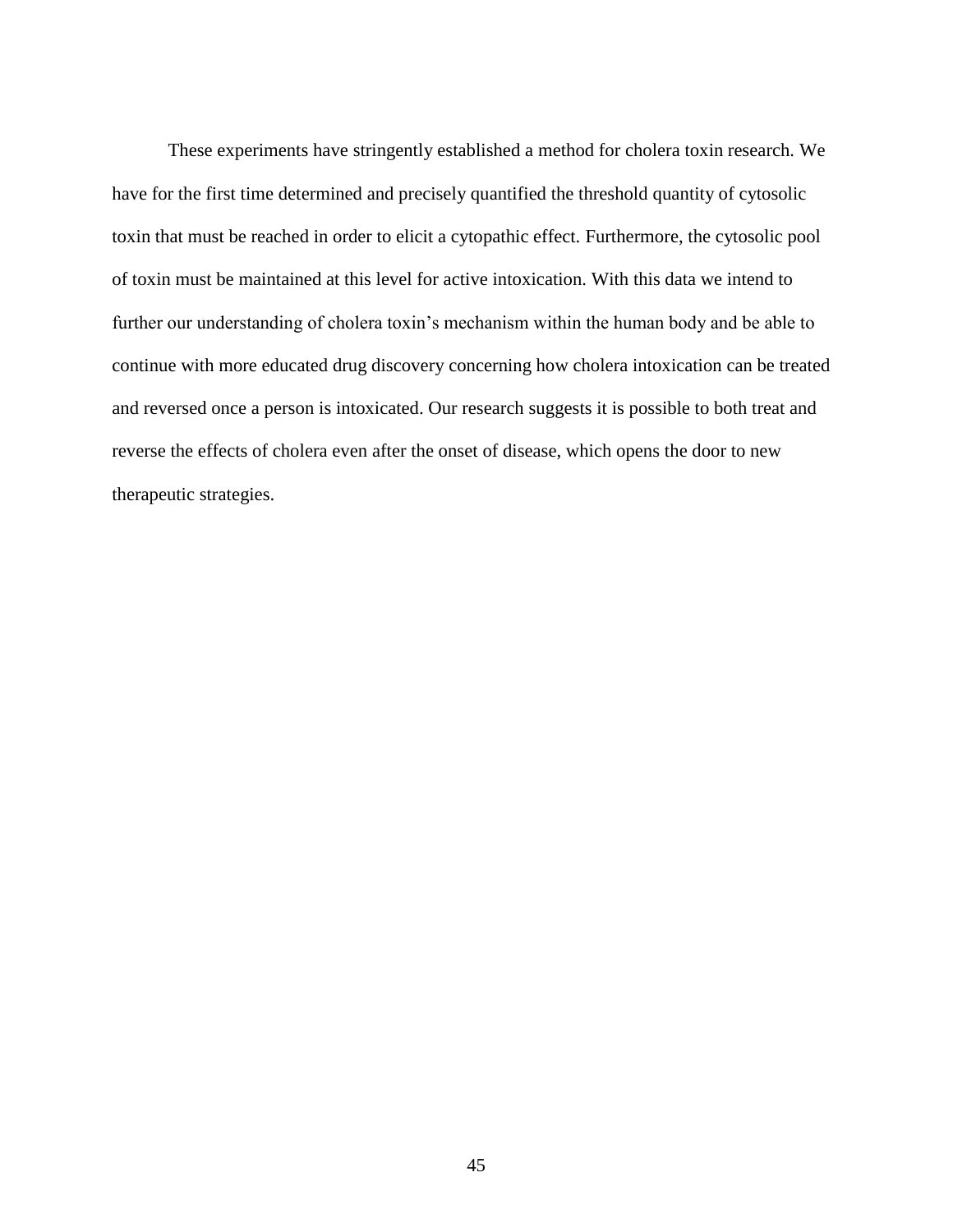#### **LIST OF REFERENCES**

- <span id="page-58-0"></span>1. WHO (June 2010). Cholera Fact sheet. WHO Cholera media centre. Retrieved July 11, 2011, from http://www.who.int/mediacentre/factsheets/fs107/en/
- 2. Sack DA, Sack RB, Nair GB, Siddique AK (2004) Cholera. Lancet 363: 223-233.
- 3. Mahajan V, Sajan SS, Sharma A, Kaur J.Ringers lactate vs Normal saline for children with acute diarrhea and severe dehydration- a double blind randomized controlled trial. Indian Pediatr. 2012 Dec;49(12):963-8. Epub 2012 Mar 30. Department of Pediatrics, Government Medical College and Hospital,Chandigarh, India
- 4. Taylor M, Navarro-Garcia F, Huerta J, Burress H, Massey S, et al. (2010) Hsp90 is required for transfer of the cholera toxin A1 subunit from the endoplasmic reticulum to the cytosol. J Biol Chem 285: 31261-31267.
- 5. Maya Kitaoka, Sarah T. Miyata, Daniel Unterweger and Stefan Pukatzki Antibiotic resistance mechanisms of Vibrio cholera J Med Microbiol April 2011 vol. 60 no. 4 397- 407
- 6. Watson, P. and R.A. Spooner, Toxin entry and trafficking in mammalian cells. Adv Drug Deliv Rev, 2006. 58(15): 1581-1596.
- 7. Wernick NLB, Chinnapen DJ-F, Cho JA, Lencer WI (2010) Cholera toxin: an intracellular journey into the cytosol by way of the endoplasmic reticulum. Toxins 2: 310-325.
- 8. Spangler BD (1992) Structure and function of cholera toxin and the related Escherichia coli heat-labile enterotoxin. Microbiol Rev 56: 622-647.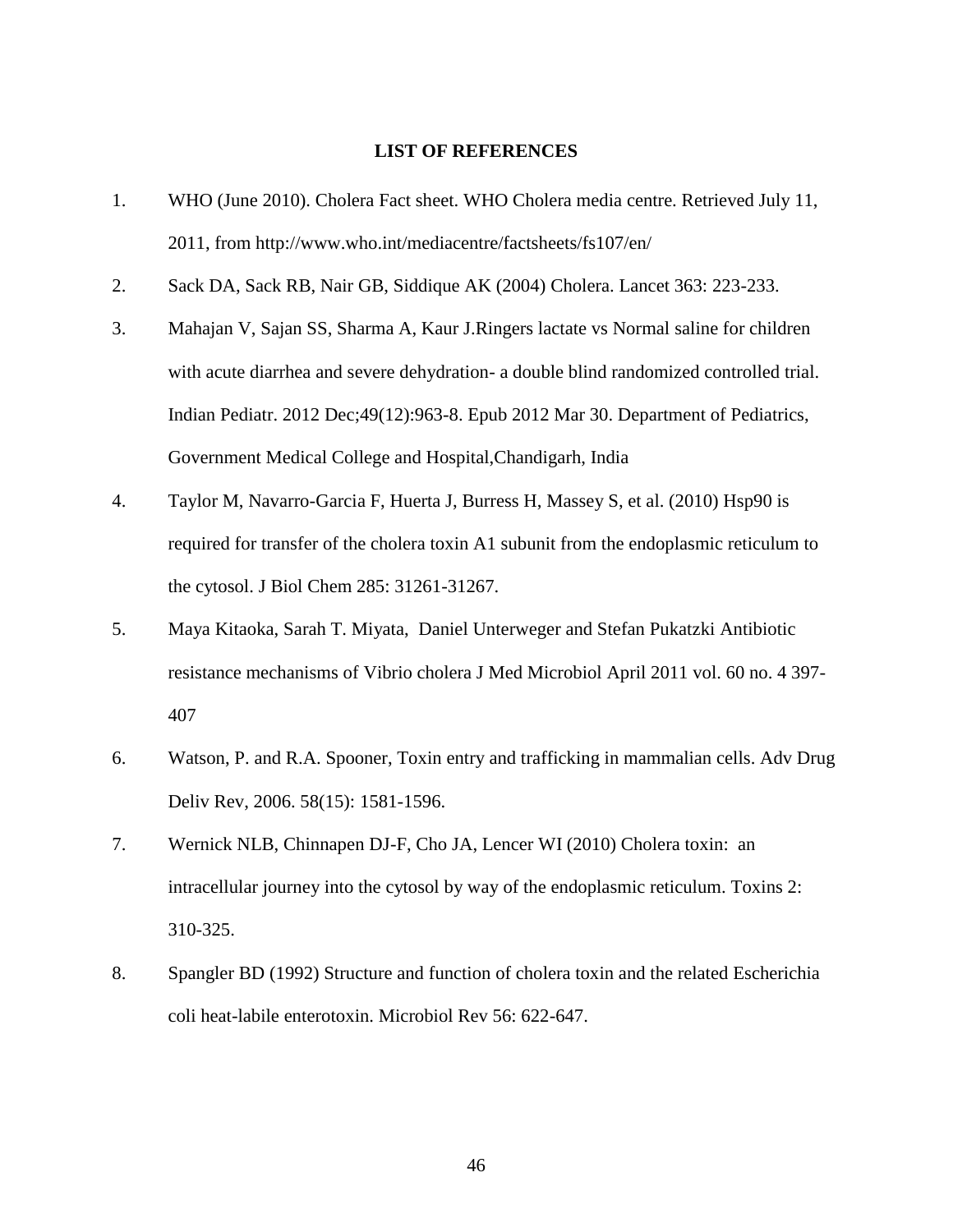- 9. Orlandi PA, Curran PK, Fishman PH (1993) Brefeldin A blocks the response of cultured cells to cholera toxin. Implications for intracellular trafficking in toxin action. J Biol Chem 268: 12010-12016.
- 10. Guimaraes CP, Carette JE, Varadarajan M, Antos J, Popp MW, et al. (2011) Identification of host cell factors required for intoxication through use of modified cholera toxin. J Cell Biol 195: 751-764.
- 11. Lencer WI, de Almeida JB, Moe S, Stow JL, Ausiello DA, et al. (1993) Entry of cholera toxin into polarized human intestinal epithelial cells. Identification of an early brefeldin A sensitive event required for A1-peptide generation. J Clin Invest 92: 2941-2951.
- 12. Lencer WI, Delp C, Neutra MR, Madara JL (1992) Mechanism of cholera toxin action on a polarized human intestinal epithelial cell line: role of vesicular traffic. J Cell Biol 117: 1197-1209.
- 13. Shen Y, Hendershot LM. ERdj3, a stress-inducible endoplasmic reticulum DnaJ homologue, serves as a cofactor for BiP's interactions with unfolded substrates. Molecular biology of the cell. 2005;16(1):40-50.
- 14. Taylor M, Banerjee T, Navarro-Garcia F, Huerta J, Massey S, et al. (2011) A therapeutic chemical chaperone inhibits cholera intoxication and unfolding/translocation of the cholera toxin A1 subunit. PLoS ONE 6: e18825.
- 15. Rodighiero C, Tsai B, Rapoport TA, Lencer WI (2002) Role of ubiquitination in retrotranslocation of cholera toxin and escape of cytosolic degradation. EMBO Rep 3: 1222- 1227 Epub 2002 Nov 1221.
- 16. Bernardi KM, Forster ML, Lencer WI, Tsai B (2008) Derlin-1 facilitates the retrotranslocation of cholera toxin. Mol Biol Cell 19: 877-884.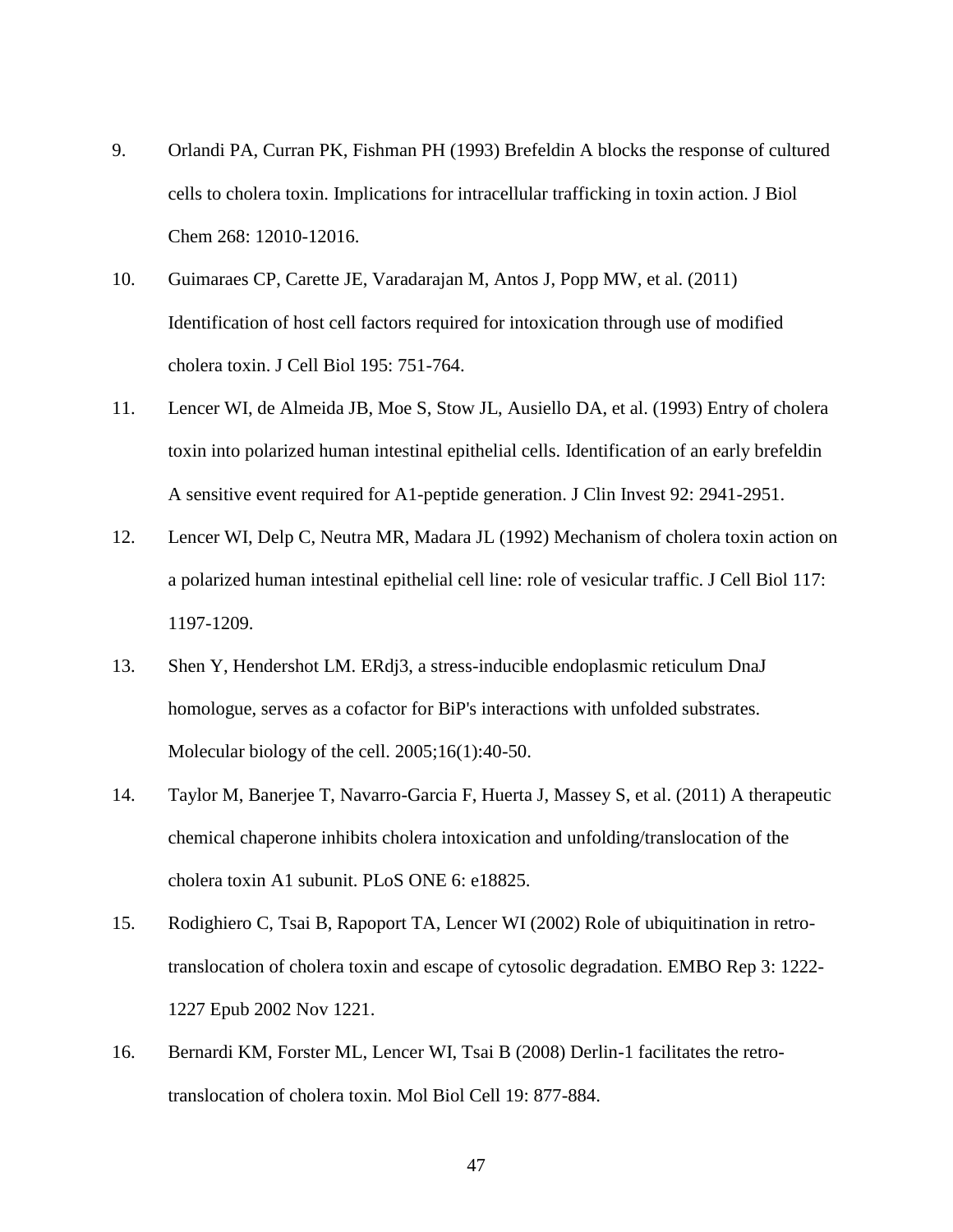- 17. Romisch K. Surfing the Sec61 channel: bidirectional protein translocation across the ER membrane. Journal of cell science. 1999;112 ( Pt 23):4185-91.
- 18. Bar-Nun S. The role of p97/Cdc48p in endoplasmic reticulum-associated degradation: from the immune system to yeast. Curr Top Microbiol Immunol. 2005;300:95-125.
- 19. Kothe M, Ye Y, Wagner JS, De Luca HE, Kern E, Rapoport TA, et al. Role of p97 AAA-ATPase in the retrotranslocation of the cholera toxin A1 chain, a non-ubiquitinated substrate. The Journal of biological chemistry. 2005;280(30):28127-32.
- 20. McConnell E, Lass A, Wojcik C. Ufd1-Npl4 is a negative regulator of cholera toxin
- 21. Giodini A, Cresswell P. Hsp90-mediated cytosolic refolding of exogenous proteins internalized by dendritic cells. The EMBO journal. 2008;27(1):201-11.
- 22. Schmitz A, Herrgen H, Winkeler A, Herzog V (2000) Cholera toxin is exported from microsomes by the Sec61p complex. J Cell Biol 148: 1203-1212.
- 23. Brodsky JL, McCracken AA. ER-associated and proteasomemediated protein degradation: how two topologically restricted events came together. Trends in cell biology. 1997;7(4):151-6.
- 24. M. Bajorek, M. H. Glickman Ubiquitin-proteasome system. Cellular and Molecular Life Sciences CMLS June 2004, Volume 61, Issue 13, pp 1579-1588
- 25. London E, Luongo CL. Domain-specific bias in arginine/lysine usage by protein toxins. Biochem Biophys Res Commun. 1989;160(1):333-9.
- 26. Hazes B, Read RJ (1997) Accumulating evidence suggests that several AB-toxins subvert the endoplasmic reticulum-associated protein degradation pathway to enter target cells. Biochemistry 36: 11051-11054.